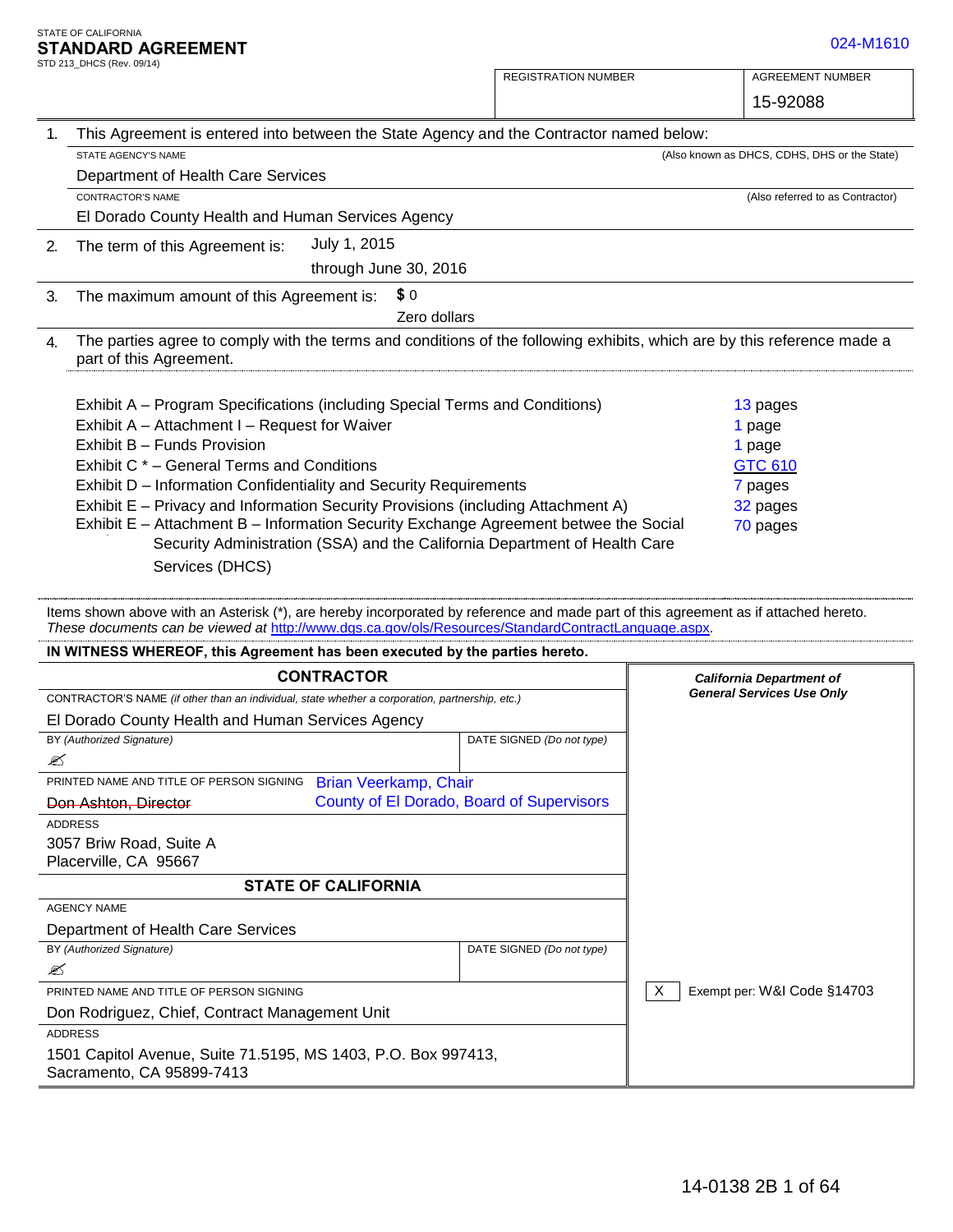### **CCC-307**

### **CERTIFICATION**

I, the official named below, CERTIFY UNDER PENALTY OF PERJURY that I am duly authorized to legally bind the prospective Contractor to the clause(s) listed below. This certification is made under the laws of the State of California.

| Contractor/Bidder Firm Name (Printed)                             |           | Federal ID Number |  |
|-------------------------------------------------------------------|-----------|-------------------|--|
| <b>County of El Dorado</b>                                        |           | 94-6000511        |  |
| By (Authorized Signature)                                         |           |                   |  |
|                                                                   |           |                   |  |
| Printed Name and Title of Person Signing                          |           |                   |  |
| Brian Veerkamp, Chair., County of El Dorado, Board of Supervisors |           |                   |  |
| Date Executed<br><i>Executed in the County of</i>                 |           |                   |  |
|                                                                   | El Dorado |                   |  |

## **CONTRACTOR CERTIFICATION CLAUSES**

1. STATEMENT OF COMPLIANCE: Contractor has, unless exempted, complied with the nondiscrimination program requirements. (Gov. Code §12990 (a-f) and CCR, Title 2, Section 8103) (Not applicable to public entities.)

2. DRUG-FREE WORKPLACE REQUIREMENTS: Contractor will comply with the requirements of the Drug-Free Workplace Act of 1990 and will provide a drug-free workplace by taking the following actions:

a. Publish a statement notifying employees that unlawful manufacture, distribution, dispensation, possession or use of a controlled substance is prohibited and specifying actions to be taken against employees for violations.

b. Establish a Drug-Free Awareness Program to inform employees about:

1) the dangers of drug abuse in the workplace;

2) the person's or organization's policy of maintaining a drug-free workplace;

3) any available counseling, rehabilitation and employee assistance programs; and,

4) penalties that may be imposed upon employees for drug abuse violations.

c. Every employee who works on the proposed Agreement will:

1) receive a copy of the company's drug-free workplace policy statement; and, 2) agree to abide by the terms of the company's statement as a condition of employment on the Agreement.

Failure to comply with these requirements may result in suspension of payments under the Agreement or termination of the Agreement or both and Contractor may be ineligible for award of any future State agreements if the department determines that any of the following has occurred: the Contractor has made false certification, or violated the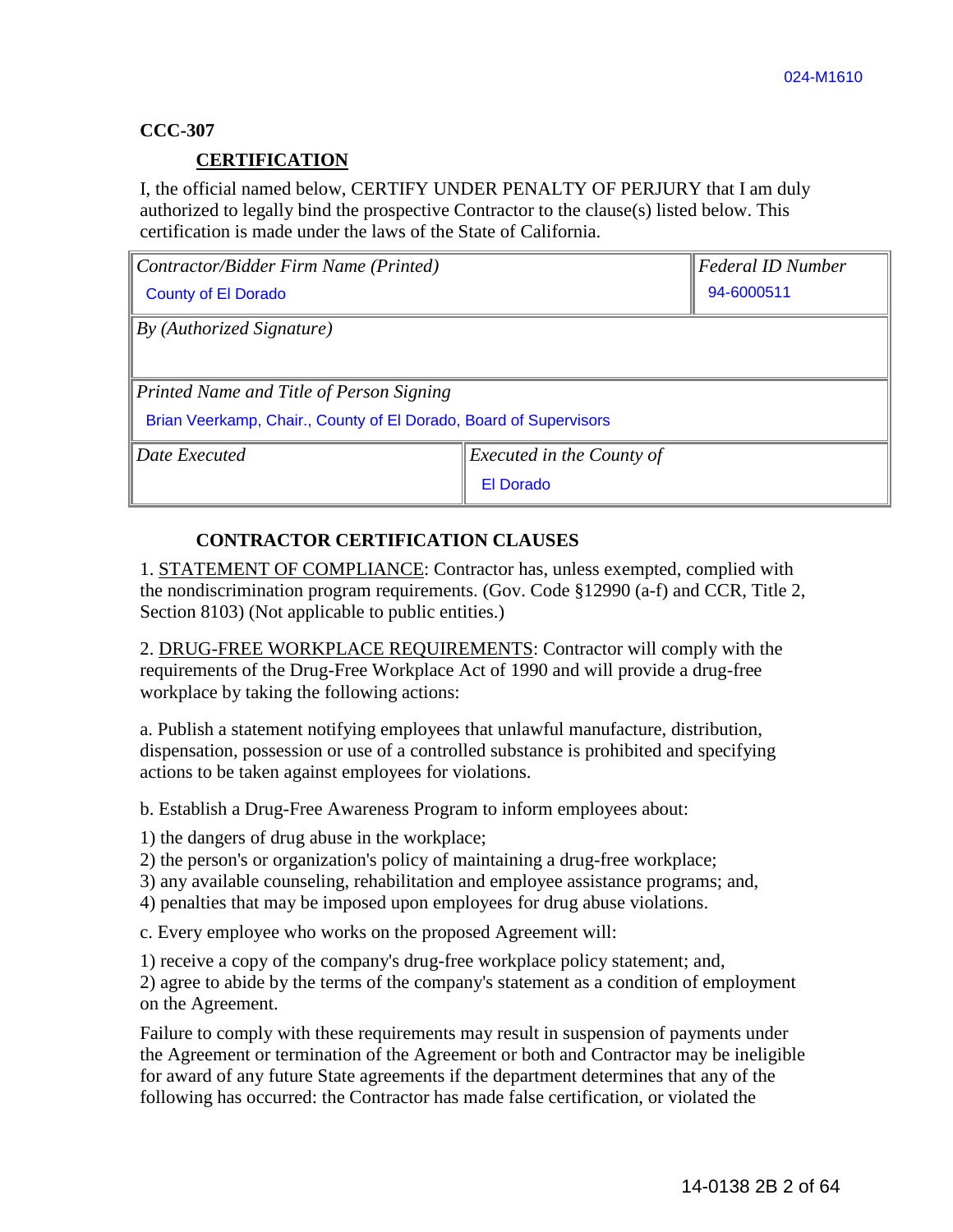certification by failing to carry out the requirements as noted above. (Gov. Code §8350 et seq.)

3. NATIONAL LABOR RELATIONS BOARD CERTIFICATION: Contractor certifies that no more than one (1) final unappealable finding of contempt of court by a Federal court has been issued against Contractor within the immediately preceding two-year period because of Contractor's failure to comply with an order of a Federal court, which orders Contractor to comply with an order of the National Labor Relations Board. (Pub. Contract Code §10296) (Not applicable to public entities.)

### 4. CONTRACTS FOR LEGAL SERVICES \$50,000 OR MORE- PRO BONO REQUIREMENT: Contractor hereby certifies that contractor will comply with the requirements of Section 6072 of the Business and Professions Code, effective January 1, 2003.

Contractor agrees to make a good faith effort to provide a minimum number of hours of pro bono legal services during each year of the contract equal to the lessor of 30 multiplied by the number of full time attorneys in the firm's offices in the State, with the number of hours prorated on an actual day basis for any contract period of less than a full year or 10% of its contract with the State.

Failure to make a good faith effort may be cause for non-renewal of a state contract for legal services, and may be taken into account when determining the award of future contracts with the State for legal services.

5. EXPATRIATE CORPORATIONS: Contractor hereby declares that it is not an expatriate corporation or subsidiary of an expatriate corporation within the meaning of Public Contract Code Section 10286 and 10286.1, and is eligible to contract with the State of California.

# 6. SWEATFREE CODE OF CONDUCT:

a. All Contractors contracting for the procurement or laundering of apparel, garments or corresponding accessories, or the procurement of equipment, materials, or supplies, other than procurement related to a public works contract, declare under penalty of perjury that no apparel, garments or corresponding accessories, equipment, materials, or supplies furnished to the state pursuant to the contract have been laundered or produced in whole or in part by sweatshop labor, forced labor, convict labor, indentured labor under penal sanction, abusive forms of child labor or exploitation of children in sweatshop labor, or with the benefit of sweatshop labor, forced labor, convict labor, indentured labor under penal sanction, abusive forms of child labor or exploitation of children in sweatshop labor. The contractor further declares under penalty of perjury that they adhere to the Sweatfree Code of Conduct as set forth on the California Department of Industrial Relations website located at [www.dir.ca.gov,](http://www.dir.ca.gov/) and Public Contract Code Section 6108.

b. The contractor agrees to cooperate fully in providing reasonable access to the contractor's records, documents, agents or employees, or premises if reasonably required by authorized officials of the contracting agency, the Department of Industrial Relations,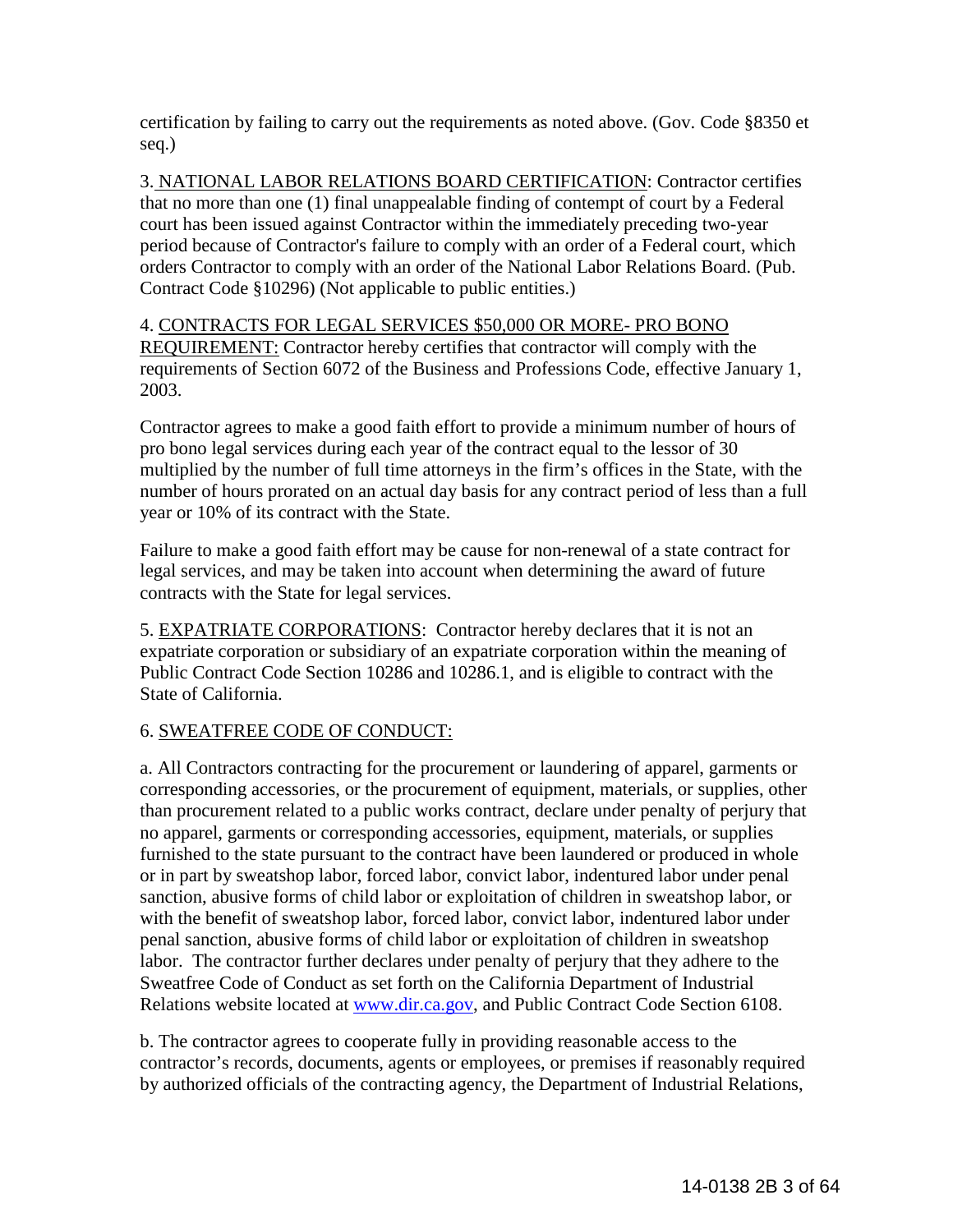or the Department of Justice to determine the contractor's compliance with the requirements under paragraph (a).

7. DOMESTIC PARTNERS: For contracts over \$100,000 executed or amended after January 1, 2007, the contractor certifies that contractor is in compliance with Public Contract Code section 10295.3.

## **DOING BUSINESS WITH THE STATE OF CALIFORNIA**

The following laws apply to persons or entities doing business with the State of California.

1. CONFLICT OF INTEREST: Contractor needs to be aware of the following provisions regarding current or former state employees. If Contractor has any questions on the status of any person rendering services or involved with the Agreement, the awarding agency must be contacted immediately for clarification.

Current State Employees (Pub. Contract Code §10410):

1). No officer or employee shall engage in any employment, activity or enterprise from which the officer or employee receives compensation or has a financial interest and which is sponsored or funded by any state agency, unless the employment, activity or enterprise is required as a condition of regular state employment.

2). No officer or employee shall contract on his or her own behalf as an independent contractor with any state agency to provide goods or services.

Former State Employees (Pub. Contract Code §10411):

1). For the two-year period from the date he or she left state employment, no former state officer or employee may enter into a contract in which he or she engaged in any of the negotiations, transactions, planning, arrangements or any part of the decision-making process relevant to the contract while employed in any capacity by any state agency.

2). For the twelve-month period from the date he or she left state employment, no former state officer or employee may enter into a contract with any state agency if he or she was employed by that state agency in a policy-making position in the same general subject area as the proposed contract within the 12-month period prior to his or her leaving state service.

If Contractor violates any provisions of above paragraphs, such action by Contractor shall render this Agreement void. (Pub. Contract Code §10420)

Members of boards and commissions are exempt from this section if they do not receive payment other than payment of each meeting of the board or commission, payment for preparatory time and payment for per diem. (Pub. Contract Code §10430 (e))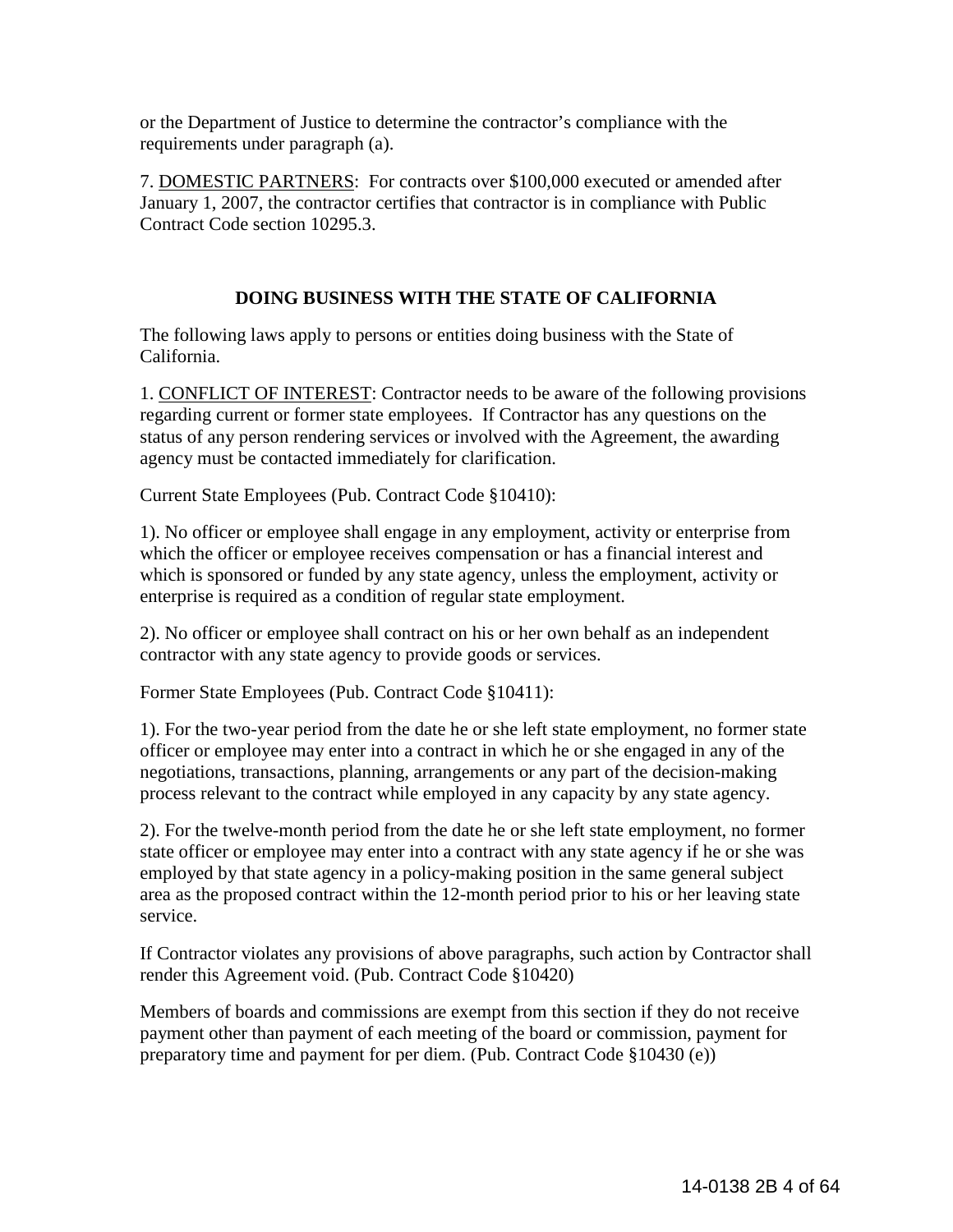2. LABOR CODE/WORKERS' COMPENSATION: Contractor needs to be aware of the provisions which require every employer to be insured against liability for Worker's Compensation or to undertake self-insurance in accordance with the provisions, and Contractor affirms to comply with such provisions before commencing the performance of the work of this Agreement. (Labor Code Section 3700)

3. AMERICANS WITH DISABILITIES ACT: Contractor assures the State that it complies with the Americans with Disabilities Act (ADA) of 1990, which prohibits discrimination on the basis of disability, as well as all applicable regulations and guidelines issued pursuant to the ADA. (42 U.S.C. 12101 et seq.)

4. CONTRACTOR NAME CHANGE: An amendment is required to change the Contractor's name as listed on this Agreement. Upon receipt of legal documentation of the name change the State will process the amendment. Payment of invoices presented with a new name cannot be paid prior to approval of said amendment.

## 5. CORPORATE QUALIFICATIONS TO DO BUSINESS IN CALIFORNIA:

a. When agreements are to be performed in the state by corporations, the contracting agencies will be verifying that the contractor is currently qualified to do business in California in order to ensure that all obligations due to the state are fulfilled.

b. "Doing business" is defined in R&TC Section 23101 as actively engaging in any transaction for the purpose of financial or pecuniary gain or profit. Although there are some statutory exceptions to taxation, rarely will a corporate contractor performing within the state not be subject to the franchise tax.

c. Both domestic and foreign corporations (those incorporated outside of California) must be in good standing in order to be qualified to do business in California. Agencies will determine whether a corporation is in good standing by calling the Office of the Secretary of State.

6. RESOLUTION: A county, city, district, or other local public body must provide the State with a copy of a resolution, order, motion, or ordinance of the local governing body which by law has authority to enter into an agreement, authorizing execution of the agreement.

7. AIR OR WATER POLLUTION VIOLATION: Under the State laws, the Contractor shall not be*:* (1) in violation of any order or resolution not subject to review promulgated by the State Air Resources Board or an air pollution control district; (2) subject to cease and desist order not subject to review issued pursuant to Section 13301 of the Water Code for violation of waste discharge requirements or discharge prohibitions; or (3) finally determined to be in violation of provisions of federal law relating to air or water pollution.

8. PAYEE DATA RECORD FORM STD. 204: This form must be completed by all contractors that are not another state agency or other governmental entity.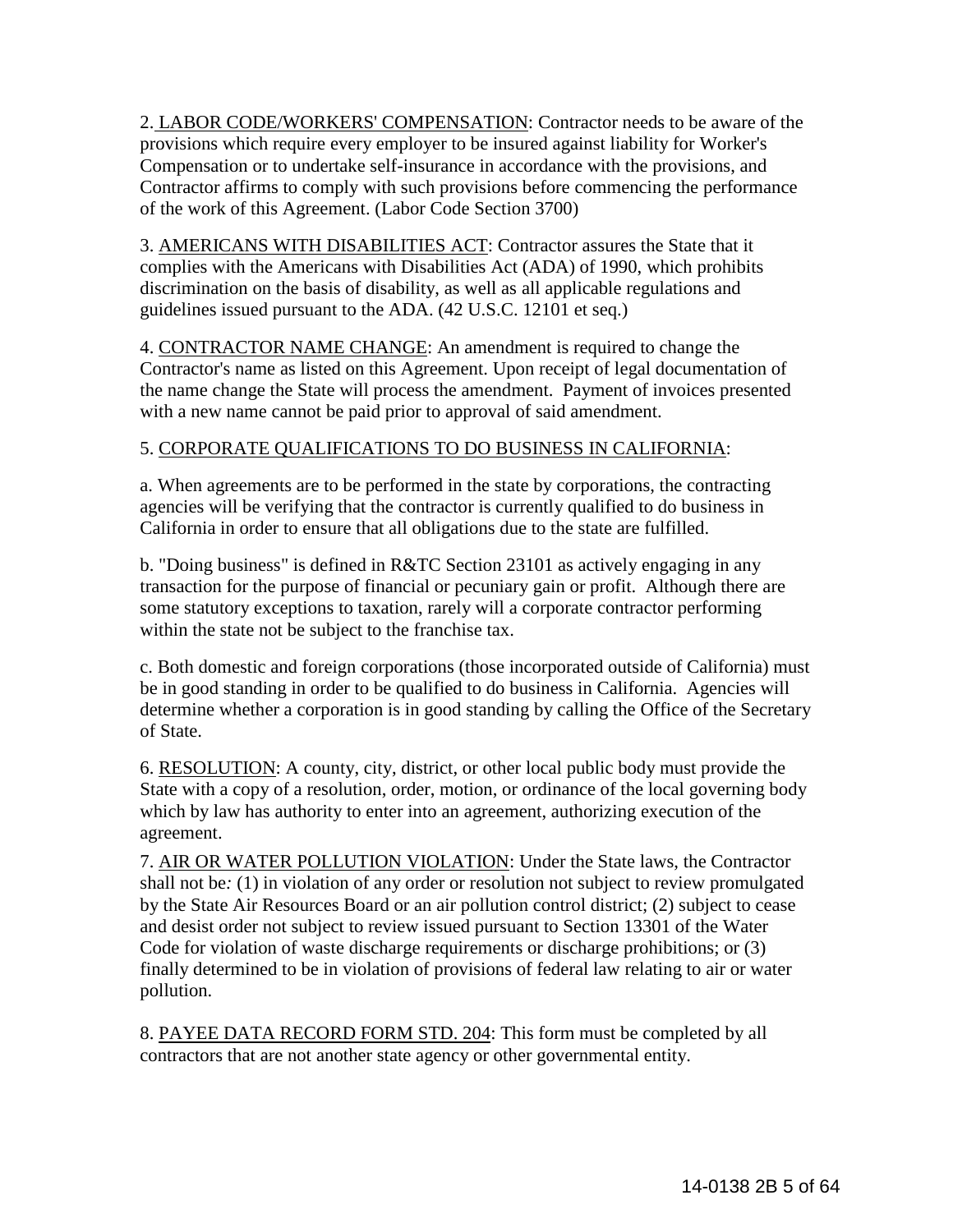S:\ADMIN\HOMEPAGE\CCC\CCC-307.doc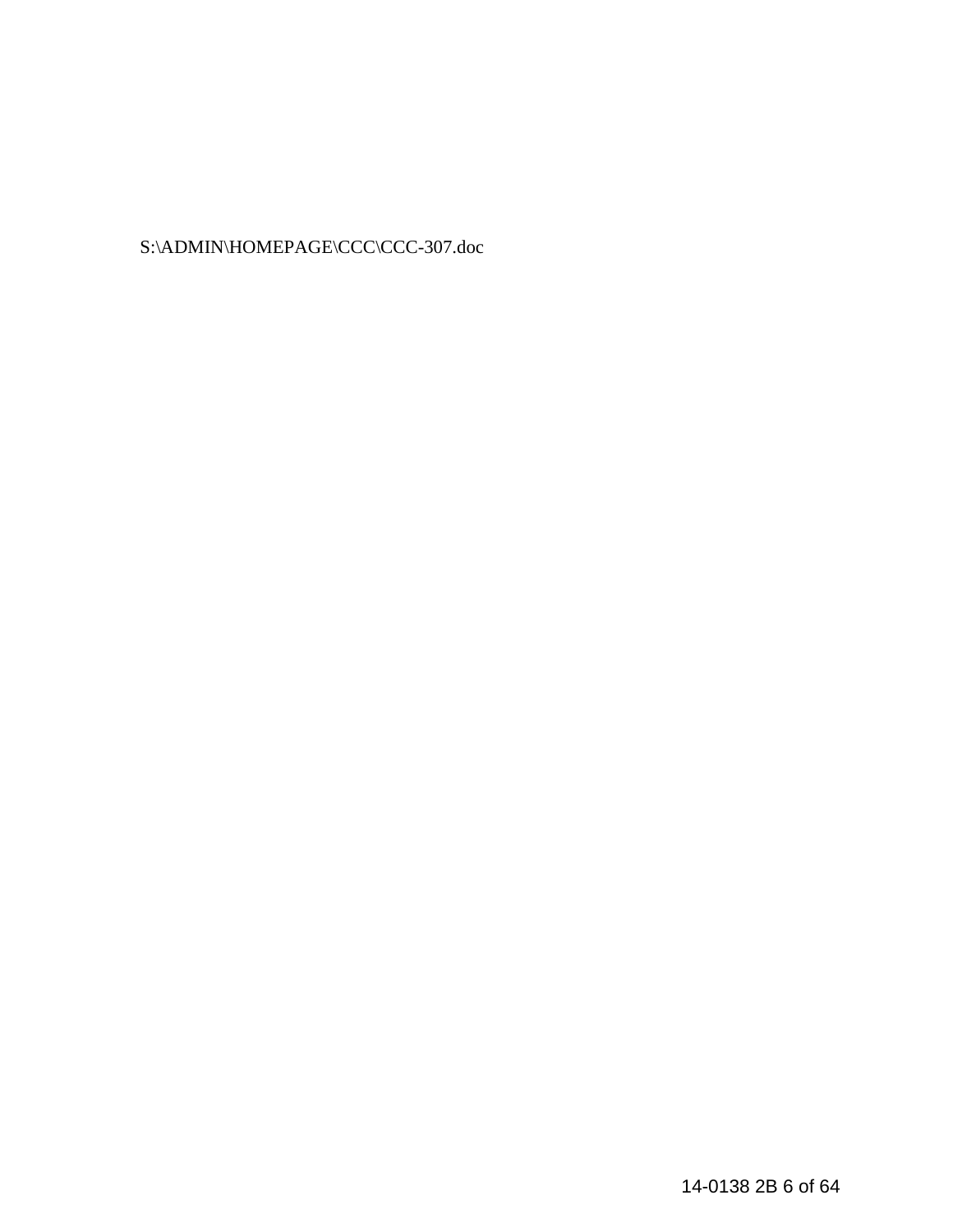Program Specifications

#### **1. Service Overview**

The California Department of Health Care Services (hereafter referred to as DHCS or Department) administers the Mental Health Services Act, Projects for Assistance in Transition from Homelessness (PATH) and Community Mental Health Services Grant (MHBG) programs and oversees county provision of community mental health services provided with realignment funds. Contractor (hereafter referred to as County in this Exhibit) must meet certain conditions and requirements to receive funding for these programs and community mental health services. This Agreement, which is County's performance contract, as required by Welfare and Institutions Code (W&I) sections 5650(a), 5847, and Title 9, California Code of Regulations (CCR), section 3310, sets forth conditions and requirements that County must meet in order to receive this funding. This Agreement does not cover federal financial participation or State general funds as they relate to Medi-Cal services provided through the Mental Health Plan Contracts. County agrees to comply with all of the conditions and requirements described herein.

DHCS shall monitor this Agreement to ensure compliance with applicable federal and State law and applicable regulations (W&I §§ 5610 and 5651.)

#### **2. Service Location**

The services shall be performed at appropriate sites as described in this contract.

### **3. Service Hours**

The services shall be provided during times required by this contract.

### **4. Project Representatives**

A. The project representatives during the term of this Agreement will be:

| <b>Department of Health Care Services</b> | <b>Contractor Name</b>             |
|-------------------------------------------|------------------------------------|
| Contract Manager: Dina Kokkos-Gonzales    | Contract Manager: Don Ashton, MPA  |
| Telephone: (916) 552-9055                 | Telephone: (530) 642-5515 621-5515 |
| Fax: (916) 440-7620                       | Fax: (530) 295-2670                |
| Email: Dina.Kokkos@dhcs.ca.gov            | Email: don.ashton@edcgov.us        |

B. Direct all inquiries to: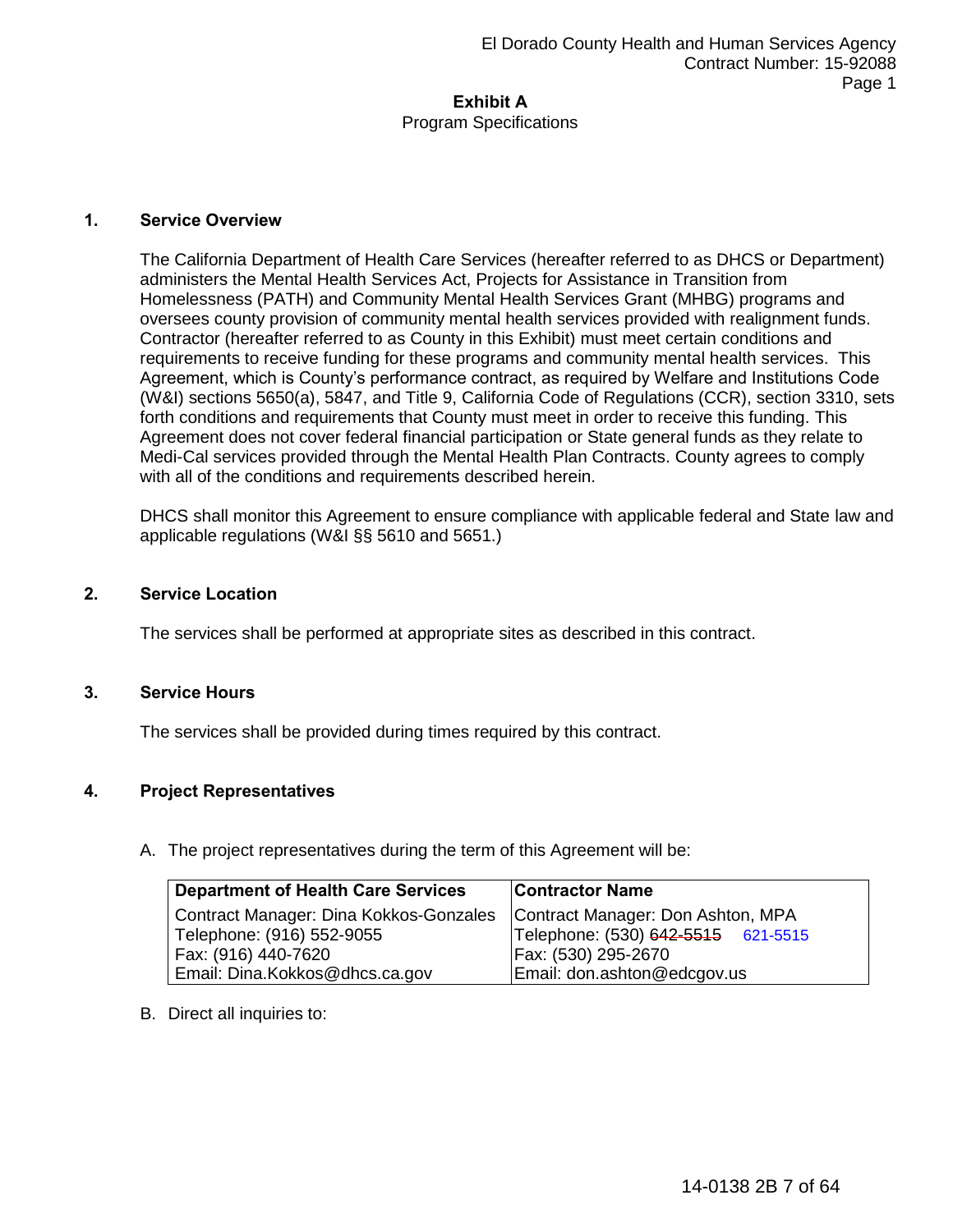Program Specifications

| <b>Department of Health Care Services</b>                                                                                                                                      | <b>Contractor's Name</b>                                                                 |
|--------------------------------------------------------------------------------------------------------------------------------------------------------------------------------|------------------------------------------------------------------------------------------|
| Mental Health Services Division/Program<br>Policy Unit<br><b>Attention: Dee Taylor</b><br>1500 Capitol Avenue, MS 2702<br>P.O. Box Number 997413<br>Sacramento, CA, 95899-7413 | Attention: Don Ashton<br>3057 Briw Road, Suite A Suite B<br>Placerville, CA 95667        |
| Telephone: (916) 552-9536<br>Fax: (916) 440-7620<br>Email: Dee.Taylor@dhcs.ca.gov                                                                                              | Telephone: (530) 642-5515 621-5515<br>Fax: (530) 295-2670<br>Email: don.ashton@edcgov.us |

C. Either party may make changes to the information above by giving written notice to the other party. Said changes shall not require an amendment to this Agreement.

### **5. Services to be Performed**

County shall adhere to the program principles and, to the extent funds are available, County shall provide the array of treatment options in accordance with Welfare and Institutions Code sections 5600.2 through 5600.9, inclusive.

### **A. GENERAL REQUIREMENTS FOR AGREEMENT**

County shall comply with all of the requirements Section A.1 of this Provision for all County mental health programs, including those specified in Sections B, C and D. County shall provide all of the data and information specified in Section A.2 to the extent that the data and information is required for each of the County mental health programs, including those specified in Sections B, C and D of this Provision, for which it receives federal or State funds.

- 1) W&I section 5651 provides specific assurances, listed below, that must be included in this Agreement. County shall:
	- a. Comply with the expenditure requirements of W&I Section 17608.05,
	- b. Provide services to persons receiving involuntary treatment as required by Part 1 (commencing with Section 5000) and Part 1.5 (commencing with Section 5585) of Division 5 of the Welfare and Institution Code,
	- c. Comply with all of the requirements necessary for Medi–Cal reimbursement for mental health treatment services and case management programs provided to Medi-Cal eligible individuals, including, but not limited to, the provisions set forth in Chapter 3 (commencing with Section 5700) of the Welfare and Institutions Code, and submit cost reports and other data to DHCS in the form and manner determined by the DHCS,
	- d. Ensure that the Local Mental Health Advisory Board has reviewed and approved procedures ensuring citizen and professional involvement at all stages of the planning process pursuant to W&I section 5604.2,
	- e. Comply with all provisions and requirements in law pertaining to patient rights,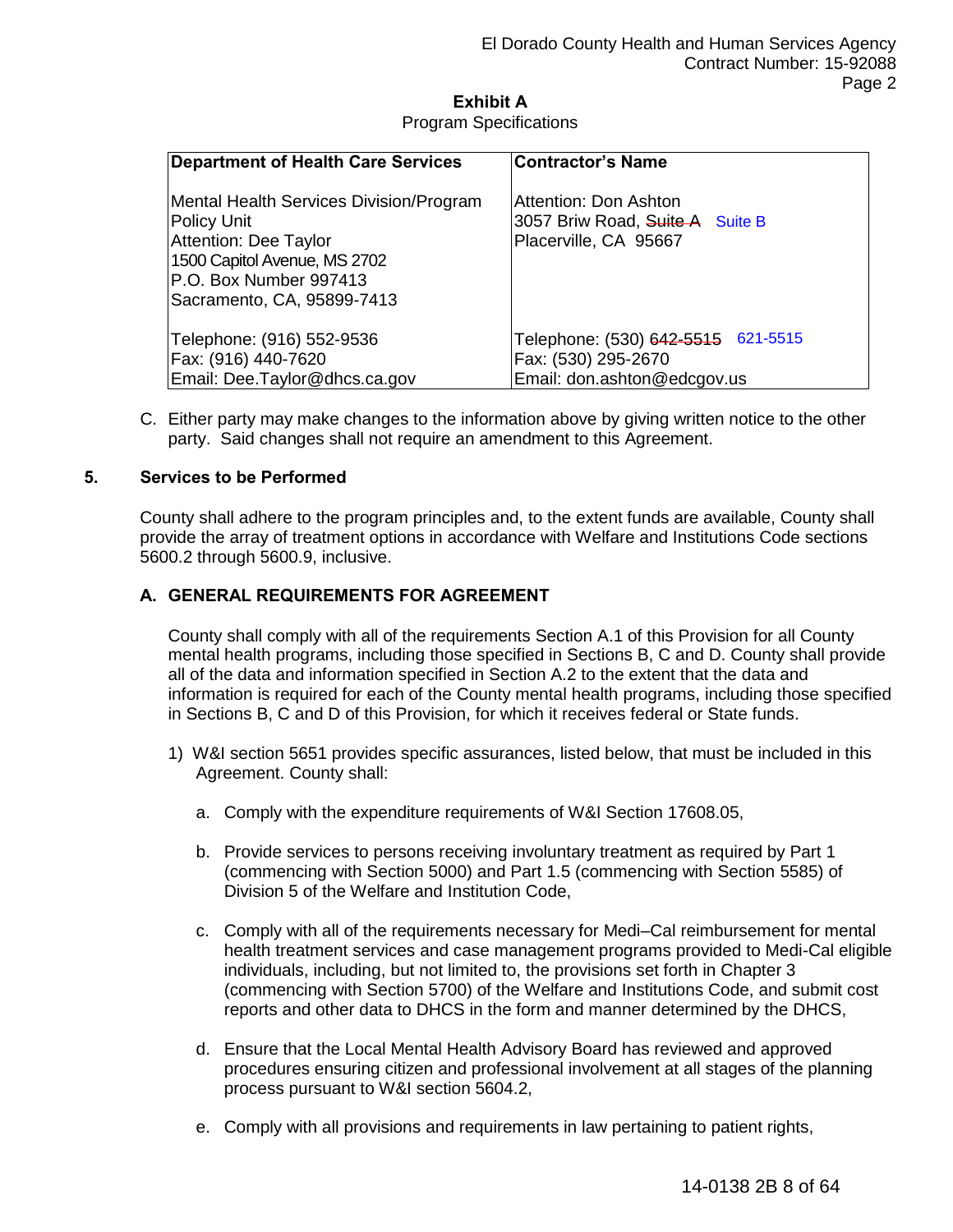#### Program Specifications

- f. Comply with all requirements in federal law and regulation pertaining to federally funded mental health programs,
- g. Provide all data and information set forth in Sections 5610, 5664 and 5845(d)(6) of the Welfare and Institutions Code,
- h. If the County elects to provide the services described in Chapter 2.5 (commencing with Section 5670) of Division 5 of the Welfare and Institution Code, comply with guidelines established for program initiatives outlined in this chapter, and
- i. Comply with all applicable laws and regulations for all services delivered, including all laws, regulations, and guidelines of the Mental Health Services Act.
- 2) County shall comply with all data and information submission requirements specified in this Agreement.
	- a. County shall provide all applicable data and information required by federal and/or State law in order to receive any funds to pay for its mental health programs and services, including but not limited to its MHSA programs, PATH grant (if the County receives funds from this grant) or MHBG grant. These federal and State laws include, Title 42, United States Code, sections 290cc-21 through 290cc-35 and 300x through 300x-9, inclusive, W&I sections 5610 and 5664 and the regulations that implement, interpret or make specific, these federal and State laws and any DHCS-issued guidelines that relate to the programs or services.
	- b. County shall comply with the reporting requirements set forth in Division 1 of Title 9 of the California Code of Regulations (CCR) and any other reporting requirements for which County receives federal or State funding source for mental health programs. County shall submit complete and accurate information to DHCS including, but not limited, to the following:
		- i. Client and Service Information (CSI) System Data (See Subparagraph c of this Paragraph)
		- ii. MHSA Quarterly Progress Reports, as specified in Title 9, CCR, section 3530.20. MHSA Quarterly Progress Reports provide the actual number of clients served by MHSA-funded program. Reports are submitted on a quarterly basis.
		- iii. Full Service Partnership Performance Outcome data, as specified in Title 9, CCR, section 3530.30.
		- iv. Consumer Perception Survey data, as specified in Title 9, CCR, section 3530.40.
		- v. County shall submit the Annual Mental Health Services Act Revenue and Expenditure Report to DHCS and the Mental Health Services Oversight and Accountability Commission (MHSOAC), pursuant to W&I section 5899(a) and Title 9, CCR, section 3510 and DHCS-issued guidelines.
	- c. County shall submit CSI data to DHCS, in accordance with the requirements set forth in the DHCS' CSI Data Dictionary. County shall: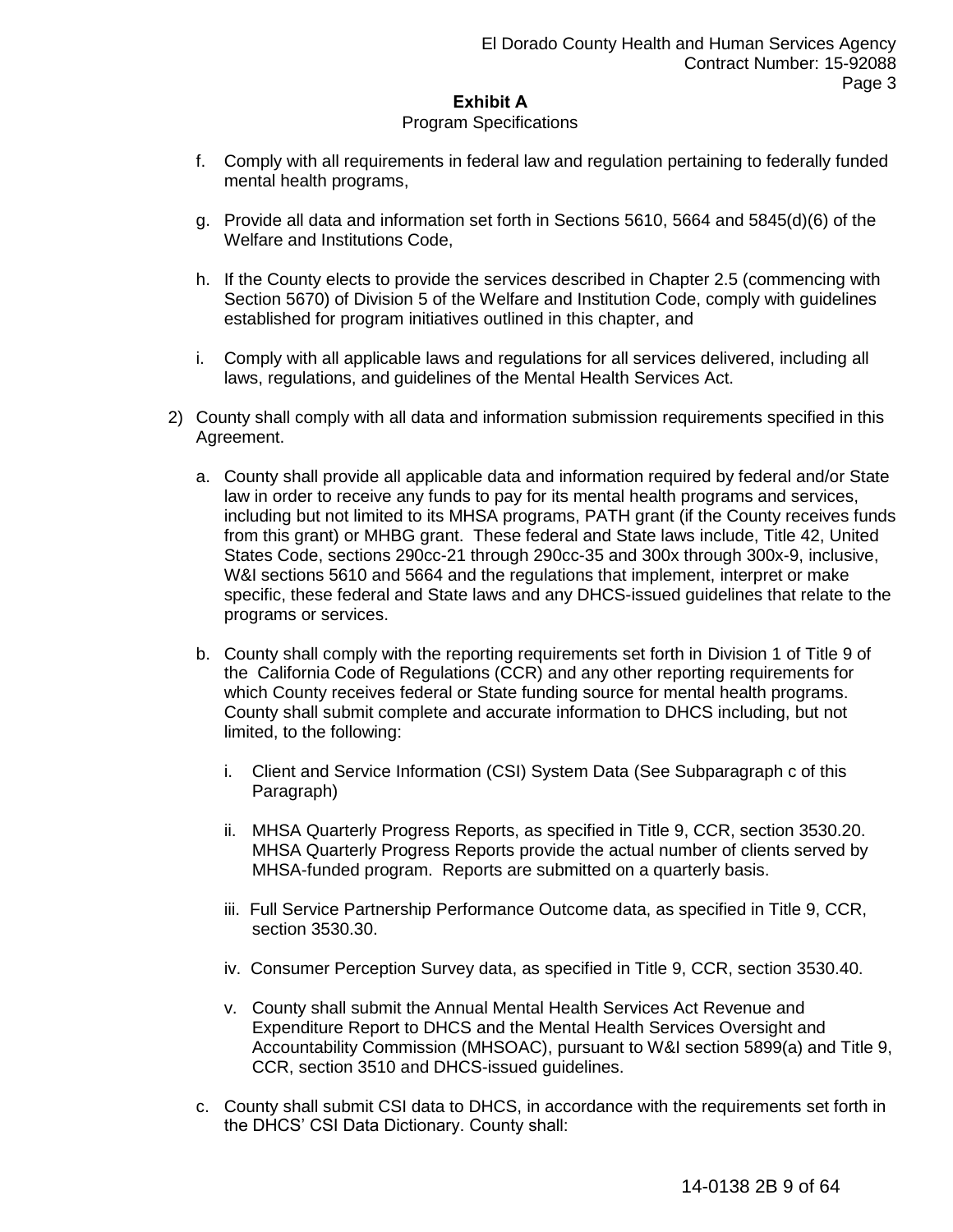#### Program Specifications

- i. Report monthly CSI data to DHCS within 60 calendar days after the end of the month in which services were provided.
- ii. Report within 60 calendar days or be in compliance with an approved plan of correction the DHCS's CSI Unit.
- iii. Make diligent efforts to minimize errors on the CSI error file.
- iv. Notify DHCS 90 calendar days prior to any change in reporting system and/or change of automated system vendor.
- d. In the event that DHCS or County determines that changes requiring a change in County's or DHCS' obligation must be made relating to either the DHCS' or County's information needs due to federal or state law changes or business requirements, both the DHCS and County agree to provide notice to the other party as soon as practicable prior to implementation. This notice shall include information and comments regarding the anticipated requirements and impacts of the projected changes. DHCS and County agree to meet and discuss the design, development, and costs of the anticipated changes prior to implementation.
- e. If applicable to a specific federal or State funding source covered by this Agreement, County shall require each of its subcontractors to submit a fiscal year-end cost report, due to DHCS no later than December 31 following the close of the fiscal year, in accordance with applicable federal and State laws regulations and DHCS-issued guidelines.
- f. If applicable to a specific federal or State funding source covered by this Agreement, County shall comply with W&I section 5751.7 and ensure that minors are not admitted into inpatient psychiatric treatment with adults. If the health facility does not have specific separate housing arrangements, treatment staff, and treatment programs designed to serve children or adolescents it must request a waiver of this requirement from DHCS as follows:
	- i. If this requirement creates an undue hardship on County, County may request a waiver of this requirement. County shall submit the waiver request on Attachment I of this Agreement, to DHCS.
	- ii. DHCS shall review County's waiver request and provide a written notice of approval or denial of the waiver. If County's waiver request is denied, it shall comply with the provision of W&I section 5751.7.
	- iii. County shall submit, the waiver request to DHCS at the time County submits this Agreement, signed by County, to DHCS for execution. County shall complete Attachment I, including responses to items 1 through 4 and attach it to this Agreement. See Exhibit A, Attachment I, entitled "Request For Waiver" of this Agreement for additional submission information.

Execution of this Agreement shall not constitute approval of any waiver submitted pursuant to this section.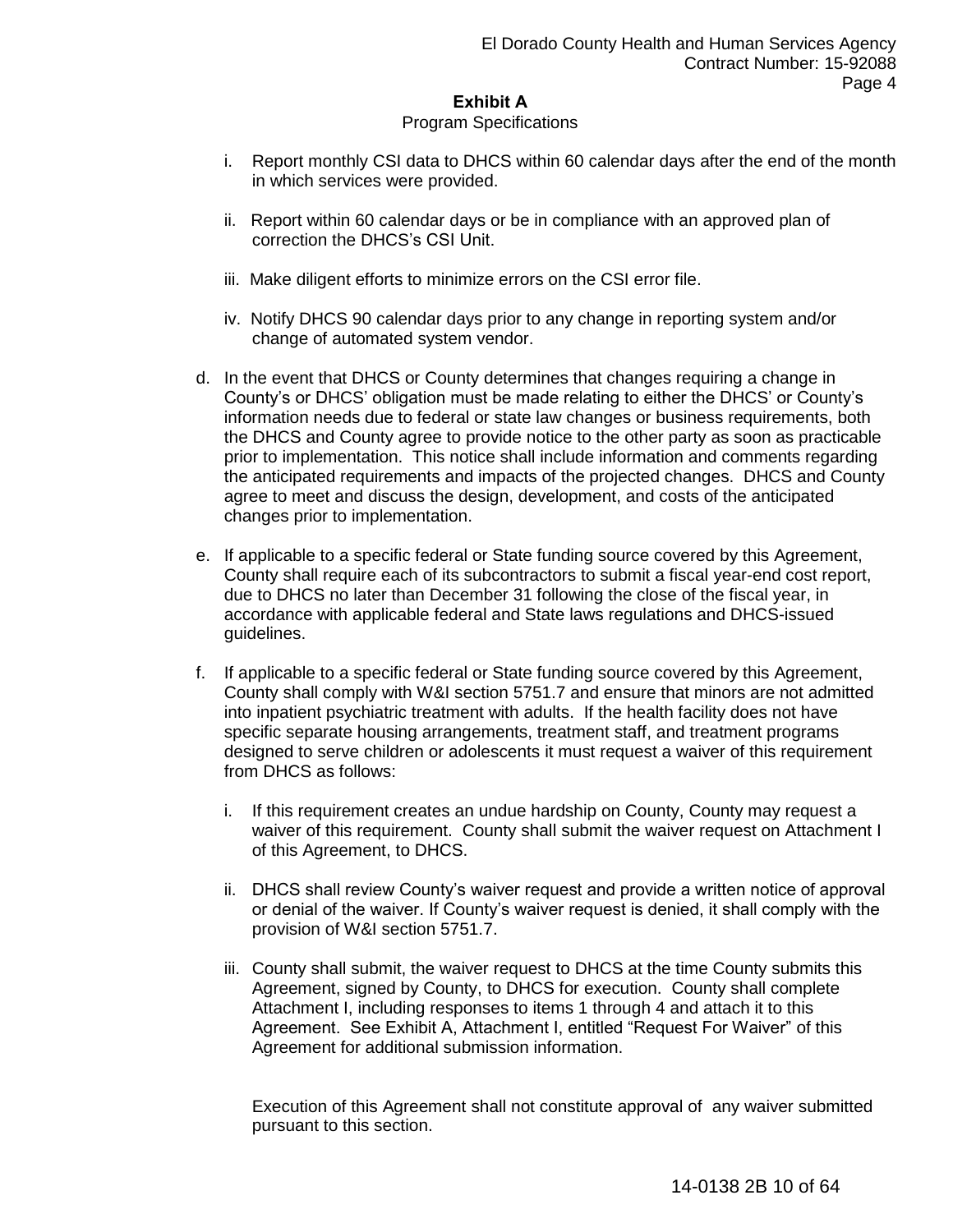#### Program Specifications

Any waiver granted in the prior fiscal year's contract shall be deemed to continue until either party chooses to discontinue it. Execution of this contract shall continue independently of the waiver review and approval process.

- iv. In unusual or emergency circumstances, when County needs to request waivers after the annual Performance Contract has been executed, these requests should be sent immediately to: Licensing and Certification Section, Program Oversight and Compliance Branch, California Department of Health Care Services, P.O. Box 997413, MS 2703, Sacramento, CA 95899-7413, Phone: (916) 319-0985.
- v. Each admission of a minor to a facility that has an approved waiver shall be reported to the Local Mental Health Director.
- g. If County chooses to participate in the Assisted Outpatient Treatment program (AOT) Demonstration Project Act of 2002 it shall be required to comply with all applicable statutes including, but not limited to, W&I sections 5345 through 5349.5, inclusive. In addition, County shall submit to DHCS any documents that DHCS requests as part of its statutory responsibilities in accordance with DHCS Letter No.: 03-01 dated March 20, 2003.
- h. For all mental health funding sources received by County that require submission of a cost report, County shall submit a fiscal year-end cost report by December 31st following the close of the fiscal year in accordance with County's existing or future mental health programs applicable federal and State law. State law includes at least W&I section 5705, applicable regulations and DHCS-issued guidelines. The cost report shall be certified by the mental health director and one of the following: the County mental health departments chief financial officer (or equivalent), and individual who has delegated authority to sign for, and reports directly to the county mental health department's chief financial officer (or equivalent), or the county's auditor-controller (or equivalent) . Data submitted shall be full and complete. The County shall also submit a reconciled cost report certified by the mental health director and the county's auditor-controller as being true and correct, no later than 18 months after the close of the following fiscal year.

If the County does not submit the cost reports by the reporting deadlines or does not meet the other requirements, DHCS shall request a plan of correction with specific timelines (W&I §5897 (d)). If County does not submit cost reports by the reporting deadlines or the County does not meet the other requirements, DHCS may, after a hearing held with no less than 20 days-notice to the county mental health director (W&I § 5655) withhold payments from the MHS Fund until the County is in compliance with W&I section 5664.

### **B. THE MENTAL HEALTH SERVICES ACT PROGRAM**

### 1) Program Description

Proposition 63, which created the Mental Health Services Act (MHSA), was approved by the voters of California on November 2, 2004. The Mental Health Services (MHS) Fund, which provides funds to counties for the implementation of its MHSA programs, was established pursuant to W&I section 5890. The MHSA was designed to expand California's public mental health programs and services through funding received by a one percent tax on incomes in excess of \$1 million. Counties use this funding for projects and programs for prevention and early intervention, community services and supports, workforce development 14-0138 2B 11 of 64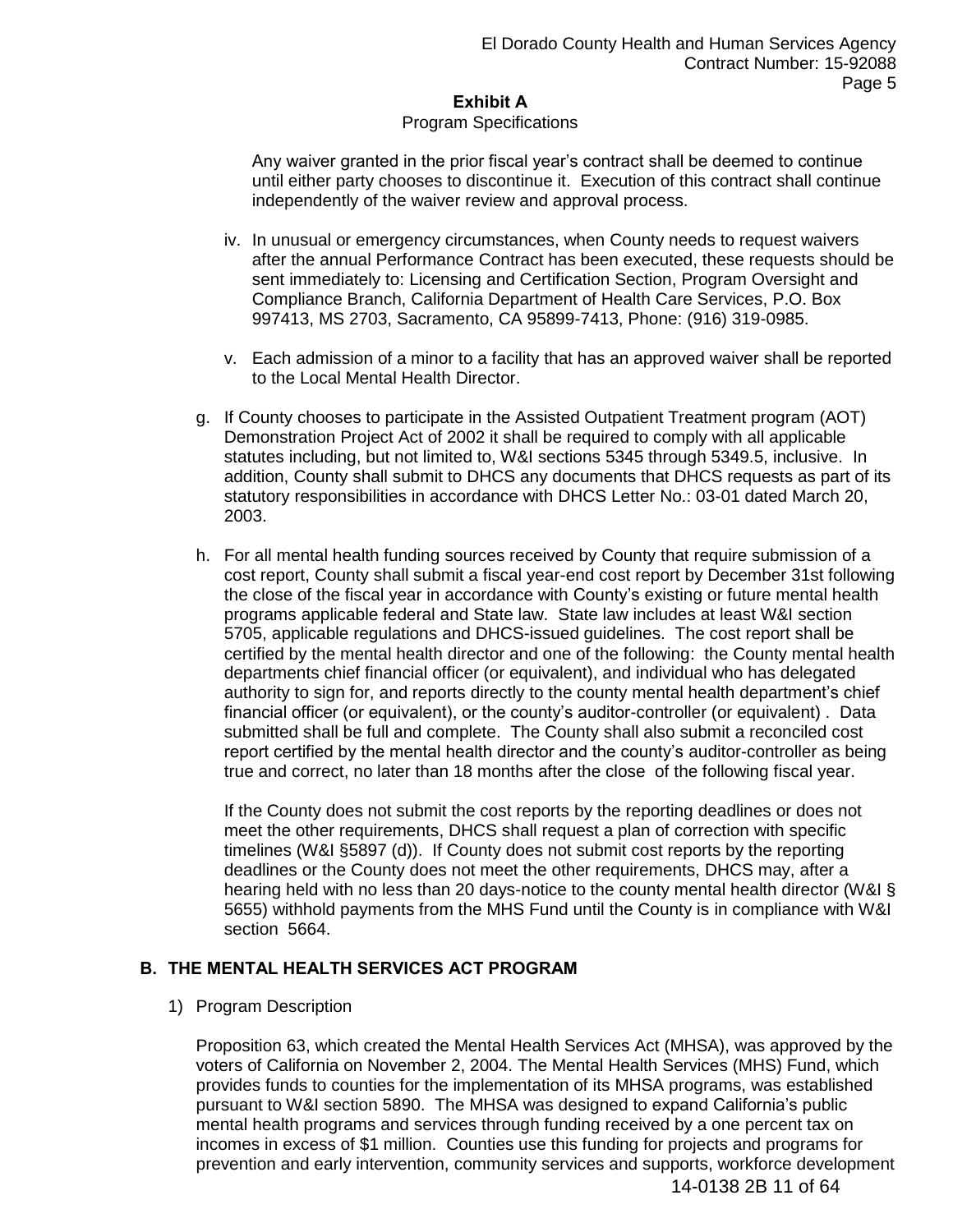#### Program Specifications

and training, innovation, plus capital facilities and technological needs through mental health projects and programs. The State Controller distributes MHS Funds to the counties to plan for and provide mental health programs and other related activities outlined in a county's three-year program and expenditure plan or annual update. MHS Funds are distributed by the State Controller's Office to the counties on a monthly basis.

DHCS shall monitor County's use of MHS Funds to ensure that the county meets the MHSA and MHS Fund requirements. (W&I section 5651(c).)

2) Issue Resolution Process

County shall have an Issue Resolution Process (Process) to handle client disputes related to the provision of their mental health services. The Process shall be completed in an expedient and appropriate manner. County shall develop a log to record issues submitted as part of the Process. The log shall contain the date the issue was received; a brief synopsis of the issue; the final issue resolution outcome; and the date the final issue resolution was reached.

3) Revenue and Expenditure Report

County shall submit its Revenue and Expenditure Report (RER) by December 31<sup>st</sup> following the close of the fiscal year in accordance with W&I sections 5705 and 5899, regulations and DHCS-issued guidelines. The RER shall be certified by the mental health director and the County's auditor-controller (or equivalent), using the DHCS-issued certification form. Data submitted shall be full and complete.

If County does not submit the RER by the reporting deadlines or the RER does not meet the requirements, DHCS shall request a plan of correction with specific timelines (W&I § 5897(d)). If the RER is not timely submitted, or does not meet the requirements, DHCS may, after a hearing held with no less than 20 days- notice to the county mental health director (withhold payments from the MHS Fund until the County submits a complete RER. (WIC 5655, 9 CCR 3510(c).

- 4) Distribution and Use of Local Mental Health Services Funds:
	- a. W&I section 5891 provides that, commencing July 1, 2012, on or before the 15<sup>th</sup> dav of each month, pursuant to a methodology provided by DHCS, the State Controller shall distribute to County's Local Mental Health Service Fund, established by County pursuant to W&I section 5892(f), all unexpended and unreserved funds on deposit as of the last day of the prior month in the Mental Health Services Fund for the provision of specified programs and other related activities.
	- b. County shall allocate the monthly Local MHS Fund in accordance with W&I section 5892 as follows :
		- i. Twenty percent of the funds shall be used for prevention and early intervention (PEI) programs in accordance with Part 3.6 of Division 5 of the Welfare and Institutions Code (commencing with Section 5840). The expenditure for PEI may be increased by County if DHCS determines that the increase will decrease the need and cost for additional services to severely mentally ill persons in County by an amount at least commensurate with the proposed increase.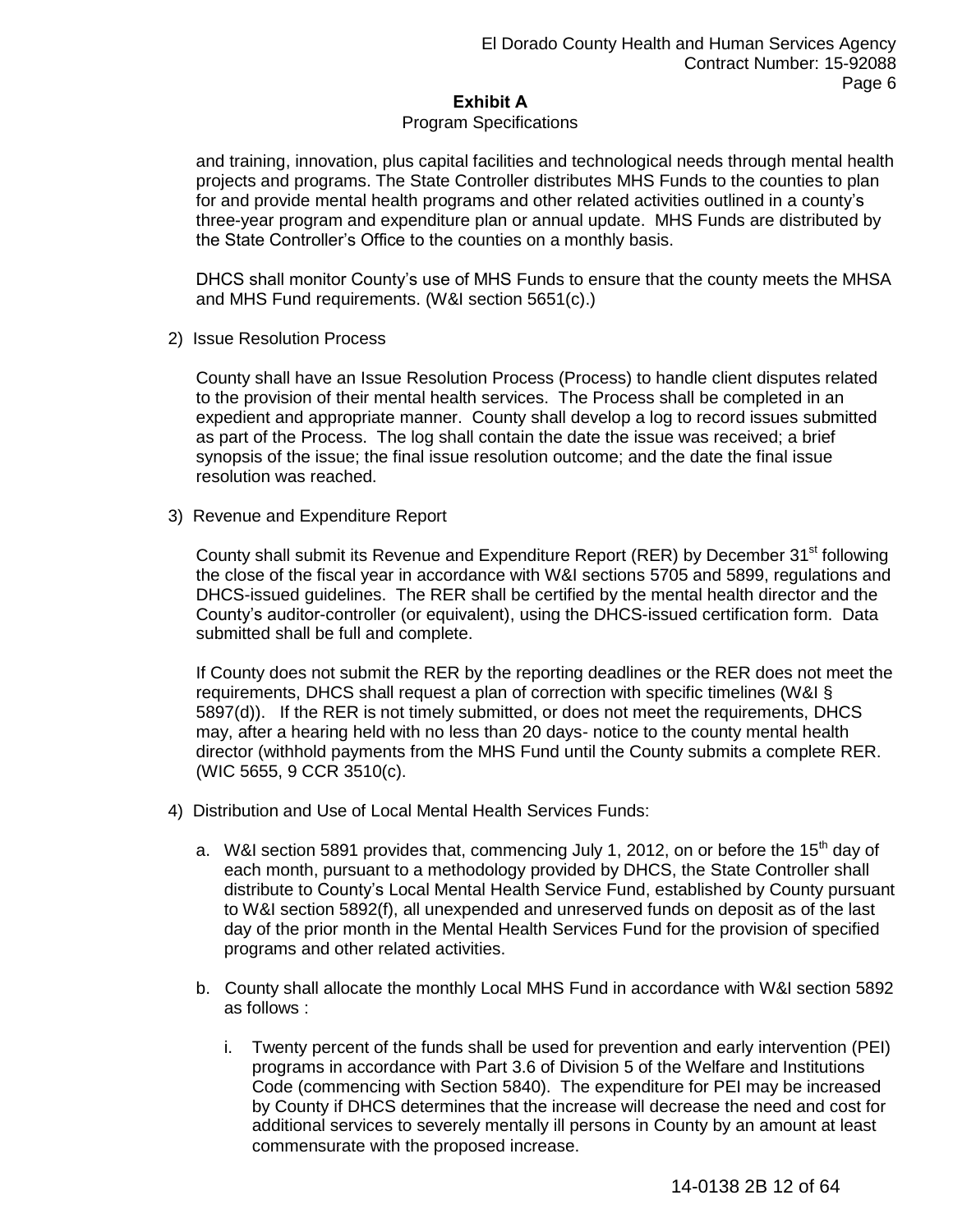#### Program Specifications

- ii. The balance of funds shall be distributed to County's mental health programs for services to persons with severe mental illnesses pursuant to Part 4 of Division 5 of the Welfare and Institutions Code (commencing with Section 5850), for the children's system of care and Part 3 of Division 5 of the Welfare and Institutions Code (commencing with Section 5800), for the adult and older adult system of care.
- iii. Five percent of the total funding for the County's mental health programs established pursuant to Part 3 of Division 5 of the Welfare and Institutions Code (commencing with Section 5800), Part 3.6 of Division 5 of the Welfare and Institutions Code (commencing with Section 5840), and Part 4 of Division 5 of the Welfare and Institutions Code (commencing with Section 5850) shall be utilized for innovative programs in accordance with W&I sections 5830, 5847 and 5848.
- iv. Programs for services pursuant to Part 3 of Division 5 of the Welfare and Institutions Code (commencing with Section 5800), and Part 4 of Division 5 of the Welfare & Institutions Code (commencing with Section 5850) may include funds for technological needs and capital facilities, human resource needs, and a prudent reserve to ensure services do not have to be significantly reduced in years in which revenues are below the average of previous years. The total allocation for these purposes shall not exceed 20 percent of the average amount of funds allocated to County for the previous five years.
- v. Allocations in Subparagraphs i. through iii. above, include funding for annual planning costs pursuant to W&I section 5848. The total of these costs shall not exceed five percent of the total annual revenues received for the Local MHS Fund. The planning costs shall include moneys for County's mental health programs to pay for the costs of having consumers, family members, and other stakeholders participate in the planning process and for the planning and implementation required for private provider contracts to be significantly expanded to provide additional services.
- c. County shall use Local MHS Fund monies to pay for those portions of the mental health programs/services for children and adults for which there is no other source of funds available. (W&I §§ 5813.5(b), 5878.3(a) and 9 CCR 3610(d).
- d. County shall only use Local MHS Funds to expand mental health services. These funds shall not be used to supplant existing state or county funds utilized to provide mental health services. These funds shall only be used to pay for the programs authorized in W&I section 5892. These funds may not be used to pay for any other program and may not be loaned to County's general fund or any other County fund for any purpose. (W&I § 5891.)
- e. All expenditures for County mental health programs shall be consistent with a currently approved three-year program and expenditure plan or annual update pursuant to W&I section 5847. (W&I § 5892(g).)
- 5) Three-Year Program and Expenditure Plan and Annual Updates:
	- a. County shall prepare and submit a three-year program and expenditure plan, and annual updates, adopted by County's Board of Supervisors, to the Mental Health Services Oversight and Accountability Commission (MHSOAC) and the Department of Health Care Services (DHCS) within 30 calendar days after adoption. The three-year program and expenditure plan and annual updates shall include all of the following:

14-0138 2B 13 of 64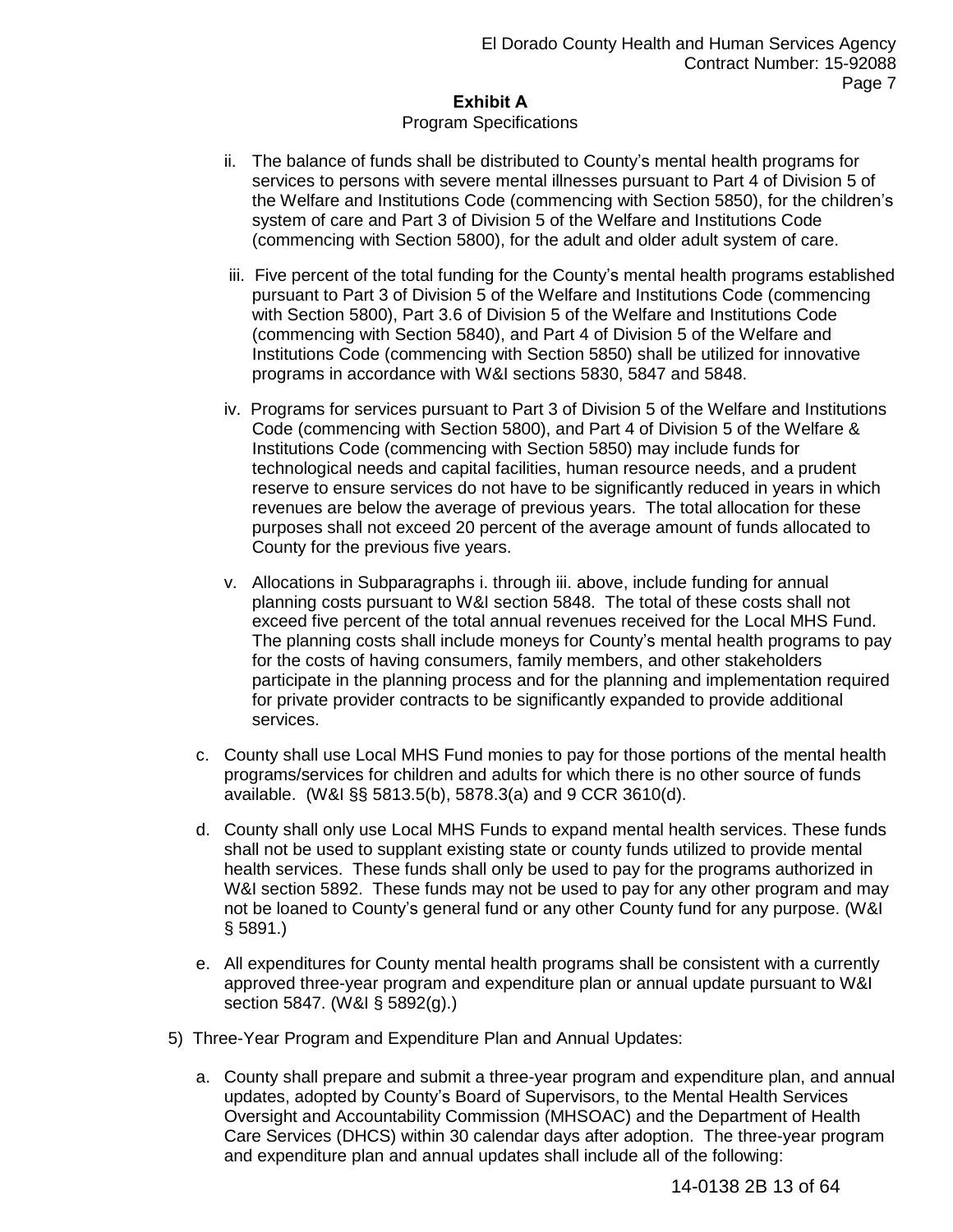#### Program Specifications

- i. A program for Prevention and Early Intervention (PEI) in accordance with Part 3.6 of Division 5 of the Welfare and Institutions Code (commending with Section 5840).
- ii. A program for services to children in accordance with Part 4 of Division 5 of the Welfare and Institutions Code (commencing with Section 5850), to include a wraparound program pursuant to Chapter 4 of Part 6 of Division 9 of the Welfare and Institutions Code (commencing with Section 18250), or provide substantial evidence that it is not feasible to establish a wraparound program in the County.
- iii. A program for services to adults and seniors in accordance with Part 3 of Division 5 of the Welfare and Institutions Code (commencing with Section 5800).
- iv. A program for innovations in accordance with Part 3.2 of Division 5 of the Welfare and Institutions Code (commencing with Section 5830). Counties shall expend funds for their innovation programs upon approval by the Mental Health Services Oversight and Accountability Commission.
- v. A program for technological needs and capital facilities needed to provide services pursuant to Part 3 of Division 5 of the Welfare and Institutions Code (commencing with Section 5800), Part 3.6 of Division 5 of the Welfare and Institutions Code (commencing with Section 5840), and Part 4 of Division 5 of the Welfare and Institutions Code (commencing with Section 5850). All plans for proposed facilities with restrictive settings shall demonstrate that the needs of the people to be served cannot be met in a less restrictive or more integrated setting.
- vi. Identification of shortages in personnel to provide services pursuant to the above programs and the additional assistance needed from the education and training programs established pursuant to Part 3.1 of Division 5 of the Welfare and Institutions Code (commencing with Section 5820) and Title 9, CCR, section 3830(b).
- vii. Establishment and maintenance of a prudent reserve to ensure the County program will continue to be able to serve children, adults, and seniors that it is currently serving pursuant to Part 3 of Division 5 of the Welfare and Institutions Code (commencing with Section 5800), Part 3.6 of Division 5 of the Welfare and Institutions Code (commencing with Section 5840), and Part 4 of Division 5 of the Welfare and Institutions Code (commencing with Section 5850), during years in which revenues for the MHS Fund are below recent averages adjusted by changes in the state population and the California Consumer Price Index.
- viii. Certification by County's mental health director, which ensures that County has complied with all pertinent regulations, laws, and statutes of the MHSA, including stakeholder participation and non-supplantation requirements.
- ix. Certification by County's Mental Health Director and County's Auditor-Controller that the County has complied with any fiscal accountability requirements as directed by DHCS, and that all expenditures are consistent with the requirements of the MHSA.
- b. County shall include services in the programs described in Subparagraphs 5.a.i. through 5.a.v., inclusive, to address the needs of transition age youth between the ages of 16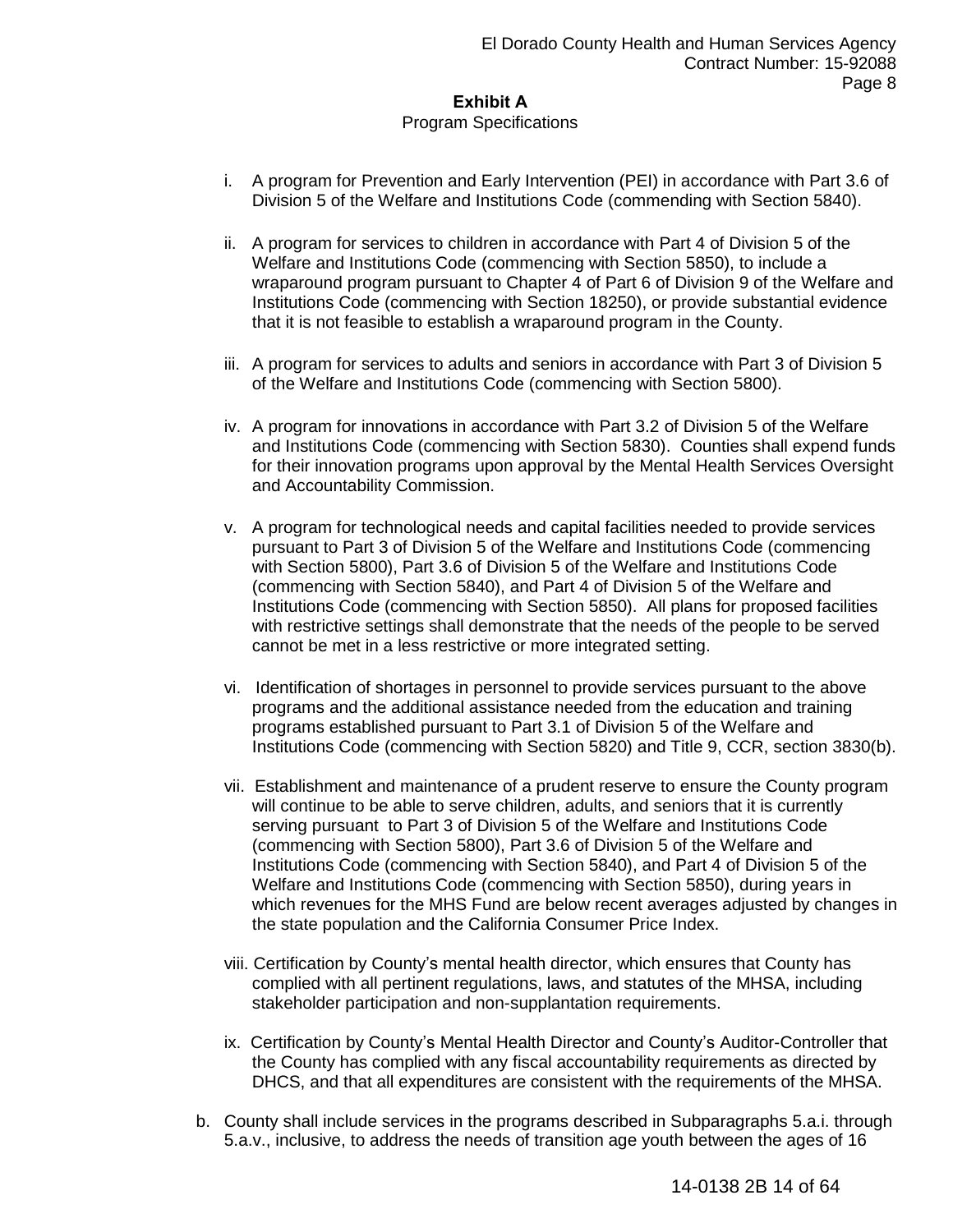#### Program Specifications

years old to 25 years old, including the needs of transition age foster youth pursuant to W&I section 5847(c).

- c. County shall prepare expenditure plans for the programs described in Subparagraphs 5.a.i. through 5.a.v., inclusive, and annual expenditure updates. Each expenditure plan update shall indicate the number of children, adults, and seniors to be served, and the cost per person. (W&I § 5847(e)).
- d. County's three-year program and expenditure plan and annual updates shall include reports on the achievement of performance outcomes for services pursuant to the Adult and Older Adult Mental Health System of Care Act, Prevention and Early Intervention, and the Children's Mental Health Services Act funded by the MHS Fund and established jointly by DHCS and the MHSOAC, in collaboration with the California Mental Health Director's Association. (W&I § 5848(c)). County contracts with providers shall include the performance goals from the County's three-year program and expenditure plan and annual updates that apply to each provider's programs and services.
- e. County's three-year program and expenditure plan and annual update shall consider ways to provide services that are similar to those established pursuant to the Mentally Ill Offender Crime Reduction Grant Program. Funds shall not be used to pay for persons incarcerated in state prison or parolees from state prisons. (W&I § 5813.5(f))
- 6) Planning Requirements and Stakeholder Involvement:
	- a. County shall develop its three-year program and expenditure plan and annual update with local stakeholders, including adults and seniors with severe mental illness, families of children, adults, and seniors with severe mental illness, providers of services, law enforcement agencies, education, social services agencies, veterans, representatives from veterans organizations, providers of alcohol and drug services, health care organizations, and other important interest. Counties shall demonstrate a partnership with constituents and stakeholders throughout the process that includes meaningful stakeholder involvement on mental health policy, program planning, and implementation, monitoring, quality improvement, evaluation, and budget allocations. County shall prepare and circulate a draft plan and update for review and comment for at least 30 calendar days to representatives of stakeholders interest and any interested party who has requested a copy of the draft plans. (W&I § 5848(a))
	- b. County's mental health board, established pursuant to W&I section 5604, shall conduct a public hearing on the County's draft three-year program and expenditure plan and annual updates at the close of the 30 calendar day comment period. Each adopted three-year program and expenditure plan or annual update shall summarize and analyze substantive recommendations and describe substantive changes to the three-year program and expenditure plan and annual updates. The County's mental health board shall review the adopted three-year program and expenditure plan and annual updates and make recommendations to County's mental health department for amendments. (W&I § 5848(b) and Title 9, CCR, § 3315.)
- 7) County Requirements for Handling MHSA Funds
	- a. County shall place all funds received from the State MHS Fund into a Local MHS Fund. The Local MHS Fund balance shall be invested consistent with other County funds and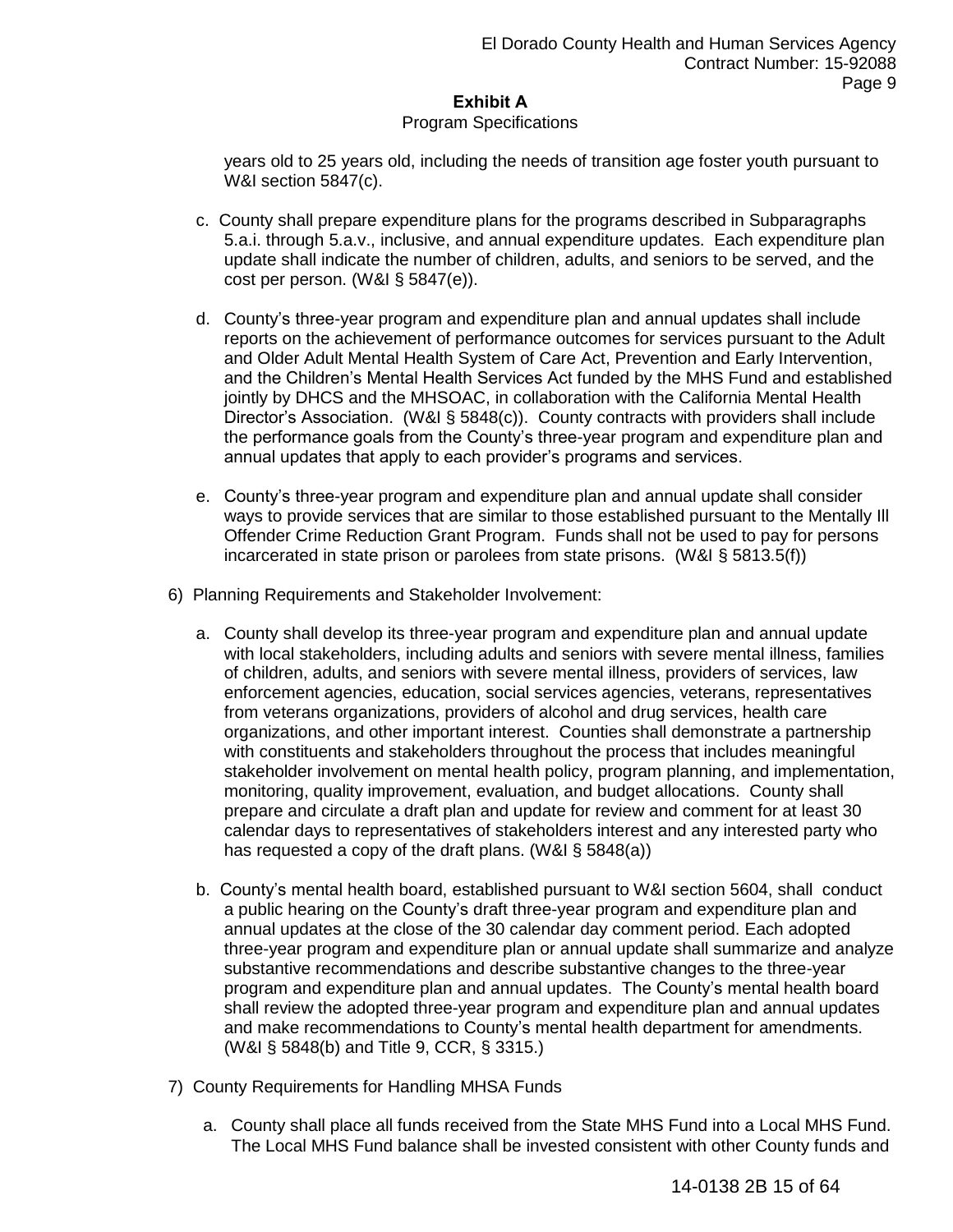#### Program Specifications

the interest earned on the investments shall be transferred into the Local MHS Fund. (W&I § 5892(f).)

- b. The earnings on investment of these funds shall be available for distribution from the fund in future years. (W&I § 5892 (f).)
- c. Other than funds placed in a reserve in accordance with an approved plan, any funds allocated to County which it has not spent for the authorized purpose within the three years shall revert to the State. County may retain MSHA Funds for capital facilities, technological needs, or education and training for up to 10 years before reverting to the State. (W&I § 5892(h).)
- d. When accounting for all receipts and expenditures of MHSA funds, County must adhere to uniform accounting standards and procedures that conform to the Generally Accepted Accounting Principles (GAAP), as prescribed by the State Controller in Title 2, CCR, Div. 2, Ch. 2, Subchapter 1, Accounting Procedures for Counties, sections 901- 949, and a manual, which is currently entitled "Accounting Standards and Procedures for Counties" and available at http://www.sco.ca.gov/pubs\_guides.html. (Government Code section 30200)
- 8) Department Compliance Investigations:

DHCS may investigate County's performance of the Mental Health Services Act related provisions of this Agreement and compliance with the provisions of the Mental Health Services Act, and relevant regulations. In conducting such an investigation DHCS may inspect and copy books, records, papers, accounts, documents and any writing as defined by Evidence Code Section 250 that is pertinent or material to the investigation of the County. For purposes of this Paragraph "provider" means any person or entity that provides services, goods, supplies or merchandise, which are directly or indirectly funded pursuant to MHSA. (Gov. Code §§ 11180, 11181, 11182 and W&I Code § 14124.2.)

9) County Breach, Plan of Correction and Withholding of State Mental Health Funds:

- a. If DHCS determines that County is out-of-compliance with the Mental Health Services Act related provisions of this Agreement, DHCS may request that County submit a plan of correction, including a specific timeline to correct the deficiencies, to DHCS. (W&I § 5897(d).)
- b. In accordance with Welfare and Institutions Code Section 5655, if DHCS considers County to be substantially out-of-compliance with any provision of the Mental Health Services Act or relevant regulations, including all reporting requirements, the director shall order County to appear at hearing before the Director or the Director's designee to show cause why the Department should not take administrative action. County shall be given twenty at least (20) day notice before the hearing.
- c. If the Director determines that there is or has been a failure, in a substantial manner, on the part of County to comply with any provision of this code, any regulations including reporting, and that administrative sanctions are necessary, the Department may invoke any, or any combination of, the following sanctions:
	- i. Withhold part or all state mental health funds from County; and/or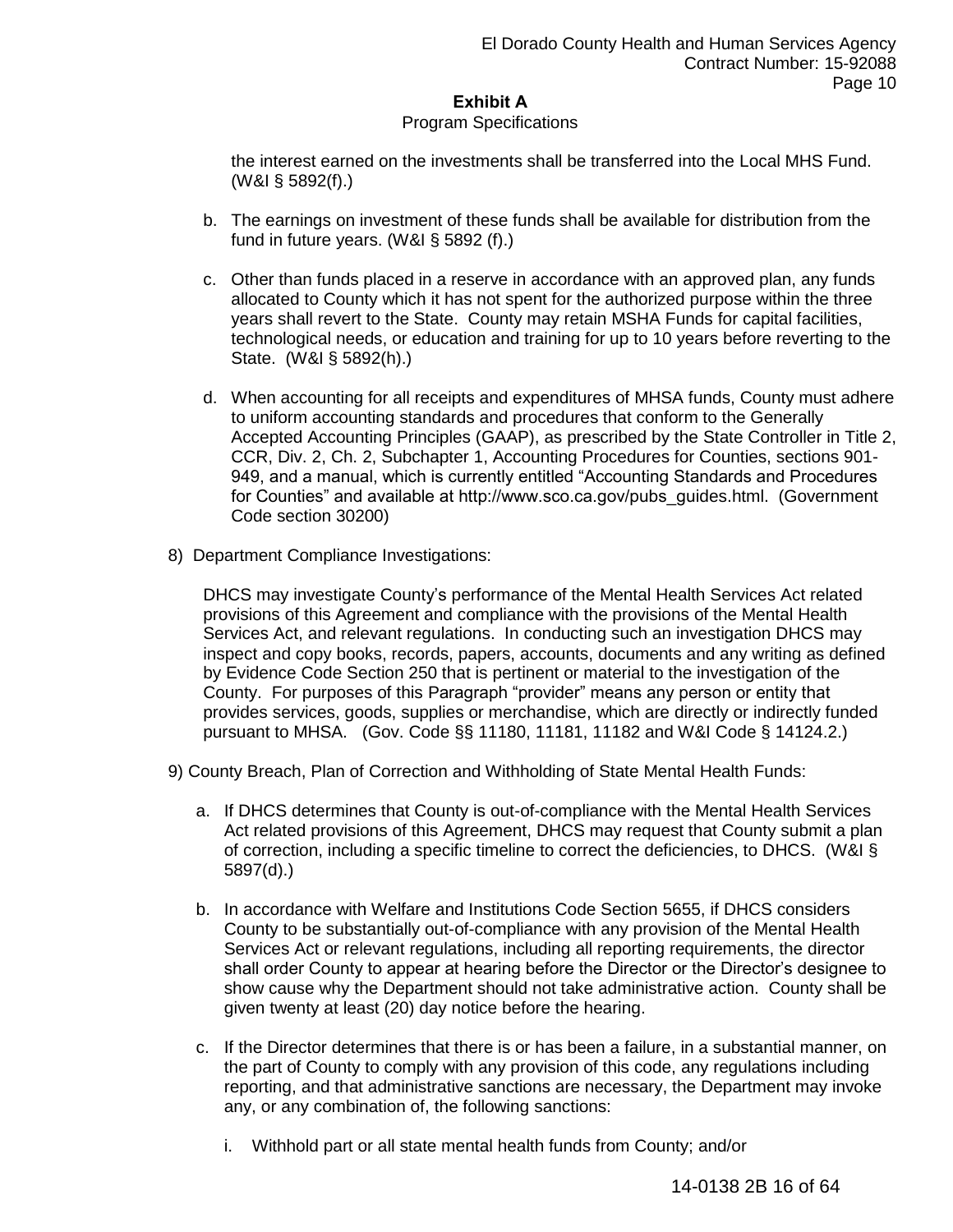#### Program Specifications

ii. Require County to enter into negotiations with DHCS to agree on a plan for County to address County's non-compliance. (W&I § 5655.)

# **C. PROJECTS FOR ASSISTANCE IN TRANSITION FROM HOMELESSNESS (PATH) PROGRAM (Title 42, United States Code, sections 290cc-21 through 290cc-35, inclusive)**

Pursuant to Title 42, United State Code, sections 290cc-21 through 290cc-35, inclusive, the State of California has been awarded federal homeless funds through the federal McKinney Projects for Assistance in Transition from Homelessness (PATH) formula grant. The PATH grant funds community based outreach, mental health and substance abuse referral/treatment, case management and other support services, as well as a limited set of housing services for the homeless mentally ill.

While county mental health programs serve thousands of homeless persons with realignment funds and other local revenues, the PATH grant augments these programs by providing services to approximately 8,300 additional persons annually. The county determines its use of PATH funds based on county priorities and needs.

If County wants to receive PATH funds, it shall submit its RFA responses and required documentation specified in DHCS' Request for Application (RFA). County shall complete its RFA responses in accordance with the instructions, enclosures and attachments available on the DHCS website at:

[http://www.dhcs.ca.gov/services/MH/Pages/PATH.aspx.](http://www.dhcs.ca.gov/services/MH/Pages/PATH.aspx)

If County applied for and DHCS approved its request to receive PATH grant funds, the RFA, County's RFA responses and required documentation, and DHCS' approval constitute provisions of this Agreement and are incorporated by reference herein. County shall comply with all provisions of the RFA and the County's RFA responses in order to receive its PATH grant funds.

### **D. COMMUNITY MENTAL HEALTH SERVICES GRANT (MHBG) PROGRAM (Title 42, United States Code section 300x-1 et seq.)**

DHCS awards federal Community Mental Health Services Block Grant funds (known as Mental Health Block Grant (MHBG)) to counties in California. The county mental health agencies provide a broad array of mental health services within their mental health system of care (SOC) programs. These programs provide services to the following target populations: children and youth with serious emotional disturbances (SED), adults and older adults with serious mental illnesses (SMI).

The MHBG funds provide the counties with a stable, flexible, and non-categorical funding base that the counties can use to develop innovative programs or augment existing programs within their SOC. The MHBG funds also assist the counties in providing an appropriate level of community mental health services to the most needy individuals in the target populations who have a mental health diagnosis, and/or individuals who have a mental health diagnosis with a co-occurring substance abuse disorder.

If County wants to receive MHBG funds, it shall submit its RFA responses and required documentation specified in DHCS' RFA. County shall complete its RFA responses in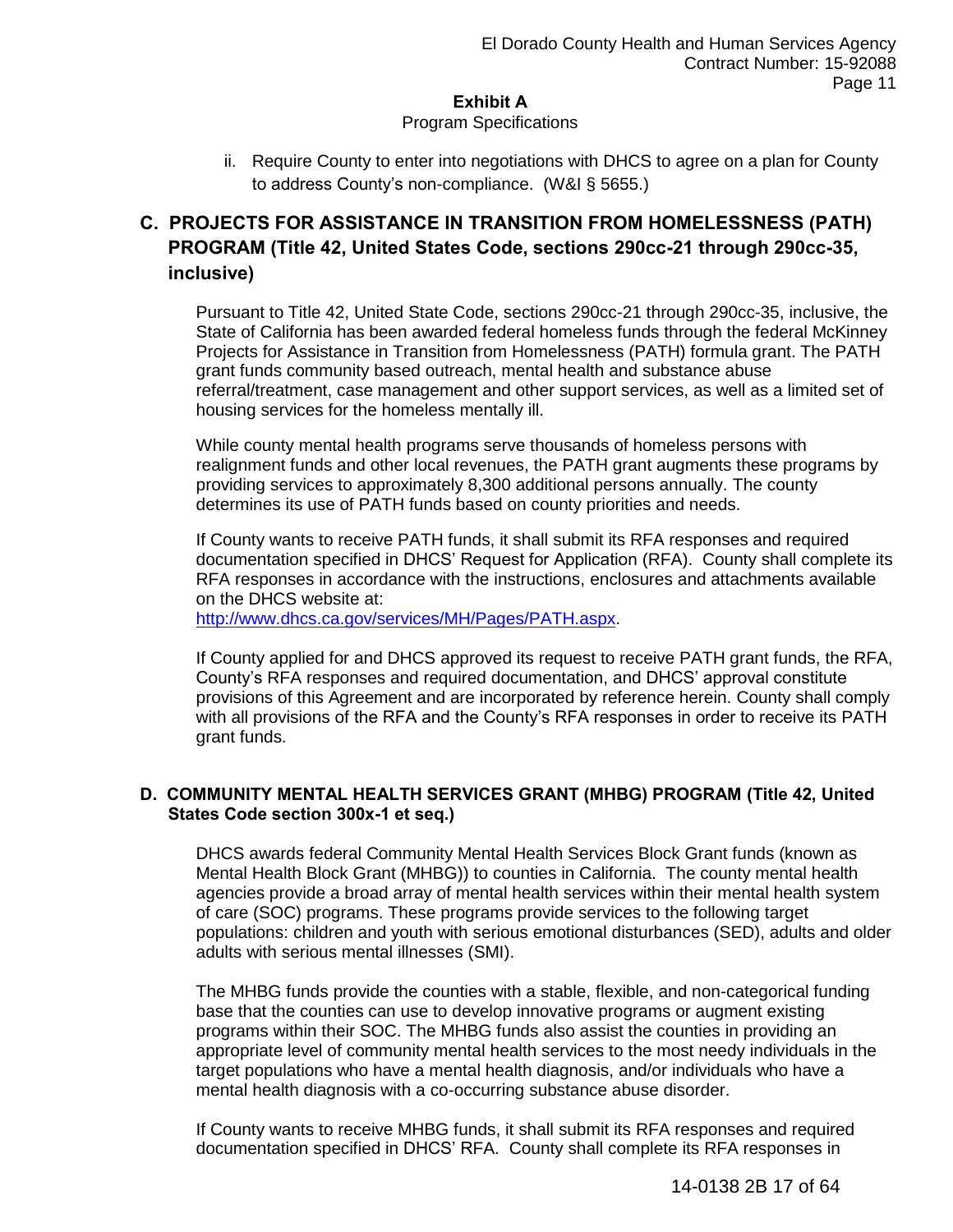#### Program Specifications

accordance with the instructions, enclosures and attachments available on the DHCS website at:

[http://www.dhcs.ca.gov/services/MH/Pages/MHBG.aspx.](http://www.dhcs.ca.gov/services/MH/Pages/MHBG.aspx)

If County applied for and DHCS approved its request to receive MHBG grant funds, the RFA, County's RFA responses and required documentation, and DHCS' approval constitute provisions of this Agreement and are incorporated by reference herein. County shall comply with all provisions of the RFA and the County's RFA responses in order to receive its MHBG grant funds.

## **E. SPECIAL TERMS AND CONDITIONS**

### **1. Audit and Record Retention**

(Applicable to agreements in excess of \$10,000)

- a. County and/or Subcontractor(s) shall maintain books, records, documents, and other evidence, accounting procedures and practices, sufficient to properly support all direct and indirect costs of whatever nature claimed to have been incurred in the performance of this Agreement, including any matching costs and expenses. The foregoing constitutes "records" for the purposes of this provision.
- b. County's and/or Subcontractor's facility or office or such part thereof as may be engaged in the performance of this Agreement and his/her records shall be subject at all reasonable times to inspection, audit, and reproduction.
- c. County agrees that DHCS, the Department of General Services, the Bureau of State Audits, or their designated representatives including the Comptroller General of the United States shall have the right to review and copy any records and supporting documentation pertaining to the performance of this Agreement. County agrees to allow the auditor(s) access to such records during normal business hours and to allow interviews of any employees who might reasonably have information related to such records. Further, County agrees to include a similar right of the State to audit records and interview staff in any subcontract related to performance of this Agreement.
- d. County and/or Subcontractor(s) shall preserve and make available his/her records (1) for a period of three years from the date of final payment under this Agreement, and (2) for such longer period, if any, as is required by applicable statute, by any other provision of this Agreement, or by subparagraphs (1) or (2) below.
	- 1) If this Agreement is completely or partially terminated, the records relating to the work terminated shall be preserved and made available for a period of three years from the date of any resulting final settlement.
	- 2) If any litigation, claim, negotiation, audit, or other action involving the records has been started before the expiration of the three-year period, the records shall be retained until completion of the action and resolution of all issues which arise from it, or until the end of the regular three-year period, whichever is later.
- e. County and/or Subcontractor(s) shall comply with the above requirements and be aware of the penalties for violations of fraud and for obstruction of investigation as set forth in Public Contract Code § 10115.10, if applicable.
- f. County and/or Subcontractor(s) may, at its discretion, following receipt of final payment under this Agreement, reduce its accounts, books, and records related to this Agreement to microfilm, computer disk, CD ROM, DVD, or other data storage medium. Upon request by an authorized representative to inspect, audit or obtain copies of said records, County and/or Subcontractor(s) must supply or make available applicable devices, hardware, and/or software necessary to view, copy, and/or print said records.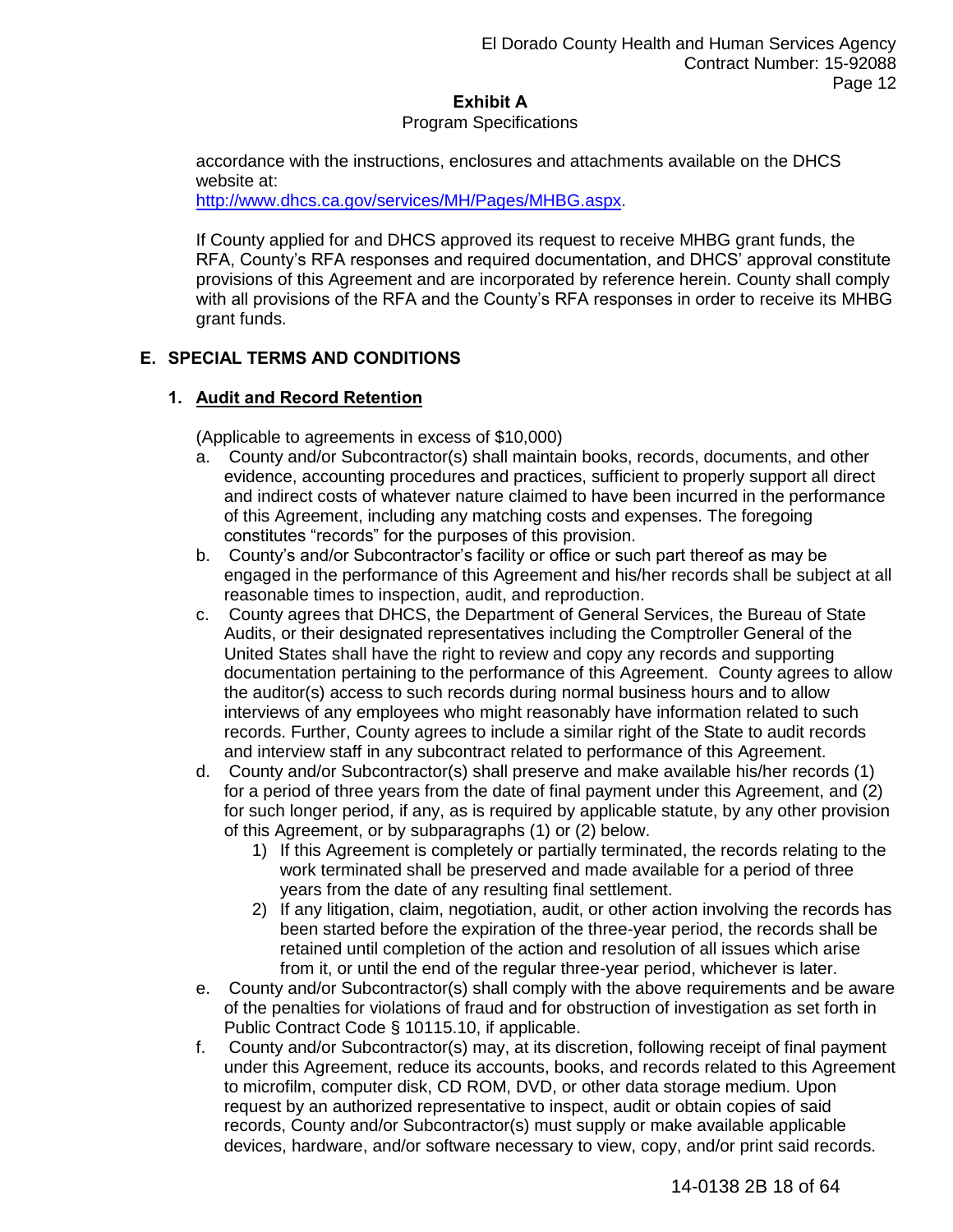#### Program Specifications

Applicable devices may include, but are not limited to, microfilm readers and microfilm printers, etc.

g. County shall, if applicable, comply with the Single Audit Act and the audit reporting requirements set forth in OMB Circular A-133.

### **2. Dispute Resolution Process**

- a. A Contractor/County grievance exists whenever there is a dispute arising from DHCS' action in the administration of an Agreement. If there is a dispute or grievance between County and DHCS, County must seek resolution using the procedure outlined below.
	- 1) County should first informally discuss the problem with the DHCS Program Contract Manager. If the problem cannot be resolved informally, County shall direct its grievance together with any evidence, in writing, to the program Branch Chief. The grievance shall state the issues in dispute, the legal authority or other basis for County's position and the remedy sought. The Branch Chief shall render a decision within ten (10) working days after receipt of the written grievance from County. The Branch Chief shall respond in writing to County indicating the decision and reasons therefore. If County disagrees with the Branch Chief's decision, County may appeal to the second level.
	- 2) When appealing to the second level, County must prepare an appeal indicating the reasons for disagreement with Branch Chief's decision. County shall include with the appeal a copy of the County's original statement of dispute along with any supporting evidence and a copy of the Branch Chief's decision. The appeal shall be addressed to the Deputy Director of the division in which the branch is organized within ten (10) working days from receipt of the Branch Chief's decision. The Deputy Director of the division in which the branch in organized or his/her designee shall meet with County to review the issues raised. A written decision signed by the Deputy Director of the division in which the branch is organized or his/her designee shall be directed to County within twenty (20) workings days of receipt of the County's second level appeal.
- b. If County wishes to appeal the decision of the Deputy Director of the division in which the branch is organized or his/her designee, County shall follow the procedures set forth in Health and Safety Code Section 100171.
- c. Unless otherwise stipulated in writing by DHCS, all dispute, grievance and/or appeal correspondence shall be directed to the DHCS Program Contract Manager.
- d. There are organizational differences within DHCS' funding programs and the management levels identified in this dispute resolution provision may not apply in every contractual situation. When a grievance is received and organizational differences exist, County shall be notified in writing by the DHCS Program Contract Manager of the level, name, and/or title of the appropriate management official that is responsible for issuing a decision at a given level.

## **3. Novation**

a. If County proposes any novation agreement, DHCS shall act upon the proposal within 60 days after receipt of the written proposal. DHCS may review and consider the proposal, consult and negotiate with County, and accept or reject all or part of the proposal. Acceptance or rejection of the proposal may be made orally within the 60-day period and confirmed in writing within five days of said decision. Upon written acceptance of the proposal, DHCS will initiate an amendment to this Agreement to formally implement the approved proposal.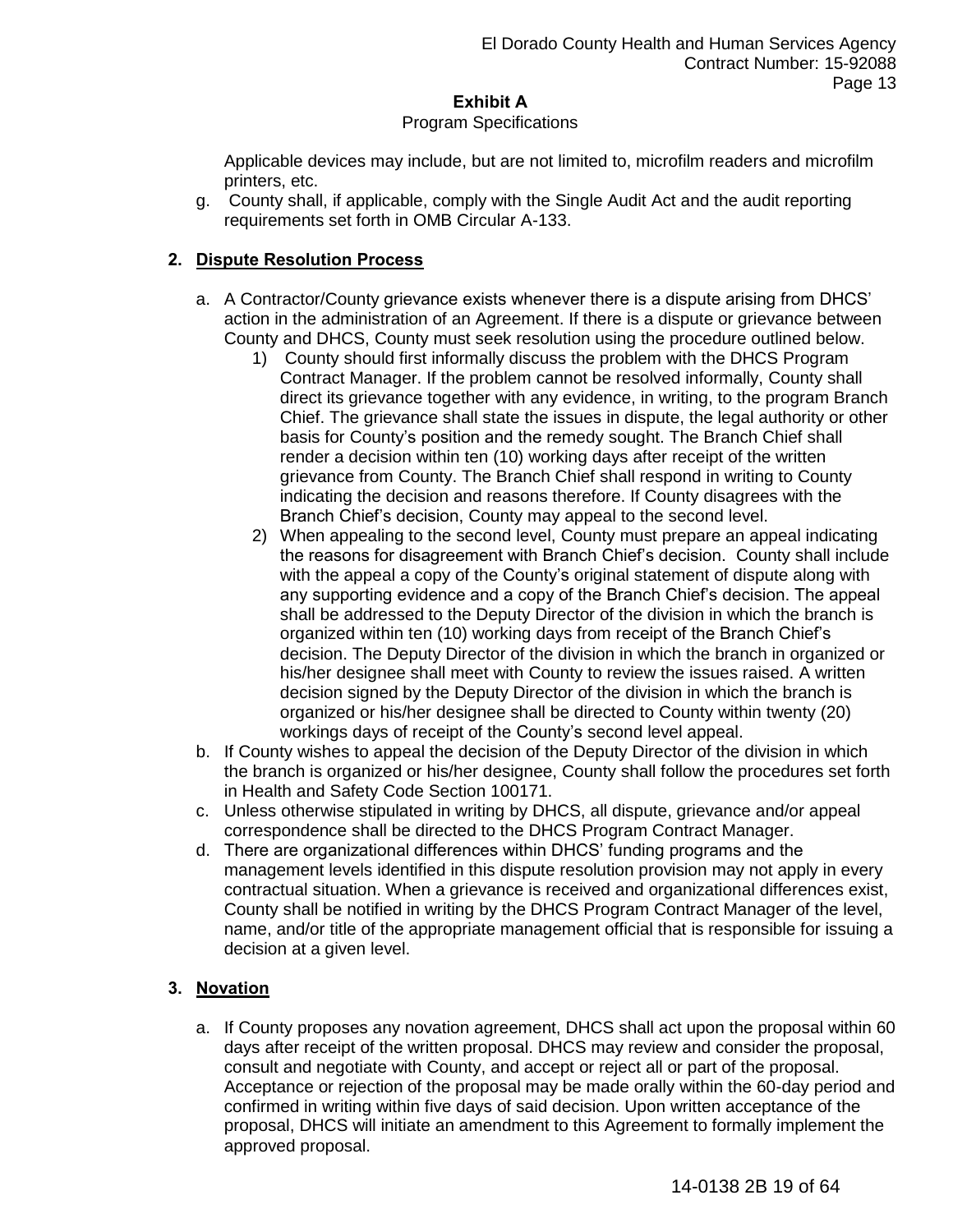# **Exhibit A, Attachment I**

Request for Waiver

## **Request for Waiver Pursuant To Section 5751.7 of the Welfare and Institutions Codes**

hereby requests a waiver for the following public or private health facilities pursuant to Section 5751.7 of the Welfare and Institutions Code for the term of this contract. These are facilities where minors may be provided psychiatric treatment with nonspecific separate housing arrangements, treatment staff, and treatment programs designed to serve minors. However, no minor shall be admitted for psychiatric treatment into the same treatment ward as an adult receiving treatment who is in the custody of any jailor for a violent crime, is a known registered sex offender, or has a known history of, or exhibits inappropriate sexual or other violent behavior which would present a threat to the physical safety of others.

The request for waiver must include, as an attachment, the following:

- 1. A description of the hardship to the County/City due to inadequate or unavailable alternative resources that would be caused by compliance with the state policy regarding the provision of psychiatric treatment to minors.
- 2. The specific treatment protocols and administrative procedures established by the County/City for identifying and providing appropriate treatment to minors admitted with adults.
- 3. Name, address, and telephone number of the facility
	- Number of the facility's beds designated for involuntary treatment
	- Type of facility, license(s), and certification(s) held (including licensing and certifying agency and license and certificate number)
	- A copy of the facility's current license or certificate and description of the program, including target population and age groups to be admitted to the designated facility.
- 4. The County Board of Supervisors' decision to designate a facility as a facility for evaluation and treatment pursuant to Welfare and Institutions Codes 5150, 5585.50, and 5585.55.

Execution of this Agreement shall not constitute approval of this waiver. Full execution of this contract will continue independently of the waiver review and approval process.

Any waiver granted in the prior fiscal year's Agreement shall be deemed to continue until either party chooses to discontinue it.

To rescind the county's designation of a designated facility, the county shall send a letter to the Department on official letterhead signed by the County Mental Health Director or his or her designee indicating that the county no longer designates the particular facility. If not otherwise specified by the host county in the letter to the Department, the discontinuance shall be effective the date the letter to the Department is postmarked and the facility shall no longer be approved as a designated facility as of this date.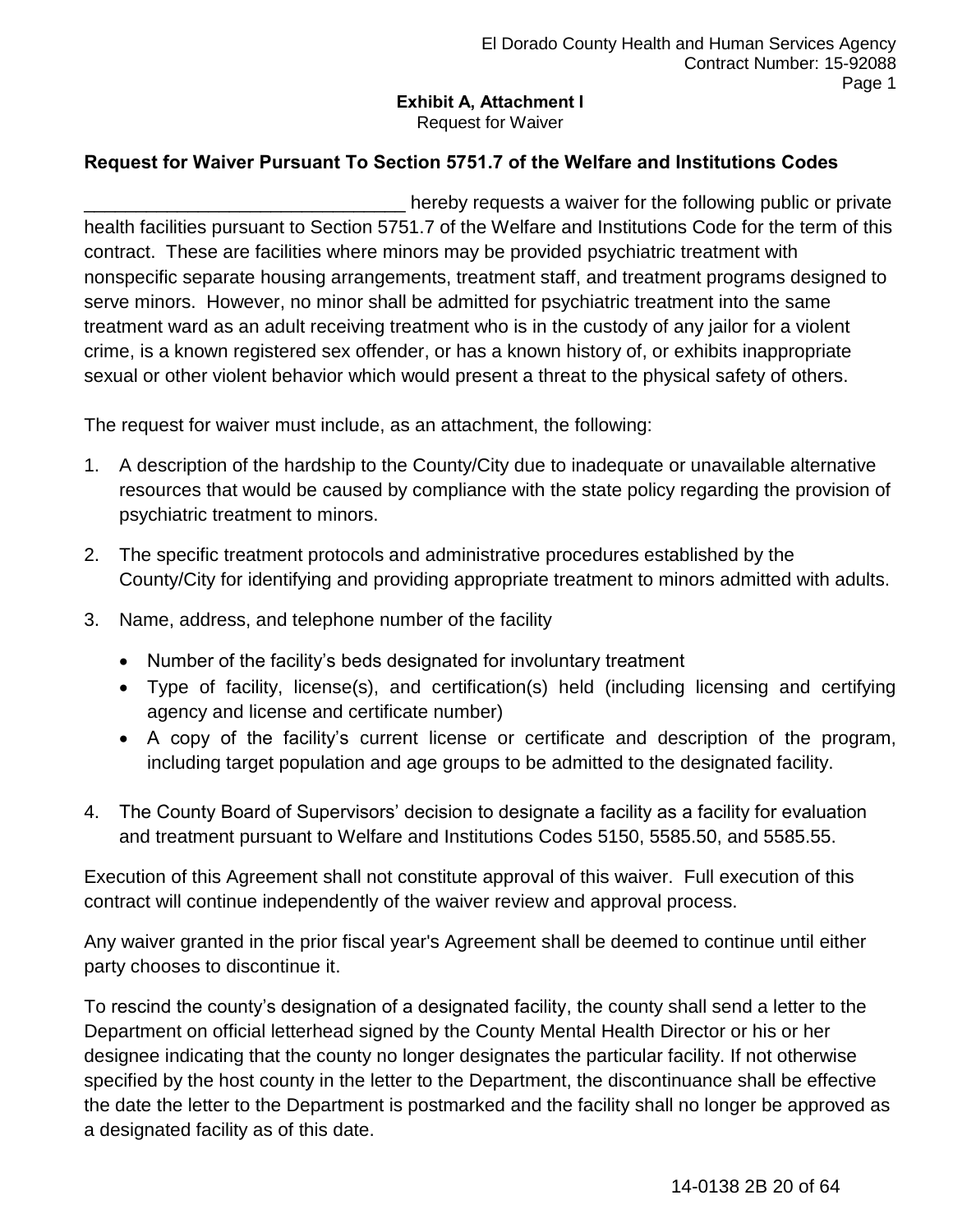### **Exhibit B Funds Provision**

## **1. Budget Contingency Clause**

- A. It is mutually agreed that if the Budget Act of the current year and/or any subsequent years covered under this Agreement does not appropriate sufficient funds for the program, this Agreement shall be of no further force and effect. In this event, DHCS shall have no liability to pay any funds whatsoever to El Dorado County Health and Human Services Agency or to furnish any other considerations under this Agreement and El Dorado County Health and Human Services Agency shall not be obligated to perform any provisions of this Agreement.
- B. If funding for any fiscal year is reduced or deleted by the Budget Act for purposes of this program, DHCS shall have the option to either cancel this Agreement with no liability occurring to DHCS, or offer an agreement amendment to El Dorado County Health and Human Services Agency to reflect the reduced amount.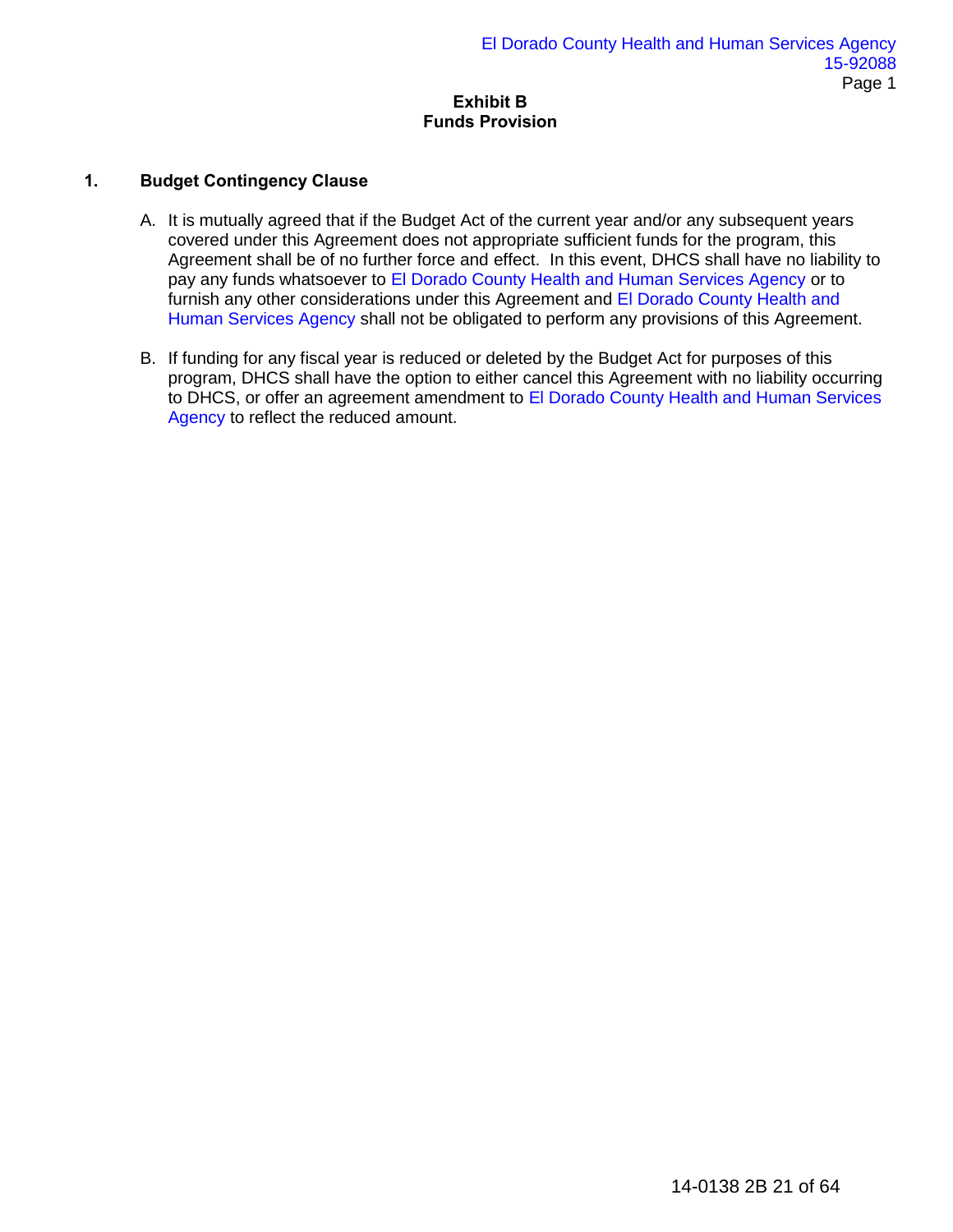### GTC 610

## EXHIBIT C

### GENERAL TERMS AND CONDITIONS

1. APPROVAL: This Agreement is of no force or effect until signed by both parties and approved by the Department of General Services, if required. Contractor may not commence performance until such approval has been obtained.

2. AMENDMENT: No amendment or variation of the terms of this Agreement shall be valid unless made in writing, signed by the parties and approved as required. No oral understanding or Agreement not incorporated in the Agreement is binding on any of the parties.

3. ASSIGNMENT: This Agreement is not assignable by the Contractor, either in whole or in part, without the consent of the State in the form of a formal written amendment.

4. AUDIT: Contractor agrees that the awarding department, the Department of General Services, the Bureau of State Audits, or their designated representative shall have the right to review and to copy any records and supporting documentation pertaining to the performance of this Agreement. Contractor agrees to maintain such records for possible audit for a minimum of three (3) years after final payment, unless a longer period of records retention is stipulated. Contractor agrees to allow the auditor(s) access to such records during normal business hours and to allow interviews of any employees who might reasonably have information related to such records. Further, Contractor agrees to include a similar right of the State to audit records and interview staff in any subcontract related to performance of this Agreement. (Gov. Code §8546.7, Pub. Contract Code §10115 et seq., CCR Title 2, Section 1896).

5. INDEMNIFICATION: Contractor agrees to indemnify, defend and save harmless the State, its officers, agents and employees from any and all claims and losses accruing or resulting to any and all contractors, subcontractors, suppliers, laborers, and any other person, firm or corporation furnishing or supplying work services, materials, or supplies in connection with the performance of this Agreement, and from any and all claims and losses accruing or resulting to any person, firm or corporation who may be injured or damaged by Contractor in the performance of this Agreement.

6. DISPUTES: Contractor shall continue with the responsibilities under this Agreement during any dispute.

7. TERMINATION FOR CAUSE: The State may terminate this Agreement and be relieved of any payments should the Contractor fail to perform the requirements of this Agreement at the time and in the manner herein provided. In the event of such termination the State may proceed with the work in any manner deemed proper by the State. All costs to the State shall be deducted from any sum due the Contractor under this Agreement and the balance, if any, shall be paid to the Contractor upon demand.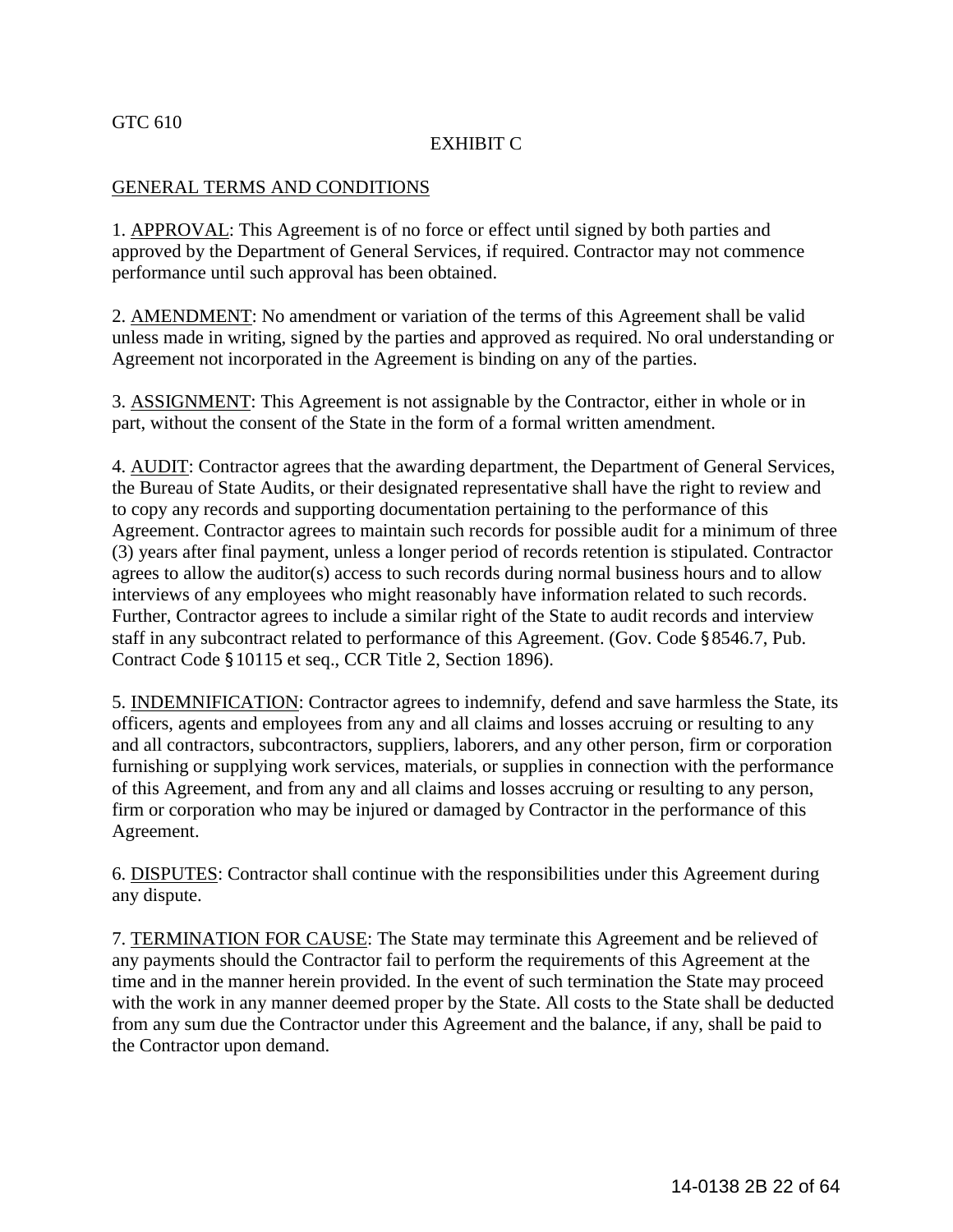8. INDEPENDENT CONTRACTOR*:* Contractor, and the agents and employees of Contractor, in the performance of this Agreement, shall act in an independent capacity and not as officers or employees or agents of the State.

9. RECYCLING CERTIFICATION: The Contractor shall certify in writing under penalty of perjury, the minimum, if not exact, percentage of post consumer material as defined in the Public Contract Code Section 12200, in products, materials, goods, or supplies offered or sold to the State regardless of whether the product meets the requirements of Public Contract Code Section 12209. With respect to printer or duplication cartridges that comply with the requirements of Section 12156(e), the certification required by this subdivision shall specify that the cartridges so comply (Pub. Contract Code §12205).

10. NON-DISCRIMINATION CLAUSE: During the performance of this Agreement, Contractor and its subcontractor*s* shall not unlawfully discriminate, harass, or allow harassment against any employee or applicant for employment because of sex, race, color, ancestry, religious creed, national origin, physical disability (including HIV and AIDS), mental disability, medical condition (e.g., cancer), age (over 40*),* marital status, and denial of family care leave. Contractor and subcontractor*s* shall insure that the evaluation and treatment of their employees and applicants for employment are free from such discrimination and harassment. Contractor and subcontractors shall comply with the provision*s* of the Fair Employment and Housing Act (Gov. Code §12990 (a-f) et seq.) and the applicable regulations promulgated thereunder (California Code of Regulations, Title 2, Section 7285 et seq.). The applicable regulations of the Fair Employment and Housing Commission implementing Government Code Section 12990 (a-f), set forth in Chapter 5 of Division 4 of Title 2 of the California Code of Regulations, are incorporated into this Agreement by reference and made a part hereof as if set forth in full. Contractor and its subcontractor*s* shall give written notice of their obligations under this clause to labor organizations with which they have a collective bargaining or other Agreement.

Contractor shall include the nondiscrimination and compliance provisions of this clause in all subcontracts to perform work under the Agreement.

11. CERTIFICATION CLAUSES: The CONTRACTOR CERTIFICATION CLAUSES contained in the document CCC 307 are hereby incorporated by reference and made a part of this Agreement by this reference as if attached hereto.

12. TIMELINESS: Time is of the essence in this Agreement.

13. COMPENSATION: The consideration to be paid Contractor, as provided herein, shall be in compensation for all of Contractor's expenses incurred in the performance hereof, including travel, per diem, and taxes, unless otherwise expressly so provided.

14. GOVERNING LAW: This contract is governed by and shall be interpreted in accordance with the laws of the State of California.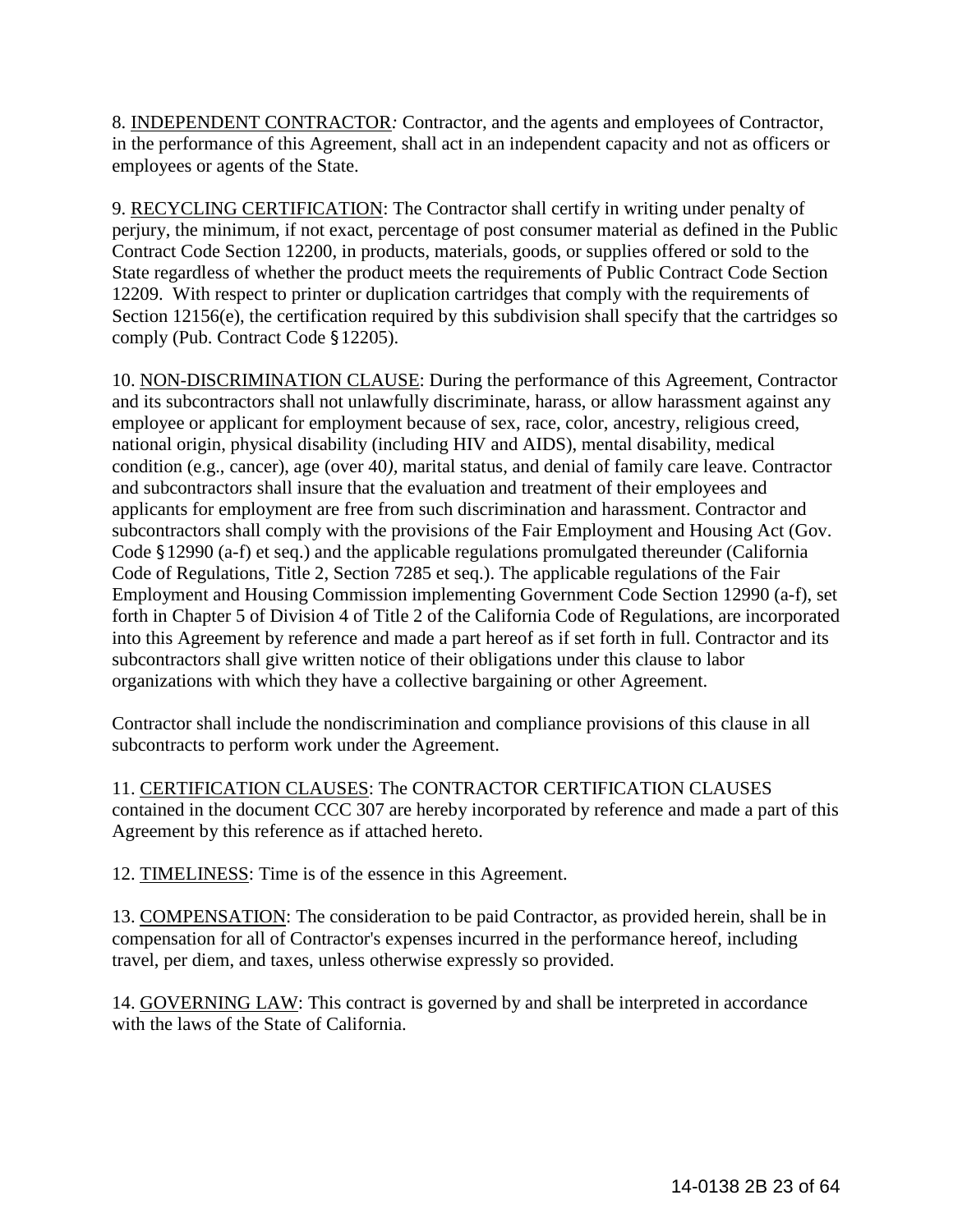15. ANTITRUST CLAIMS: The Contractor by signing this agreement hereby certifies that if these services or goods are obtained by means of a competitive bid, the Contractor shall comply with the requirements of the Government Codes Sections set out below.

a. The Government Code Chapter on Antitrust claims contains the following definitions: 1) "Public purchase" means a purchase by means of competitive bids of goods, services, or materials by the State or any of its political subdivisions or public agencies on whose behalf the Attorney General may bring an action pursuant to subdivision (c) of Section 16750 of the Business and Professions Code.

2) "Public purchasing body" means the State or the subdivision or agency making a public purchase. Government Code Section 4550.

b. In submitting a bid to a public purchasing body, the bidder offers and agrees that if the bid is accepted, it will assign to the purchasing body all rights, title, and interest in and to all causes of action it may have under Section 4 of the Clayton Act (15 U.S.C. Sec. 15) or under the Cartwright Act (Chapter 2 (commencing with Section 16700) of Part 2 of Division 7 of the Business and Professions Code), arising from purchases of goods, materials, or services by the bidder for sale to the purchasing body pursuant to the bid. Such assignment shall be made and become effective at the time the purchasing body tenders final payment to the bidder. Government Code Section 4552.

c. If an awarding body or public purchasing body receives, either through judgment or settlement, a monetary recovery for a cause of action assigned under this chapter, the assignor shall be entitled to receive reimbursement for actual legal costs incurred and may, upon demand, recover from the public body any portion of the recovery, including treble damages, attributable to overcharges that were paid by the assignor but were not paid by the public body as part of the bid price, less the expenses incurred in obtaining that portion of the recovery. Government Code Section 4553.

d. Upon demand in writing by the assignor, the assignee shall, within one year from such demand, reassign the cause of action assigned under this part if the assignor has been or may have been injured by the violation of law for which the cause of action arose and (a) the assignee has not been injured thereby, or (b) the assignee declines to file a court action for the cause of action. See Government Code Section 4554.

16. CHILD SUPPORT COMPLIANCE ACT:For any Agreement in excess of \$100,000, the contractor acknowledges in accordance with Public Contract Code 7110, that:

a. The contractor recognizes the importance of child and family support obligations and shall fully comply with all applicable state and federal laws relating to child and family support enforcement, including, but not limited to, disclosure of information and compliance with earnings assignment orders, as provided in Chapter 8 (commencing with section 5200) of Part 5 of Division 9 of the Family Code; and

b. The contractor, to the best of its knowledge is fully complying with the earnings assignment orders of all employees and is providing the names of all new employees to the New Hire Registry maintained by the California Employment Development Department.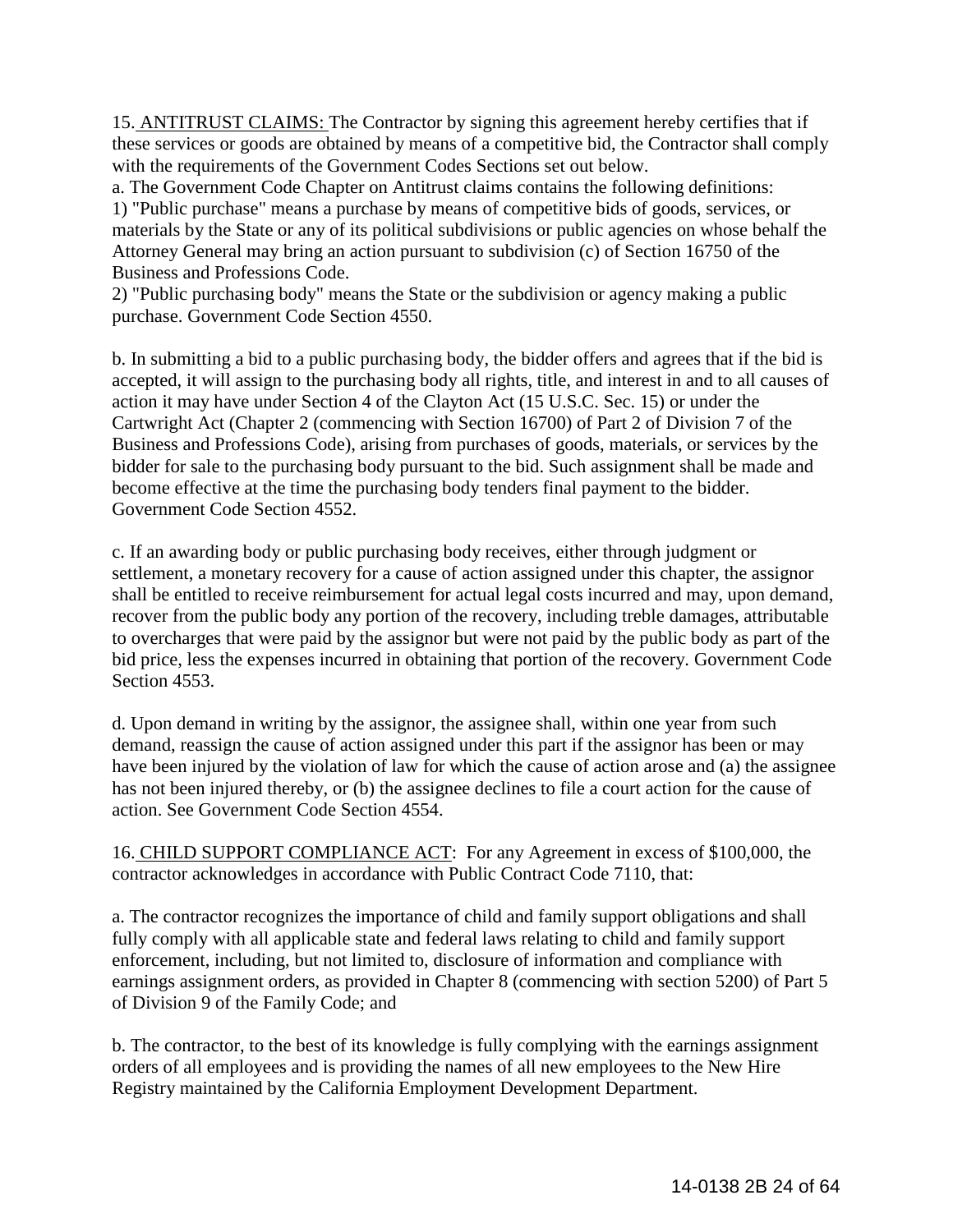17. UNENFORCEABLE PROVISION: In the event that any provision of this Agreement is unenforceable or held to be unenforceable, then the parties agree that all other provisions of this Agreement have force and effect and shall not be affected thereby.

18. PRIORITY HIRING CONSIDERATIONS: If this Contract includes services in excess of \$200,000, the Contractor shall give priority consideration in filling vacancies in positions funded by the Contract to qualified recipients of aid under Welfare and Institutions Code Section 11200 in accordance with Pub. Contract Code §10353.

## 19. SMALL BUSINESS PARTICIPATION AND DVBE PARTICIPATION REPORTING REQUIREMENTS**:**

a. If for this Contract Contractor made a commitment to achieve small business participation, then Contractor must within 60 days of receiving final payment under this Contract (or within such other time period as may be specified elsewhere in this Contract) report to the awarding department the actual percentage of small business participation that was achieved. (Govt. Code § 14841.)

b. If for this Contract Contractor made a commitment to achieve disabled veteran business enterprise (DVBE) participation, then Contractor must within 60 days of receiving final payment under this Contract (or within such other time period as may be specified elsewhere in this Contract) certify in a report to the awarding department: (1) the total amount the prime Contractor received under the Contract; (2) the name and address of the DVBE(s) that participated in the performance of the Contract; (3) the amount each DVBE received from the prime Contractor; (4) that all payments under the Contract have been made to the DVBE; and (5) the actual percentage of DVBE participation that was achieved. A person or entity that knowingly provides false information shall be subject to a civil penalty for each violation. (Mil. & Vets. Code § 999.5(d); Govt. Code § 14841.)

## 20. LOSS LEADER:

If this contract involves the furnishing of equipment, materials, or supplies then the following statement is incorporated: It is unlawful for any person engaged in business within this state to sell or use any article or product as a "loss leader" as defined in Section 17030 of the Business and Professions Code. (PCC 10344(e).)

S:\ADMIN\HOMEPAGE\GTC-610.doc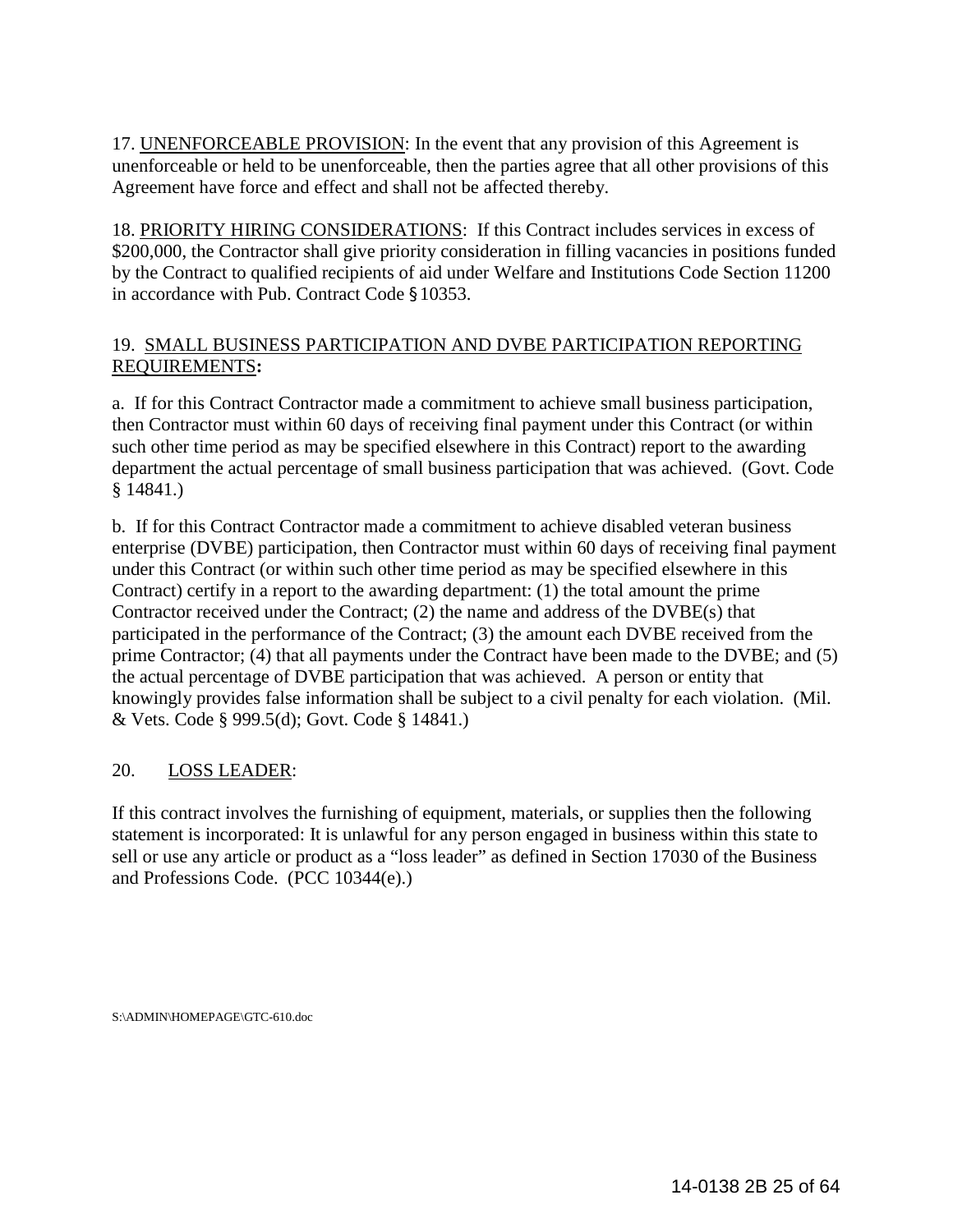### Information Confidentiality and Security Requirements

- 1. **Definitions***.* For purposes of this Exhibit, the following definitions shall apply:
	- A. **Public Information:** Information that is not exempt from disclosure under the provisions of the California Public Records Act (Government Code sections 6250-6265) or other applicable state or federal laws.
	- B. **Confidential Information:** Information that is exempt from disclosure under the provisions of the California Public Records Act (Government Code sections 6250-6265) or other applicable state or federal laws.
	- C. **Sensitive Information:** Information that requires special precautions to protect from unauthorized use, access, disclosure, modification, loss, or deletion. Sensitive Information may be either Public Information or Confidential Information. It is information that requires a higher than normal assurance of accuracy and completeness. Thus, the key factor for Sensitive Information is that of integrity. Typically, Sensitive Information includes records of agency financial transactions and regulatory actions.
	- D. **Personal Information:** Information that identifies or describes an individual, including, but not limited to, their name, social security number, physical description, home address, home telephone number, education, financial matters, and medical or employment history. **It is DHCS' policy to consider all information about individuals private unless such information is determined to be a public record.** This information must be protected from inappropriate access, use, or disclosure and must be made accessible to data subjects upon request. Personal Information includes the following:

Notice-triggering Personal Information: Specific items of personal information (name plus Social Security number, driver license/California identification card number, or financial account number) that may trigger a requirement to notify individuals if it is acquired by an unauthorized person. For purposes of this provision, identity shall include, but not be limited to name, identifying number, symbol, or other identifying particular assigned to the individual, such as finger or voice print or a photograph. See Civil Code sections 1798.29 and 1798.82.

- 2. **Nondisclosure**. The Contractor and its employees, agents, or subcontractors shall protect from unauthorized disclosure any Personal Information, Sensitive Information, or Confidential Information (hereinafter identified as PSCI).
- 3. The Contractor and its employees, agents, or subcontractors shall not use any PSCI for any purpose other than carrying out the Contractor's obligations under this Agreement.
- 4. The Contractor and its employees, agents, or subcontractors shall promptly transmit to the DHCS Program Contract Manager all requests for disclosure of any PSCI not emanating from the person who is the subject of PSCI.
- 5. The Contractor shall not disclose, except as otherwise specifically permitted by this Agreement or authorized by the person who is the subject of PSCI, any PSCI to anyone other than DHCS without prior written authorization from the DHCS Program Contract Manager, except if disclosure is required by State or Federal law.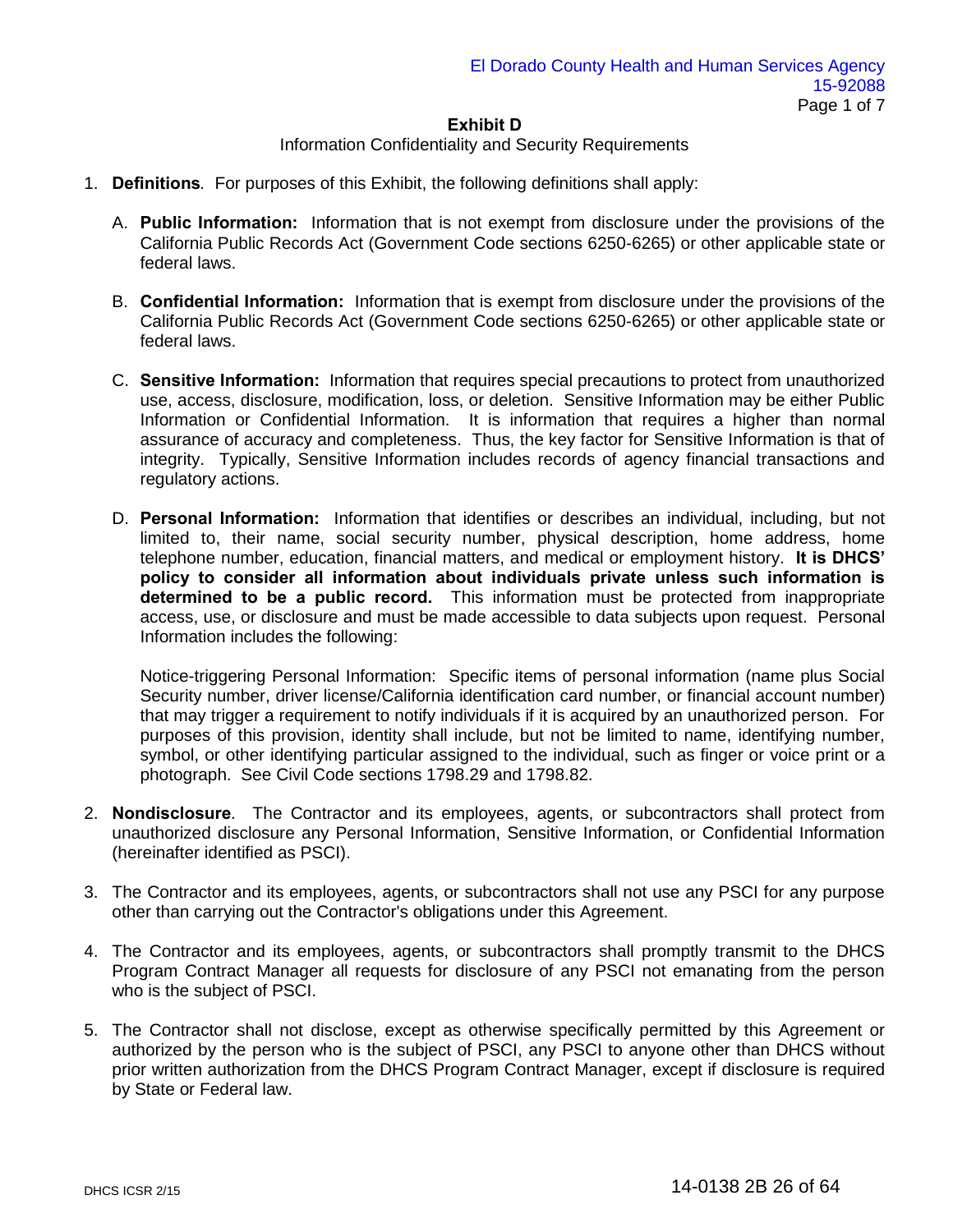#### Information Confidentiality and Security Requirements

- 6. The Contractor shall observe the following requirements:
	- **A. Safeguards**. The Contractor shall implement administrative, physical, and technical safeguards that reasonably and appropriately protect the confidentiality, integrity, and availability of the PSCI, including electronic PSCI that it creates, receives, maintains, uses, or transmits on behalf of DHCS. Contractor shall develop and maintain a written information privacy and security program that includes administrative, technical and physical safeguards appropriate to the size and complexity of the Contractor's operations and the nature and scope of its activities, Including at a minimum the following safeguards:

### **1) Personnel Controls**

- **a.** *Employee Training.* All workforce members who assist in the performance of functions or activities on behalf of DHCS, or access or disclose DHCS PSCI, must complete information privacy and security training, at least annually, at Business Associate's expense. Each workforce member who receives information privacy and security training must sign a certification, indicating the member's name and the date on which the training was completed. These certifications must be retained for a period of six (6) years following contract termination.
- **b.** *Employee Discipline.* Appropriate sanctions must be applied against workforce members who fail to comply with privacy policies and procedures or any provisions of these requirements, including termination of employment where appropriate.
- **c.** *Confidentiality Statement.* All persons that will be working with DHCS PHI or PI must sign a confidentiality statement that includes, at a minimum, General Use, Security and Privacy Safeguards, Unacceptable Use, and Enforcement Policies. The statement must be signed by the workforce member prior to access to DHCS PHI or PI. The statement must be renewed annually. The Contractor shall retain each person's written confidentiality statement for DHCS inspection for a period of six (6) years following contract termination.
- **d.** *Background Check.* Before a member of the workforce may access DHCS PHI or PI, a thorough background check of that worker must be conducted, with evaluation of the results to assure that there is no indication that the worker may present a risk to the security or integrity of confidential data or a risk for theft or misuse of confidential data. The Contractor shall retain each workforce member's background check documentation for a period of three (3) years following contract termination.

### **2) Technical Security Controls**

- **a.** *Workstation/Laptop encryption.* All workstations and laptops that process and/or store DHCS PHI or PI must be encrypted using a FIPS 140-2 certified algorithm which is 128bit or higher, such as Advanced Encryption Standard (AES). The encryption solution must be full disk unless approved by the DHCS Information Security Office.
- **b.** *Server Security.* Servers containing unencrypted DHCS PHI or PI must have sufficient administrative, physical, and technical controls in place to protect that data, based upon a risk assessment/system security review.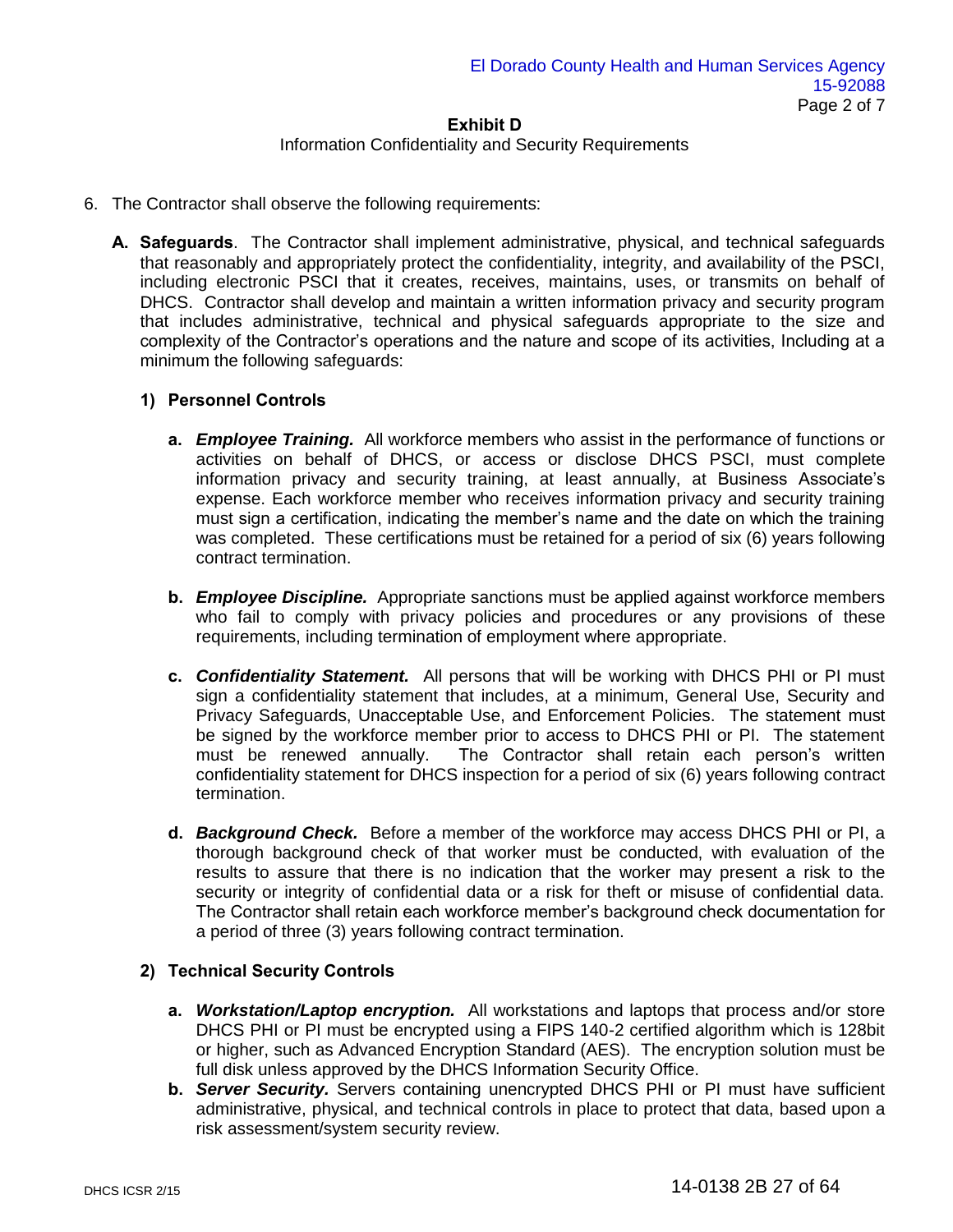## Information Confidentiality and Security Requirements

- **c.** *Minimum Necessary.* Only the minimum necessary amount of DHCS PHI or PI required to perform necessary business functions may be copied, downloaded, or exported.
- **d.** *Removable media devices.* All electronic files that contain DHCS PHI or PI data must be encrypted when stored on any removable media or portable device (i.e. USB thumb drives, floppies, CD/DVD, smartphones, backup tapes etc.). Encryption must be a FIPS 140-2 certified algorithm which is 128bit or higher, such as AES.
- **e.** *Antivirus software.* All workstations, laptops and other systems that process and/or store DHCS PHI or PI must install and actively use comprehensive anti-virus software solution with automatic updates scheduled at least daily.
- **f.** *Patch Management.* All workstations, laptops and other systems that process and/or store DHCS PHI or PI must have critical security patches applied, with system reboot if necessary. There must be a documented patch management process which determines installation timeframe based on risk assessment and vendor recommendations. At a maximum, all applicable patches must be installed within 30 days of vendor release.
- **g.** *User IDs and Password Controls.* All users must be issued a unique user name for accessing DHCS PHI or PI. Username must be promptly disabled, deleted, or the password changed upon the transfer or termination of an employee with knowledge of the password, at maximum within 24 hours. Passwords are not to be shared. Passwords must be at least eight characters and must be a non-dictionary word. Passwords must not be stored in readable format on the computer. Passwords must be changed every 90 days, preferably every 60 days. Passwords must be changed if revealed or compromised. Passwords must be composed of characters from at least three of the following four groups from the standard keyboard:
	- Upper case letters (A-Z)
	- Lower case letters (a-z)
	- Arabic numerals (0-9)
	- Non-alphanumeric characters (punctuation symbols)
- **h.** *Data Destruction.* When no longer needed, all DHCS PHI or PI must be cleared, purged, or destroyed consistent with NIST Special Publication 800-88, Guidelines for Media Sanitization such that the PHI or PI cannot be retrieved.
- **i.** *System Timeout.* The system providing access to DHCS PHI or PI must provide an automatic timeout, requiring re-authentication of the user session after no more than 20 minutes of inactivity.
- **j.** *Warning Banners.* All systems providing access to DHCS PHI or PI must display a warning banner stating that data is confidential, systems are logged, and system use is for business purposes only by authorized users. User must be directed to log off the system if they do not agree with these requirements.
- **k.** *System Logging***.** The system must maintain an automated audit trail which can identify the user or system process which initiates a request for DHCS PHI or PI, or which alters DHCS PHI or PI. The audit trail must be date and time stamped, must log both successful and failed accesses, must be read only, and must be restricted to authorized users. If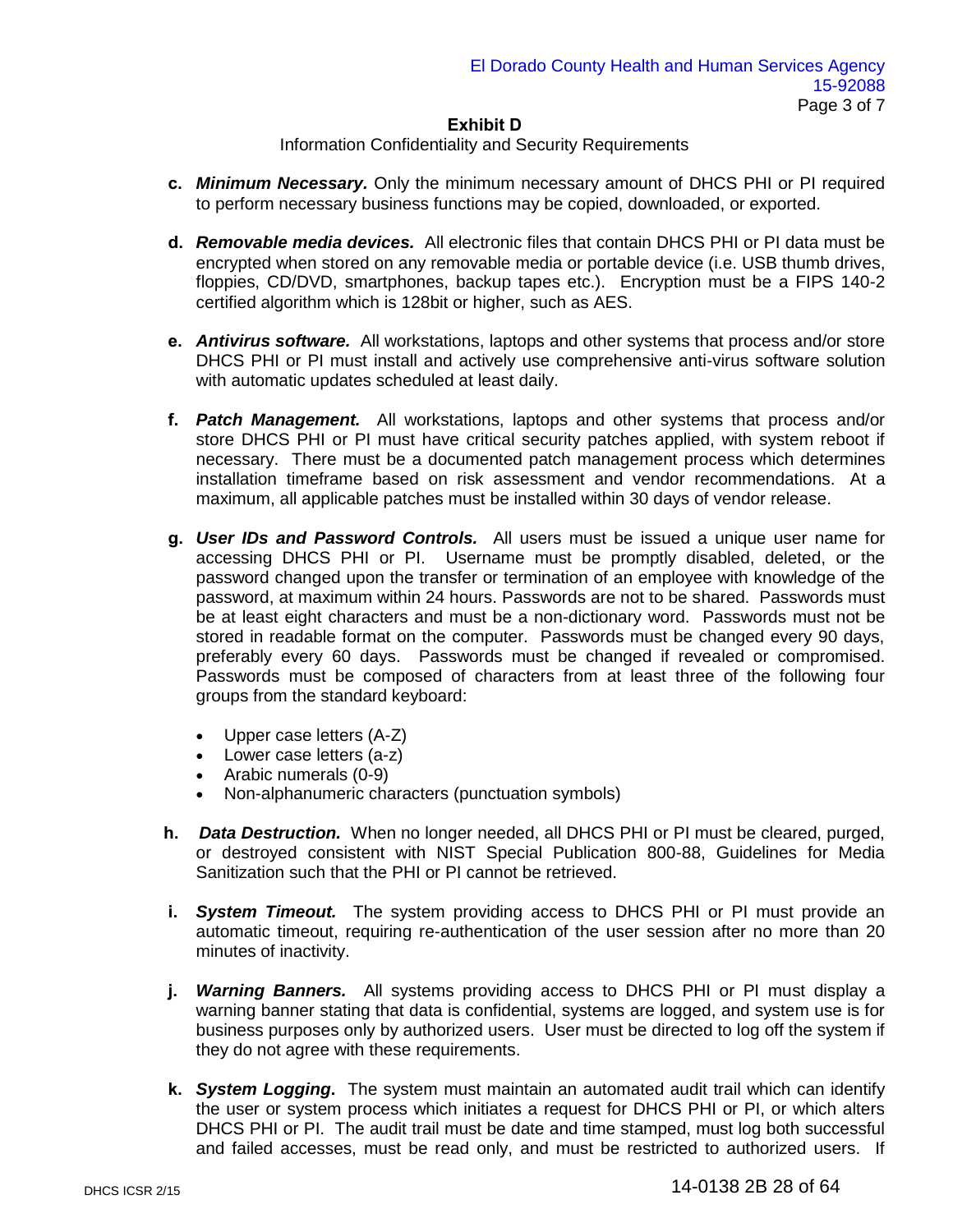### Information Confidentiality and Security Requirements

DHCS PHI or PI is stored in a database, database logging functionality must be enabled. Audit trail data must be archived for at least 3 years after occurrence.

- **l.** *Access Controls.* The system providing access to DHCS PHI or PI must use role based access controls for all user authentications, enforcing the principle of least privilege.
- **m.** *Transmission encryption.* All data transmissions of DHCS PHI or PI outside the secure internal network must be encrypted using a FIPS 140-2 certified algorithm which is 128bit or higher, such as AES. Encryption can be end to end at the network level, or the data files containing PHI can be encrypted. This requirement pertains to any type of PHI or PI in motion such as website access, file transfer, and E-Mail.
- **n.** *Intrusion Detection***.** All systems involved in accessing, holding, transporting, and protecting DHCS PHI or PI that are accessible via the Internet must be protected by a comprehensive intrusion detection and prevention solution.

### **3) Audit Controls**

- **a.** *System Security Review.* All systems processing and/or storing DHCS PHI or PI must have at least an annual system risk assessment/security review which provides assurance that administrative, physical, and technical controls are functioning effectively and providing adequate levels of protection. Reviews should include vulnerability scanning tools.
- **b.** *Log Reviews.* All systems processing and/or storing DHCS PHI or PI must have a routine procedure in place to review system logs for unauthorized access.
- **c.** *Change Control.* All systems processing and/or storing DHCS PHI or PI must have a documented change control procedure that ensures separation of duties and protects the confidentiality, integrity and availability of data.

#### **4) Business Continuity / Disaster Recovery Controls**

- **a.** *Emergency Mode Operation Plan.* Contractor must establish a documented plan to enable continuation of critical business processes and protection of the security of electronic DHCS PHI or PI in the event of an emergency. Emergency means any circumstance or situation that causes normal computer operations to become unavailable for use in performing the work required under this Agreement for more than 24 hours.
- **b.** *Data Backup Plan.* Contractor must have established documented procedures to backup DHCS PHI to maintain retrievable exact copies of DHCS PHI or PI. The plan must include a regular schedule for making backups, storing backups offsite, an inventory of backup media, and an estimate of the amount of time needed to restore DHCS PHI or PI should it be lost. At a minimum, the schedule must be a weekly full backup and monthly offsite storage of DHCS data.

#### **5) Paper Document Controls**

**a.** *Supervision of Data.* DHCS PHI or PI in paper form shall not be left unattended at any time, unless it is locked in a file cabinet, file room, desk or office. Unattended means that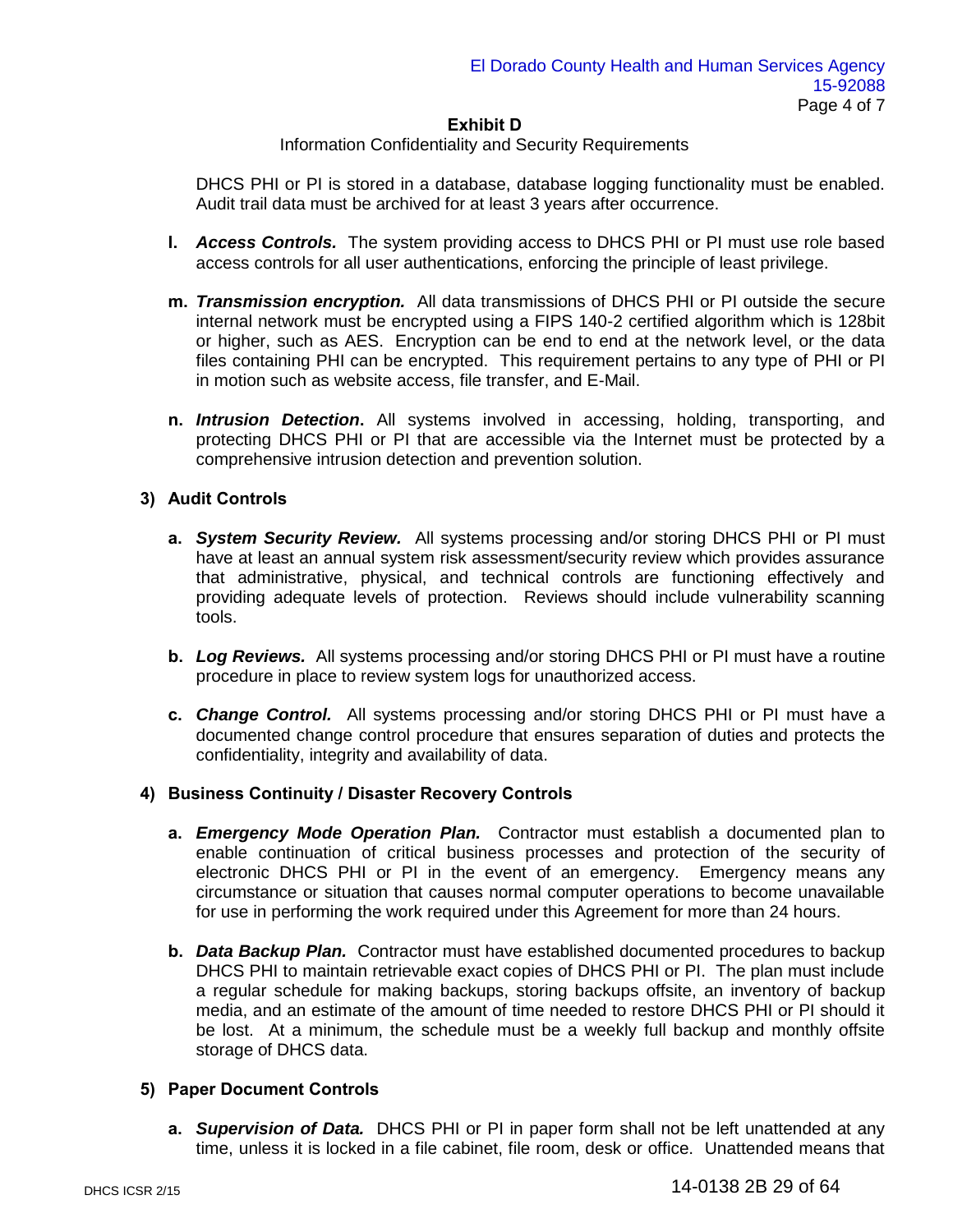#### Information Confidentiality and Security Requirements

information is not being observed by an employee authorized to access the information. DHCS PHI or PI in paper form shall not be left unattended at any time in vehicles or planes and shall not be checked in baggage on commercial airplanes.

- **b.** *Escorting Visitors.*Visitors to areas where DHCS PHI or PI is contained shall be escorted and DHCS PHI or PI shall be kept out of sight while visitors are in the area.
- **c.** *Confidential Destruction.*DHCS PHI or PI must be disposed of through confidential means, such as cross cut shredding and pulverizing.
- **d.** *Removal of Data.*DHCS PHI or PI must not be removed from the premises of the Contractor except with express written permission of DHCS.
- **e.** *Faxing.*Faxes containing DHCS PHI or PI shall not be left unattended and fax machines shall be in secure areas. Faxes shall contain a confidentiality statement notifying persons receiving faxes in error to destroy them. Fax numbers shall be verified with the intended recipient before sending the fax.
- **f.** *Mailing.* Mailings of DHCS PHI or PI shall be sealed and secured from damage or inappropriate viewing of PHI or PI to the extent possible. Mailings which include 500 or more individually identifiable records of DHCS PHI or PI in a single package shall be sent using a tracked mailing method which includes verification of delivery and receipt, unless the prior written permission of DHCS to use another method is obtained.
- **B.** *Security Officer.*The Contractor shall designate a Security Officer to oversee its data security program who will be responsible for carrying out its privacy and security programs and for communicating on security matters with DHCS.

#### *Discovery and Notification of Breach*. *Notice to DHC***S:**

(1) To notify DHCS **immediately** upon the discovery of a suspected security incident that involves data provided to DHCS by the Social Security Administration. This notification will be **by telephone call plus email or fax** upon the discovery of the breach. (2) To notify DHCS **within 24 hours by email or fax** of the discovery of unsecured PHI or PI in electronic media or in any other media if the PHI or PI was, or is reasonably believed to have been, accessed or acquired by an unauthorized person, any suspected security incident, intrusion or unauthorized access, use or disclosure of PHI or PI in violation of this Agreement and this Addendum, or potential loss of confidential data affecting this Agreement. A breach shall be treated as discovered by the contractor as of the first day on which the breach is known, or by exercising reasonable diligence would have been known, to any person (other than the person committing the breach) who is an employee, officer or other agent of the contractor..

Notice shall be provided to the DHCS Program Contract Manager, the DHCS Privacy Officer and the DHCS Information Security Officer. If the incident occurs after business hours or on a weekend or holiday and involves data provided to DHCS by the Social Security Administration, notice shall be provided by calling the DHCS EITS Service Desk. Notice shall be made using the "DHCS Privacy Incident Report" form, including all information known at the time. The contractor shall use the most current version of this form, which is posted on the DHCS Privacy Office website [\(www.dhcs.ca.gov,](http://www.dhcs.ca.gov/) then select "Privacy" in the left column and then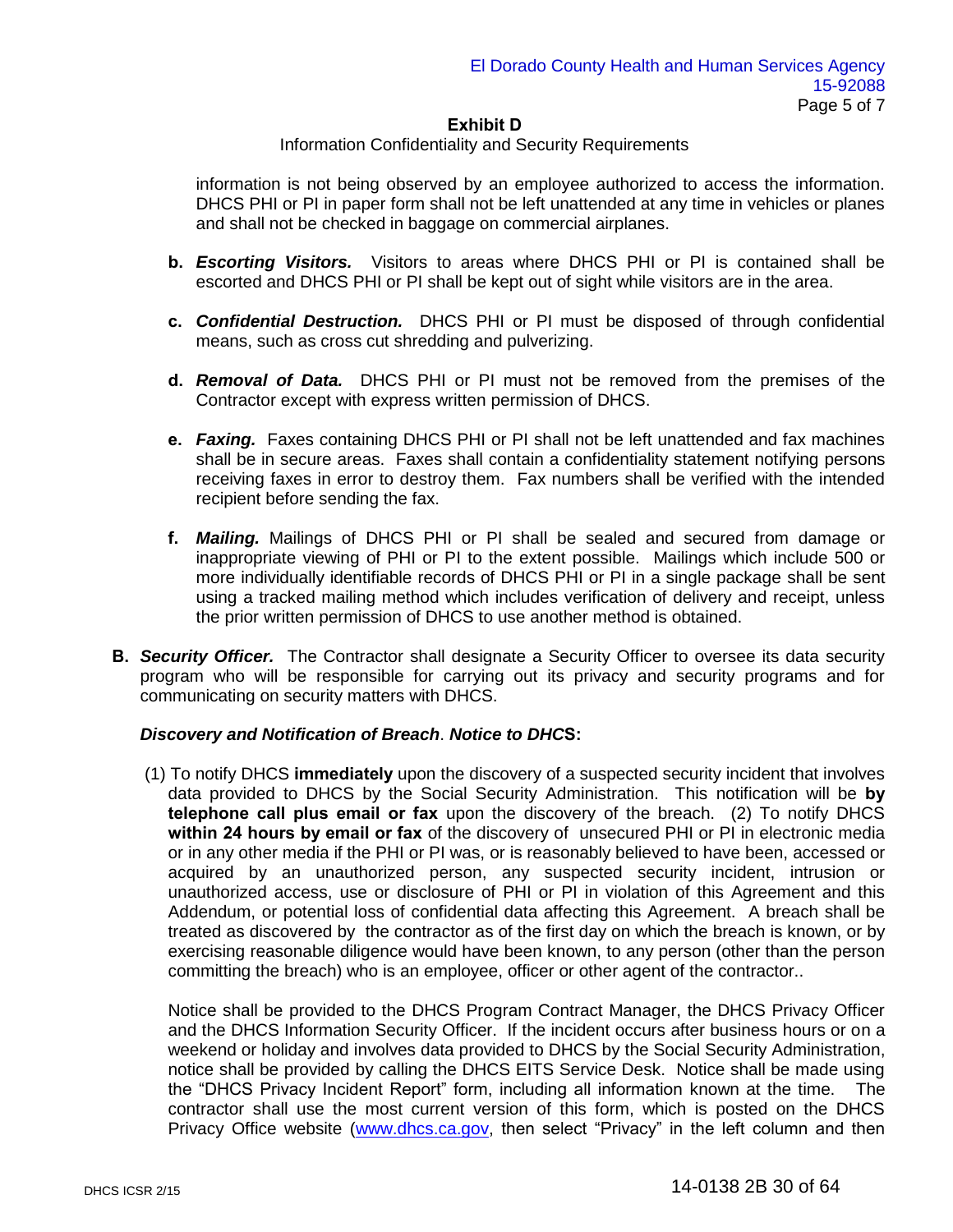#### Information Confidentiality and Security Requirements

"Business Use" near the middle of the page) or use this link: <http://www.dhcs.ca.gov/formsandpubs/laws/priv/Pages/DHCSBusinessAssociatesOnly.aspx>

- **C.** Upon discovery of a breach or suspected security incident, intrusion or unauthorized access, use or disclosure of PHI or PI, the Contractor shall take:
	- 1) Prompt corrective action to mitigate any risks or damages involved with the breach and to protect the operating environment and
	- 2) Any action pertaining to such unauthorized disclosure required by applicable Federal and State laws and regulations.
- **D.** *Investigation of Breach*. The Contractor shall immediately investigate such security incident, breach, or unauthorized use or disclosure of PSCI. If the initial report did not include all of the requested information marked with an asterisk, then within seventy-two (72) hours of the discovery, The Contractor shall submit an updated "DHCS Privacy Incident Report" containing the information marked with an asterisk and all other applicable information listed on the form, to the extent known at that time, to the DHCS Program Contract Manager, the DHCS Privacy Officer, and the DHCS Information Security Officer:
- **E.** *Written Report*. The Contractor shall provide a written report of the investigation to the DHCS Program Contract Manager, the DHCS Privacy Officer, and the DHCS Information Security Officer, if all of the required information was not included in the DHCS Privacy Incident Report, within ten (10) working days of the discovery of the breach or unauthorized use or disclosure. The report shall include, but not be limited to, the information specified above, as well as a full, detailed corrective action plan, including information on measures that were taken to halt and/or contain the improper use or disclosure.
- **F.** *Notification of Individuals*. The Contractor shall notify individuals of the breach or unauthorized use or disclosure when notification is required under state or federal law and shall pay any costs of such notifications, as well as any costs associated with the breach. The DHCS Program Contract Manager, the DHCS Privacy Officer, and the DHCS Information Security Officer shall approve the time, manner and content of any such notifications.
- 7. **Affect on lower tier transactions.** The terms of this Exhibit shall apply to all contracts, subcontracts, and subawards, regardless of whether they are for the acquisition of services, goods, or commodities. The Contractor shall incorporate the contents of this Exhibit into each subcontract or subaward to its agents, subcontractors, or independent consultants.
- 8. **Contact Information***.* To direct communications to the above referenced DHCS staff, the Contractor shall initiate contact as indicated herein. DHCS reserves the right to make changes to the contact information below by giving written notice to the Contractor. Said changes shall not require an amendment to this Exhibit or the Agreement to which it is incorporated.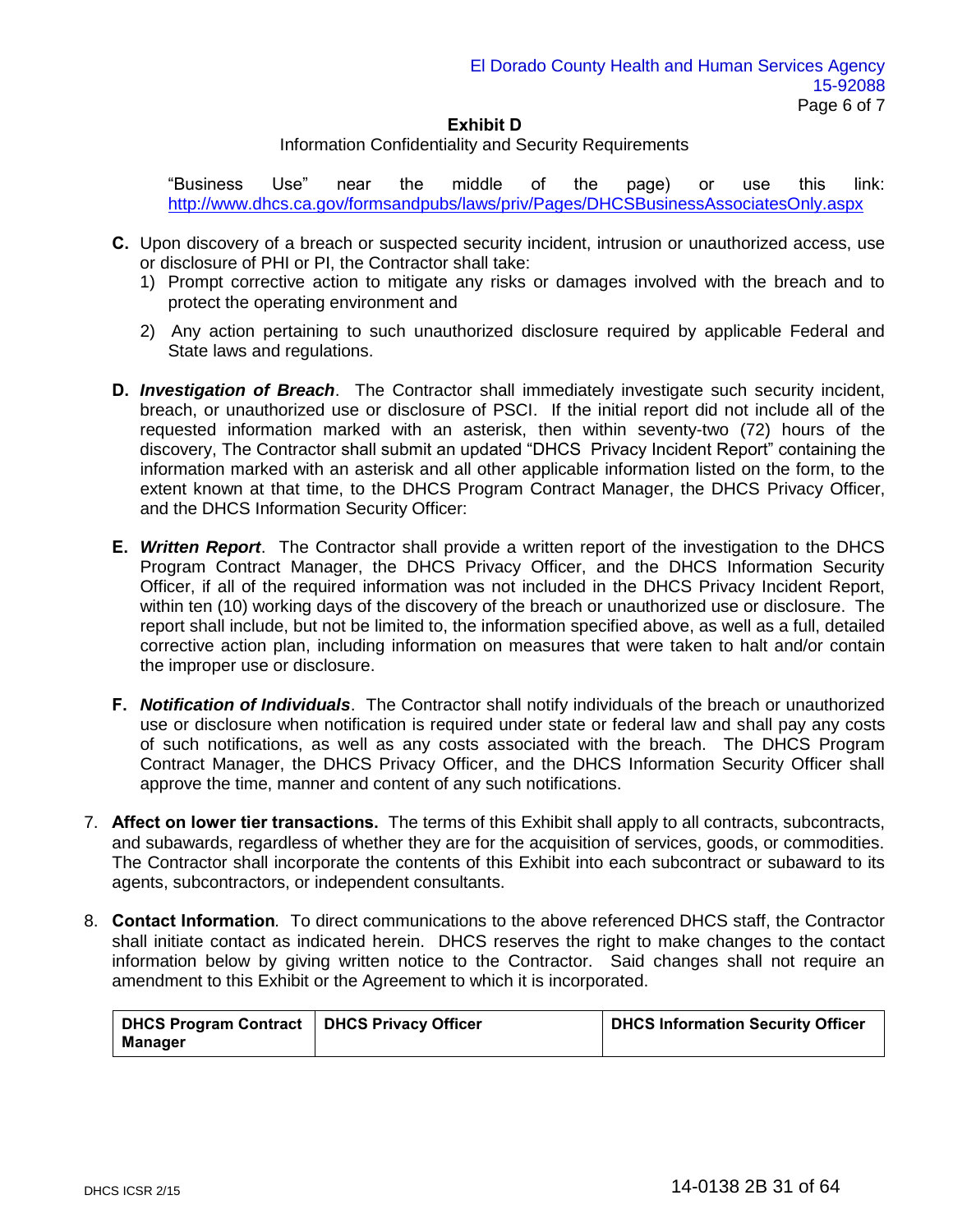**Exhibit D**  Information Confidentiality and Security Requirements

| See the Scope of Work<br>exhibit for Program<br><b>Contract Manager</b><br>information | <b>Privacy Officer</b><br>c/o Office of Legal Services<br>Department of Health Care Services<br>P.O. Box 997413, MS 0011 | <b>Information Security Officer</b><br><b>DHCS Information Security Office</b><br>P.O. Box 997413, MS 6400<br>Sacramento, CA 95899-7413 |
|----------------------------------------------------------------------------------------|--------------------------------------------------------------------------------------------------------------------------|-----------------------------------------------------------------------------------------------------------------------------------------|
|                                                                                        | Sacramento, CA 95899-7413                                                                                                |                                                                                                                                         |
|                                                                                        |                                                                                                                          | Email: iso@dhcs.ca.gov                                                                                                                  |
|                                                                                        | Email: privacyofficer@dhcs.ca.gov                                                                                        |                                                                                                                                         |
|                                                                                        |                                                                                                                          | Telephone: ITSD Help Desk                                                                                                               |
|                                                                                        | Telephone: (916) 445-4646                                                                                                | (916) 440-7000 or                                                                                                                       |
|                                                                                        |                                                                                                                          | (800) 579-0874                                                                                                                          |

9. **Audits and Inspections.** From time to time, DHCS may inspect the facilities, systems, books and records of the Contractor to monitor compliance with the safeguards required in the Information Confidentiality and Security Requirements (ICSR) exhibit. Contractor shall promptly remedy any violation of any provision of this ICSR exhibit. The fact that DHCS inspects, or fails to inspect, or has the right to inspect, Contractor's facilities, systems and procedures does not relieve Contractor of its responsibility to comply with this ICSR exhibit.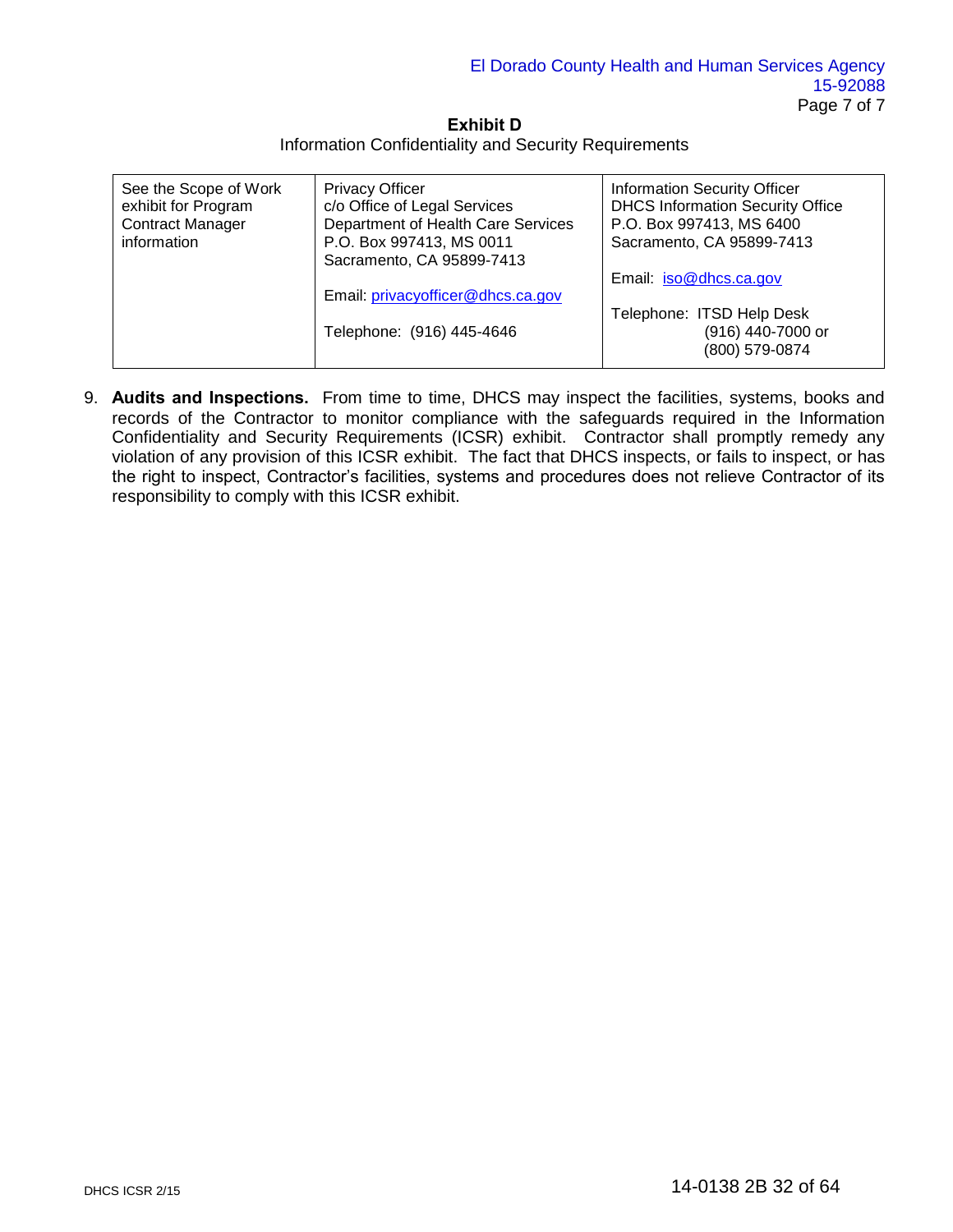# **EXHIBIT E**

# **PRIVACY AND INFORMATION SECURITY PROVISIONS**

This Exhibit E is intended to protect the privacy and security of specified Department information that Contractor may access, receive, or transmit under this Agreement. The Department information covered under this Exhibit E consists of: (1) Protected Health Information as defined under the Health Insurance Portability and Accountability Act of 1996, Public Law 104-191 ("HIPAA")(PHI): and (2) Personal Information (PI) as defined under the California Information Practices Act (CIPA), at California Civil Code Section 1798.3. Personal Information may include data provided to the Department by the Social Security Administration.

Exhibit E consists of the following parts:

- 1. Exhibit E-1, HIPAA Business Associate Addendum, which provides for the privacy and security of PHI.
- 2. Exhibit E-2, which provides for the privacy and security of PI in accordance with specified provisions of the Agreement between the Department and the Social Security Administration, known as the Information Exchange Agreement (IEA) and the Computer Matching and Privacy Protection Act Agreement between the Social Security Administration and the California Health and Human Services Agency (Computer Agreement) to the extent Contractor access, receives, or transmits PI under these Agreements. Exhibit E-2 further provides for the privacy and security of PI under Civil Code Section 1798.3(a) and 1798.29.
- 3. Exhibit E-3, Miscellaneous Provision, sets forth additional terms and conditions that extend to the provisions of Exhibit E in its entirety.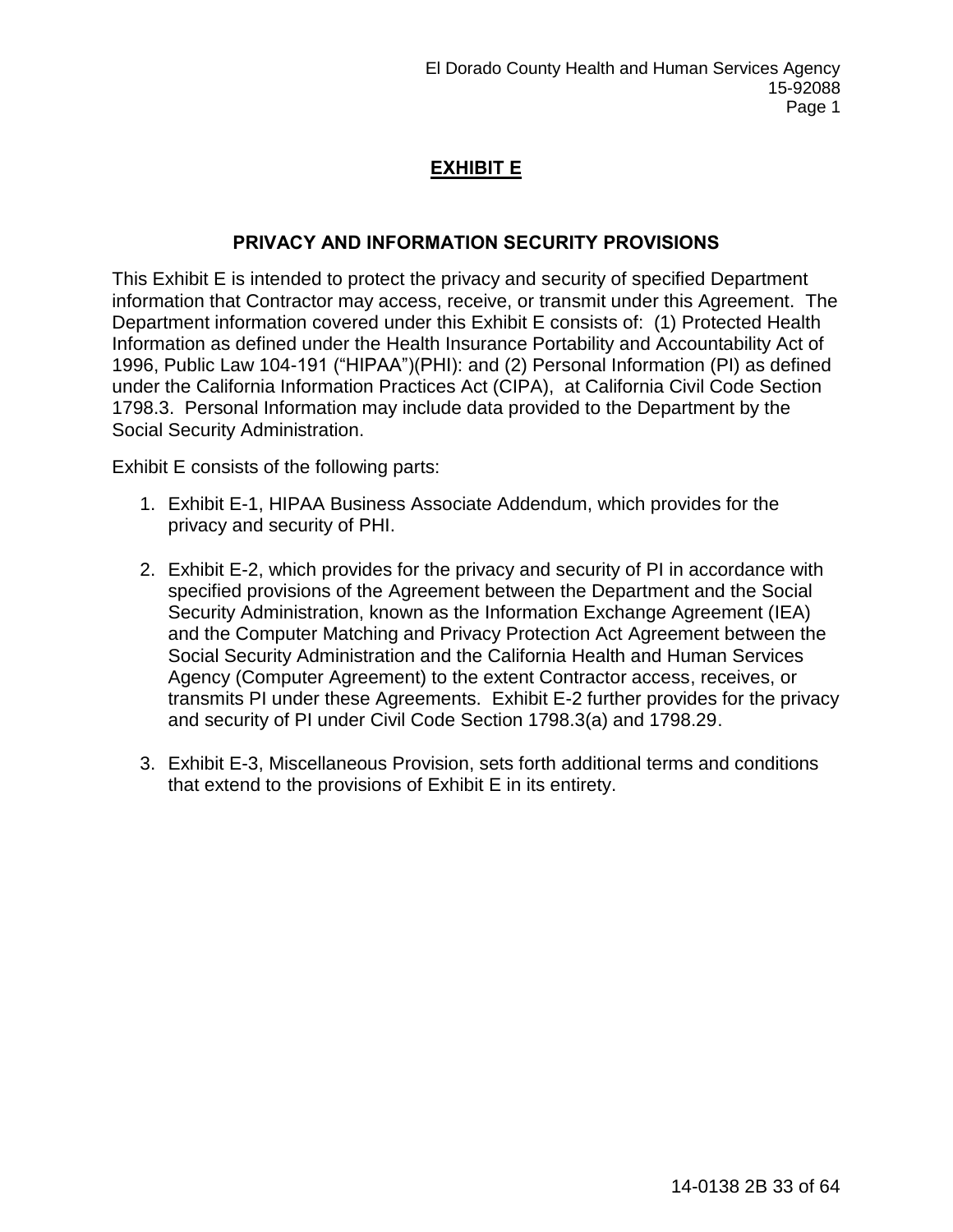# **EXHIBIT E-1**

## **HIPAA Business Associate Addendum**

## **1. Recitals.**

- A. A business associate relationship under the Health Insurance Portability and Accountability Act of 1996, Public Law 104-191 ("HIPAA"), the Health Information Technology for Economic and Clinical Health Act, Public Law 111-005 ("the HITECH Act"), 42 U.S.C. Section 17921 et seq., and their implementing privacy and security regulations at 45 CFR Parts 160 and 164 ("the HIPAA regulations") between Department and Contractor arises only to the extent that Contractor creates, receives, maintains, transmits, uses or discloses PHI or ePHI on the Department's behalf, or provides services, arranges, performs or assists in the performance of functions or activities on behalf of the Department that are included in the definition of "business associate" in 45 C.F.R. 160.103 where the provision of the service involves the disclosure of PHI or ePHI from the Department, including but not limited to, utilization review, quality assurance, or benefit management. To the extent Contractor performs these services, functions, and activities on behalf of Department, Contractor is the Business Associate of the Department, acting on the Department's behalf. The Department and Contractor are each a party to this Agreement and are collectively referred to as the "parties."
- B. The Department wishes to disclose to Contractor certain information pursuant to the terms of this Agreement, some of which may constitute Protected Health Information ("PHI"), including protected health information in electronic media ("ePHI"), under federal law, to be used or disclosed in the course of providing services and activities as set forth in Section 1.A. of Exhibit E-1 of this Agreement. This information is hereafter referred to as "Department PHI".
- C. The purpose of this Exhibit E-1 is to protect the privacy and security of the PHI and ePHI that may be created, received, maintained, transmitted, used or disclosed pursuant to this Agreement, and to comply with certain standards and requirements of HIPAA, the HITECH Act, and the HIPAA regulations, including, but not limited to, the requirement that the Department must enter into a contract containing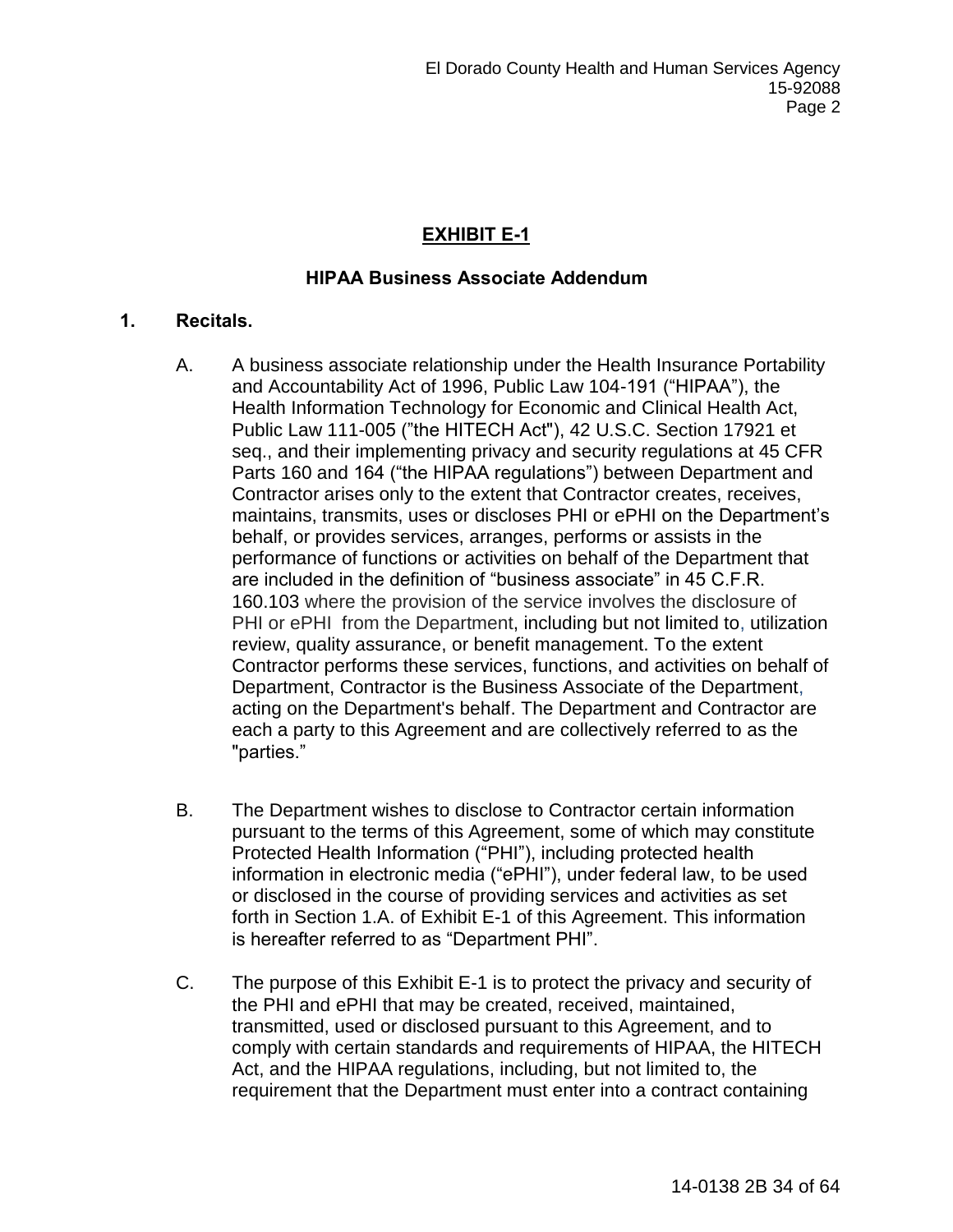specific requirements with Contractor prior to the disclosure of PHI to Contractor, as set forth in 45 CFR Parts 160 and 164 and the HITECH Act. To the extent that data is both PHI or ePHI and Personally Identifying Information, both Exhibit E-2 (including Attachment B, the SSA Agreement between SSA, CHHS and DHCS, referred to in Exhibit E-2) and this Exhibit E-1 shall apply.

D. The terms used in this Exhibit E-1, but not otherwise defined, shall have the same meanings as those terms have in the HIPAA regulations. Any reference to statutory or regulatory language shall be to such language as in effect or as amended.

## **2. Definitions.**

- A. Breach shall have the meaning given to such term under HIPAA, the HITECH Act, and the HIPAA regulations.
- B. Business Associate shall have the meaning given to such term under HIPAA, the HITECH Act, and the HIPAA regulations.
- C. Covered Entity shall have the meaning given to such term under HIPAA, the HITECH Act, and the HIPAA regulations.
- D. Department PHI shall mean Protected Health Information or Electronic Protected Health Information, as defined below, accessed by Contractor in a database maintained by the Department, received by Contractor from the Department or acquired or created by Contractor in connection with performing the functions, activities and services on behalf of the Department as specified in Section 1.A. of Exhibit E-1 of this Agreement. The terms PHI as used in this document shall mean Department PHI.
- E. Electronic Health Records shall have the meaning given to such term in the HITECH Act, including, but not limited to, 42 U.S.C. Section 17921 and implementing regulations.
- F. Electronic Protected Health Information (ePHI) means individually identifiable health information transmitted by electronic media or maintained in electronic media, including but not limited to electronic media as set forth under 45 CFR section 160.103.
- G. Individually Identifiable Health Information means health information, including demographic information collected from an individual, that is created or received by a health care provider, health plan, employer or health care clearinghouse, and relates to the past, present or future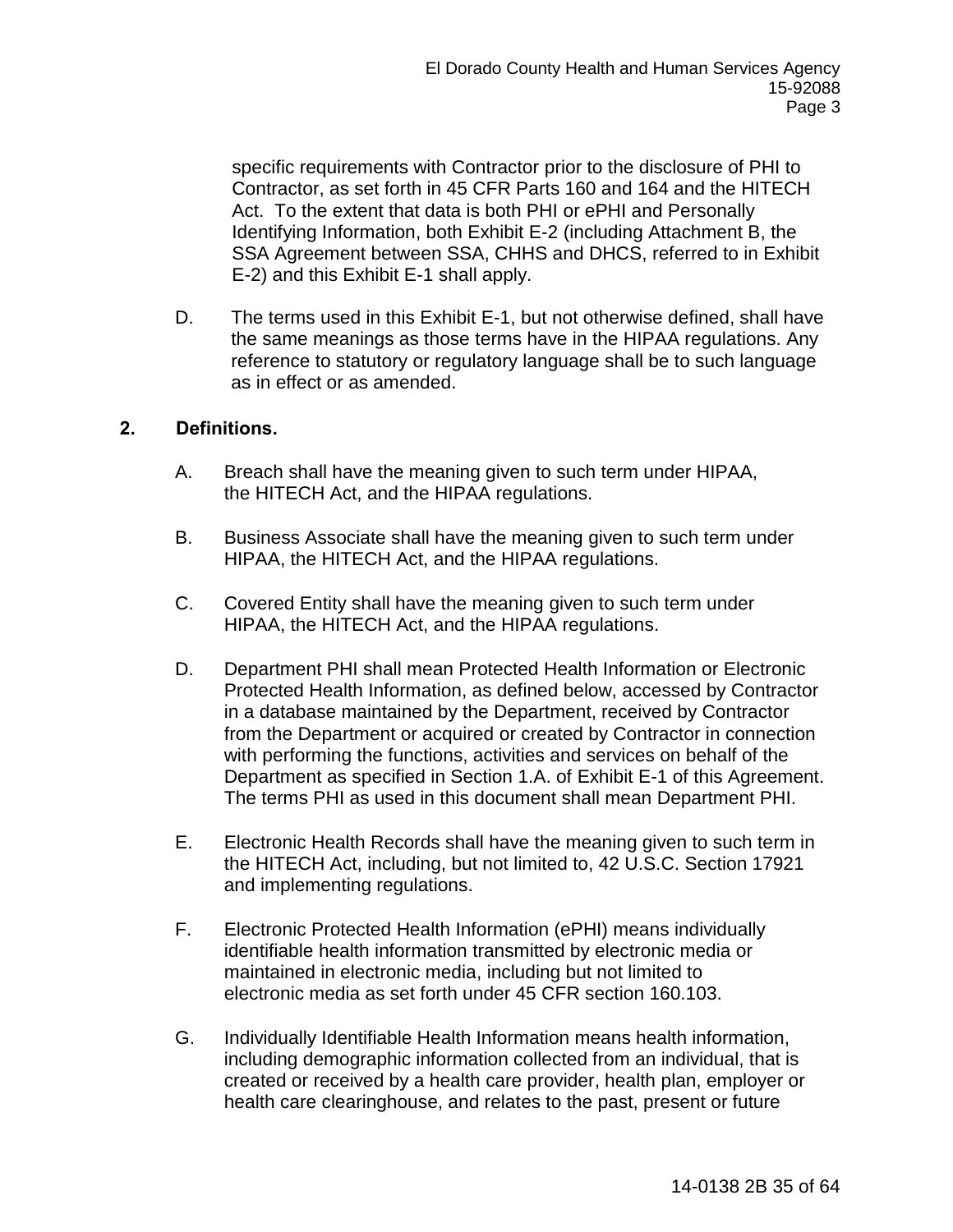physical or mental health or condition of an individual, the provision of health care to an individual, or the past, present, or future payment for the provision of health care to an individual, that identifies the individual or where there is a reasonable basis to believe the information can be used to identify the individual, as set forth under 45 CFR Section 160.103.

- H. Privacy Rule shall mean the HIPAA Regulations that are found at 45 CFR Parts 160 and 164, subparts A and E.
- I. Protected Health Information (PHI) means individually identifiable health information that is transmitted by electronic media, maintained in electronic media, or is transmitted or maintained in any other form or medium, as set forth under 45 CFR Section 160.103 and as defined under HIPAA.
- J. Required by law, as set forth under 45 CFR Section 164.103, means a mandate contained in law that compels an entity to make a use or disclosure of PHI that is enforceable in a court of law. This includes, but is not limited to, court orders and court-ordered warrants, subpoenas or summons issued by a court, grand jury, a governmental or tribal inspector general, or an administrative body authorized to require the production of information, and a civil or an authorized investigative demand. It also includes Medicare conditions of participation with respect to health care providers participating in the program, and statutes or regulations that require the production of information, including statutes or regulations that require such information if payment is sought under a government program providing public benefits.
- K. Secretary means the Secretary of the U.S. Department of Health and Human Services ("HHS") or the Secretary's designee.
- L. Security Incident means the attempted or successful unauthorized access, use, disclosure, modification, or destruction of Department PHI, or confidential data utilized by Contractor to perform the services, functions and activities on behalf of Department as set forth in Section 1.A. of Exhibit E-1 of this Agreement; or interference with system operations in an information system that processes, maintains or stores Department PHI.
- M. Security Rule shall mean the HIPAA regulations that are found at 45 CFR Parts 160 and 164.
- N. Unsecured PHI shall have the meaning given to such term under the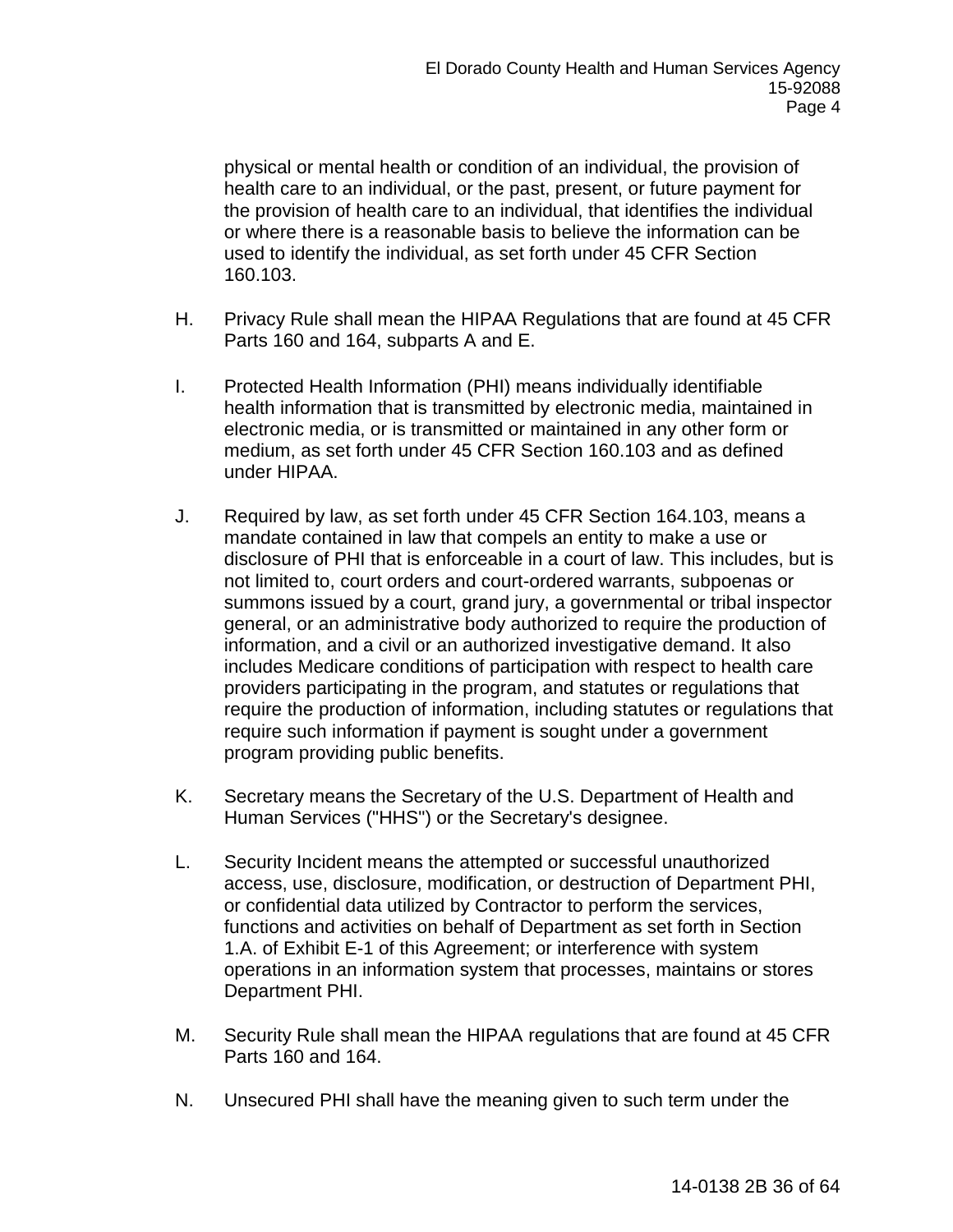HITECH Act, 42 U.S.C. Section 17932(h), any guidance issued by the Secretary pursuant to such Act and the HIPAA regulations.

## **3. Terms of Agreement.**

## A. **Permitted Uses and Disclosures of Department PHI by Contractor.**

Except as otherwise indicated in this Exhibit E-1, Contractor may use or disclose Department PHI only to perform functions, activities or services specified in Section 1.A of Exhibit E-1 of this Agreement, for, or on behalf of the Department, provided that such use or disclosure would not violate the HIPAA regulations or the limitations set forth in 42 CFR Part 2, or any other applicable law, if done by the Department. Any such use or disclosure, if not for purposes of treatment activities of a health care provider as defined by the Privacy Rule, must, to the extent practicable, be limited to the limited data set, as defined in 45 CFR Section 164.514(e)(2), or, if needed, to the minimum necessary to accomplish the intended purpose of such use or disclosure, in compliance with the HITECH Act and any guidance issued pursuant to such Act, and the HIPAA regulations.

- B. **Specific Use and Disclosure Provisions**. Except as otherwise indicated in this Exhibit E-1, Contractor may:
	- 1) **Use and Disclose for Management and Administration**. Use and disclose Department PHI for the proper management and administration of the Contractor's business, provided that such disclosures are required by law, or the Contractor obtains reasonable assurances from the person to whom the information is disclosed, in accordance with section D(7) of this Exhibit E-1, that it will remain confidential and will be used or further disclosed only as required by law or for the purpose for which it was disclosed to the person, and the person notifies the Contractor of any instances of which it is aware that the confidentiality of the information has been breached.
	- 2) **Provision of Data Aggregation Services**. Use Department PHI to provide data aggregation services to the Department to the extent requested by the Department and agreed to by Contractor. Data aggregation means the combining of PHI created or received by the Contractor, as the Business Associate, on behalf of the Department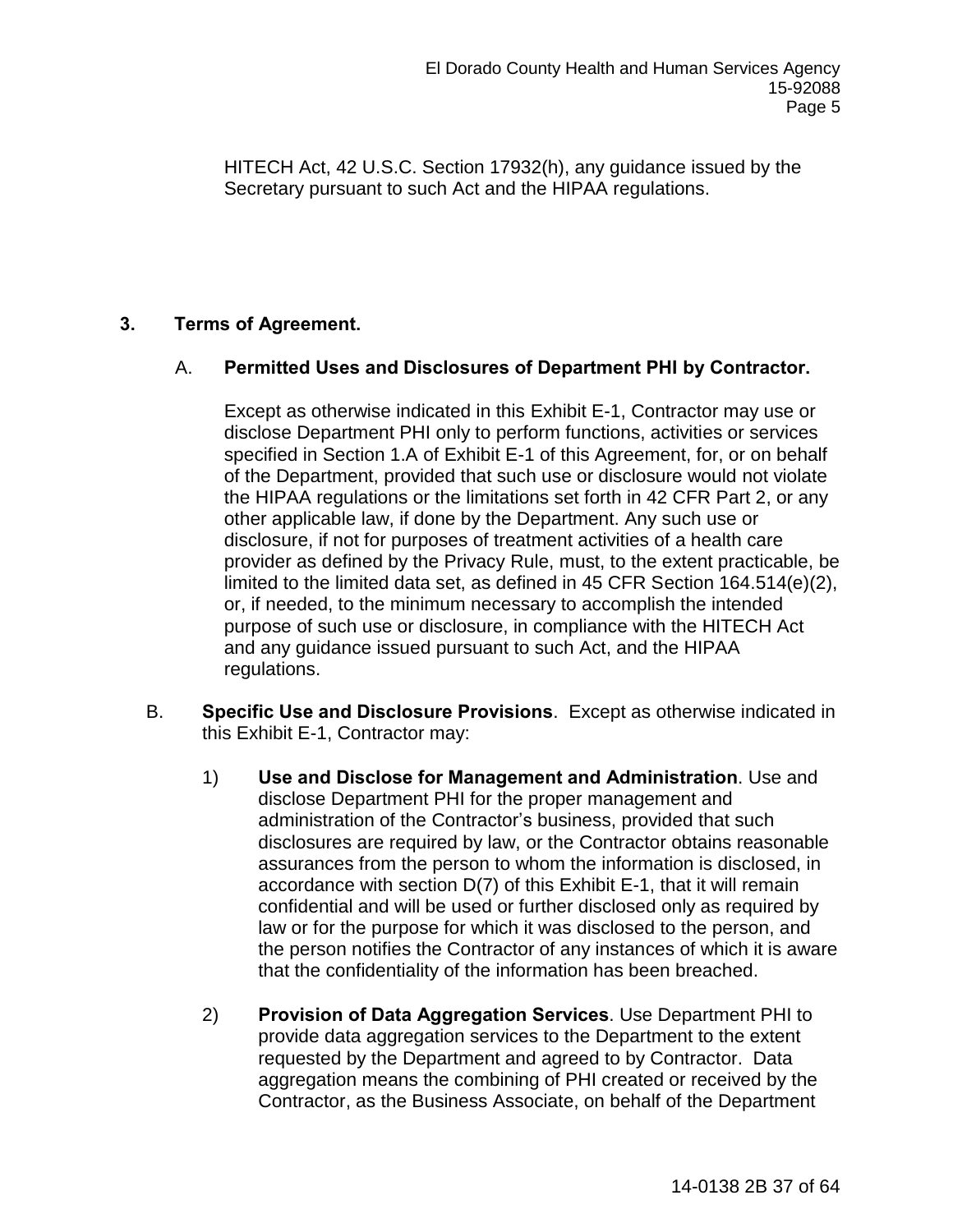with PHI received by the Business Associate in its capacity as the Business Associate of another covered entity, to permit data analyses that relate to the health care operations of the Department

## C. **Prohibited Uses and Disclosures**

- 1) Contractor shall not disclose Department PHI about an individual to a health plan for payment or health care operations purposes if the Department PHI pertains solely to a health care item or service for which the health care provider involved has been paid out of pocket in full and the individual requests such restriction, in accordance with 42 U.S.C. Section 17935(a) and 45 CFR Section 164.522(a).
- 2) Contractor shall not directly or indirectly receive remuneration in exchange for Department PHI.

## D. **Responsibilities of Contractor**

Contractor agrees:

- 1) **Nondisclosure**. Not to use or disclose Department PHI other than as permitted or required by this Agreement or as required by law, including but not limited to 42 CFR Part 2.
- 2) **Compliance with the HIPAA Security Rule**. To implement administrative, physical, and technical safeguards that reasonably and appropriately protect the confidentiality, integrity, and availability of the Department PHI, including electronic PHI, that it creates, receives, maintains, uses or transmits on behalf of the Department, in compliance with 45 CFR Sections 164.308, 164.310 and 164.312, and to prevent use or disclosure of Department PHI other than as provided for by this Agreement. Contractor shall implement reasonable and appropriate policies and procedures to comply with the standards, implementation specifications and other requirements of 45 CFR Section 164, subpart C, in compliance with 45 CFR Section164.316. Contractor shall develop and maintain a written information privacy and security program that includes administrative, technical and physical safeguards appropriate to the size and complexity of the Contractor's operations and the nature and scope of its activities, and which incorporates the requirements of section 3, Security, below. Contractor will provide the Department with its current and updated policies upon request.
- 3) **Security***.* Contractor shall take any and all steps necessary to ensure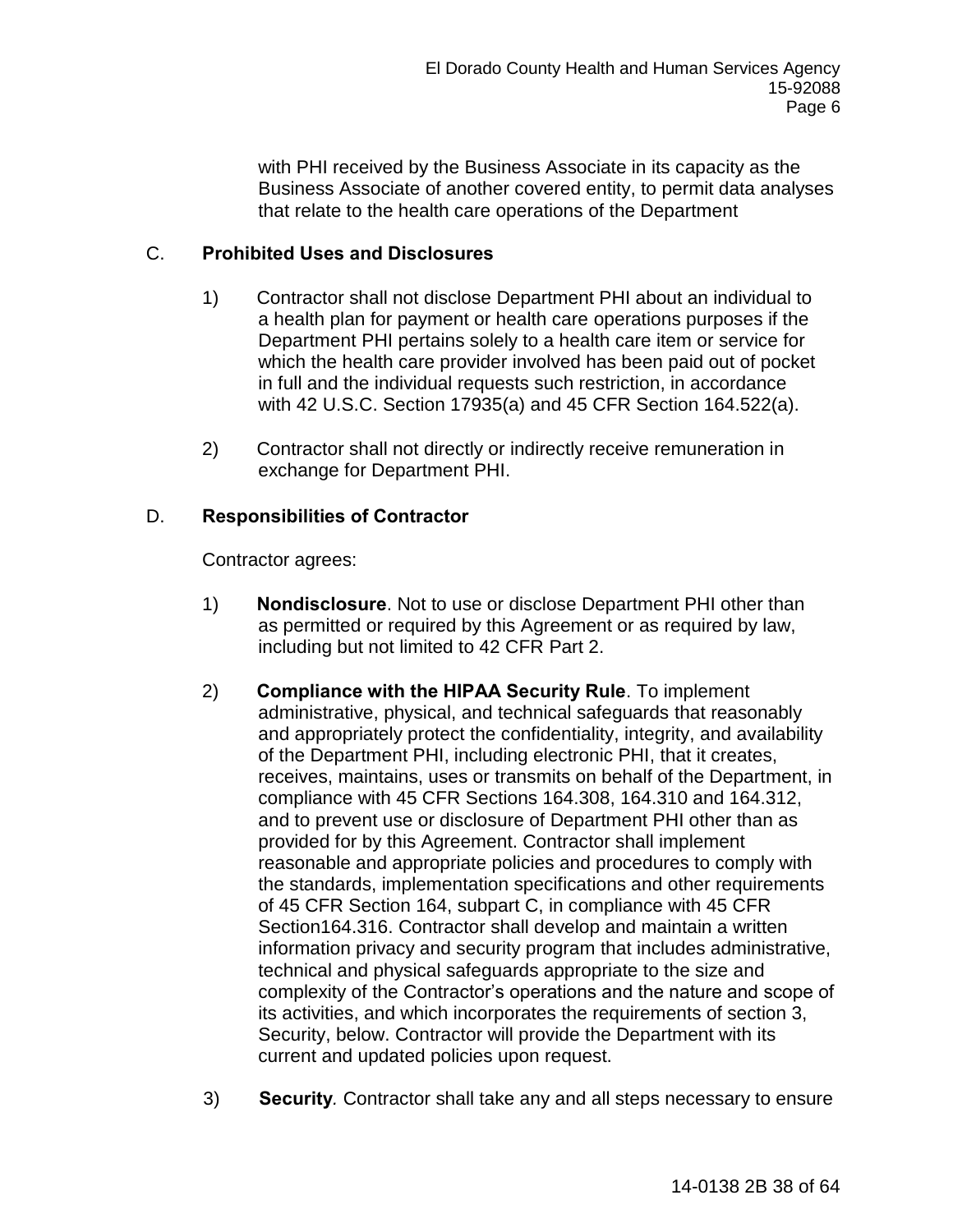the continuous security of all computerized data systems containing PHI and/or PI, and to protect paper documents containing PHI and/or PI. These steps shall include, at a minimum:

- a. Complying with all of the data system security precautions listed in Attachment A, Data Security Requirements;
- b. Achieving and maintaining compliance with the HIPAA Security Rule (45 CFR Parts 160 and 164), as necessary in conducting operations on behalf of DHCS under this Agreement; and
- c. Providing a level and scope of security that is at least comparable to the level and scope of security established by the Office of Management and Budget in OMB Circular No. A-130, Appendix III- Security of Federal Automated Information Systems, which sets forth guidelines for automated information systems in Federal agencies.
- 4) **Security Officer**. Contractor shall designate a Security Officer to oversee its data security program who shall be responsible for carrying out the requirements of this section and for communicating on security matters with the Department.
- 5) **Mitigation of Harmful Effects**. To mitigate, to the extent practicable, any harmful effect that is known to Contractor of a use or disclosure of Department PHI by Contractor or its subcontractors in violation of the requirements of this Exhibit E.
- 6) **Reporting Unauthorized Use or Disclosure.** To report to Department any use or disclosure of Department PHI not provided for by this Exhibit E of which it becomes aware.

## 7) **Contractor's Agents and Subcontractors**.

a. To enter into written agreements with any agents, including subcontractors and vendors to whom Contractor provides Department PHI, that impose the same restrictions and conditions on such agents, subcontractors and vendors that apply to Contractor with respect to such Department PHI under this Exhibit E, and that require compliance with all applicable provisions of HIPAA, the HITECH Act and the HIPAA regulations, including the requirement that any agents, subcontractors or vendors implement reasonable and appropriate administrative, physical, and technical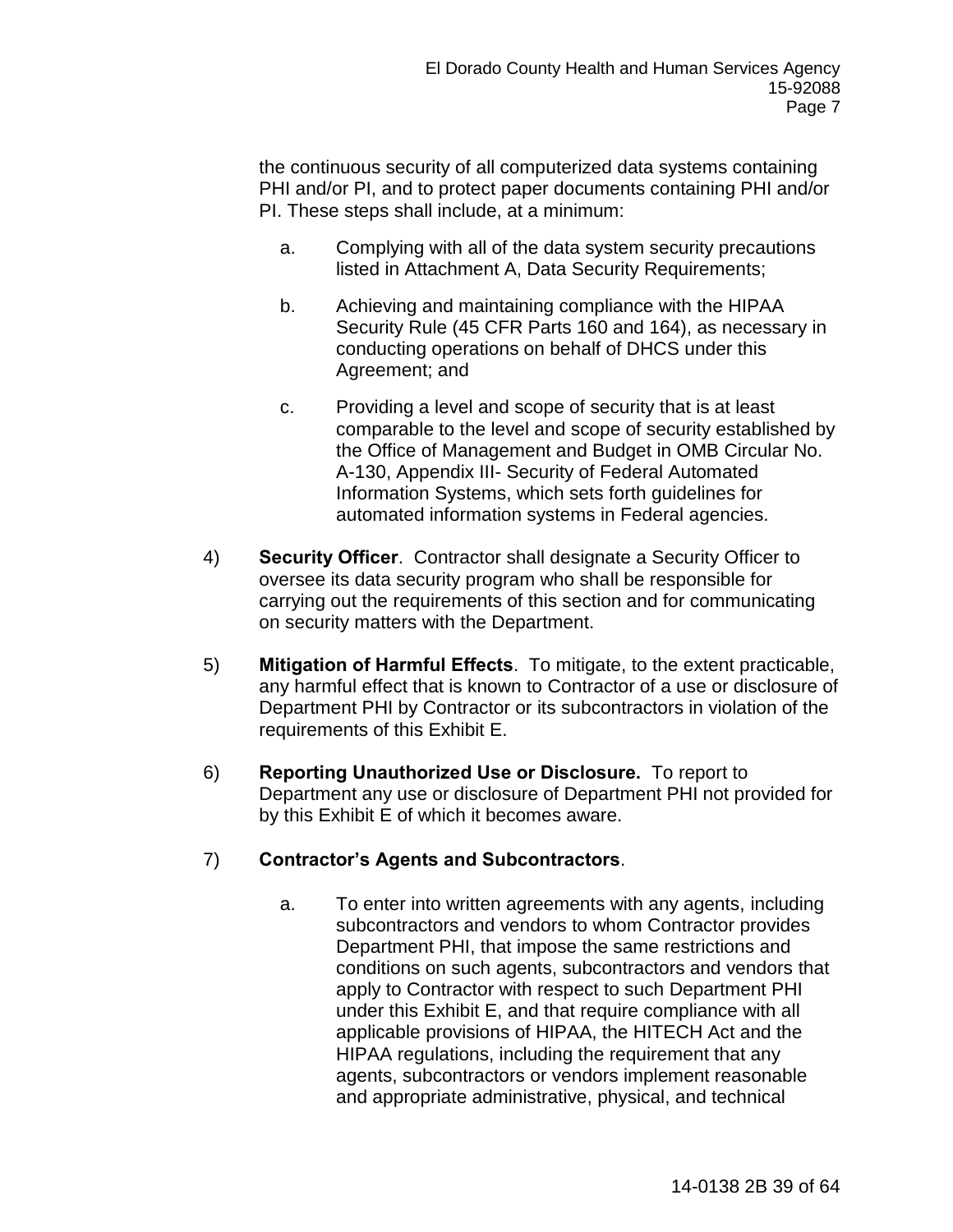safeguards to protect such PHI. As required by HIPAA, the HITECH Act and the HIPAA regulations, including 45 CFR Sections 164.308 and 164.314, Contractor shall incorporate, when applicable, the relevant provisions of this Exhibit E-1 into each subcontract or subaward to such agents, subcontractors and vendors, including the requirement that any security incidents or breaches of unsecured PHI be reported to Contractor.

- b. In accordance with 45 CFR Section 164.504(e)(1)(ii), upon Contractor's knowledge of a material breach or violation by its subcontractor of the agreement between Contractor and the subcontractor, Contractor shall:
	- i) Provide an opportunity for the subcontractor to cure the breach or end the violation and terminate the agreement if the subcontractor does not cure the breach or end the violation within the time specified by the Department; or
	- ii) Immediately terminate the agreement if the subcontractor has breached a material term of the agreement and cure is not possible.

## 8) **Availability of Information to the Department and Individuals to Provide Access and Information:**

a. To provide access as the Department may require, and in the time and manner designated by the Department (upon reasonable notice and during Contractor's normal business hours) to Department PHI in a Designated Record Set, to the Department (or, as directed by the Department), to an Individual, in accordance with 45 CFR Section 164.524. Designated Record Set means the group of records maintained for the Department health plan under this Agreement that includes medical, dental and billing records about individuals; enrollment, payment, claims adjudication, and case or medical management systems maintained for the Department health plan for which Contractor is providing services under this Agreement; or those records used to make decisions about individuals on behalf of the Department. Contractor shall use the forms and processes developed by the Department for this purpose and shall respond to requests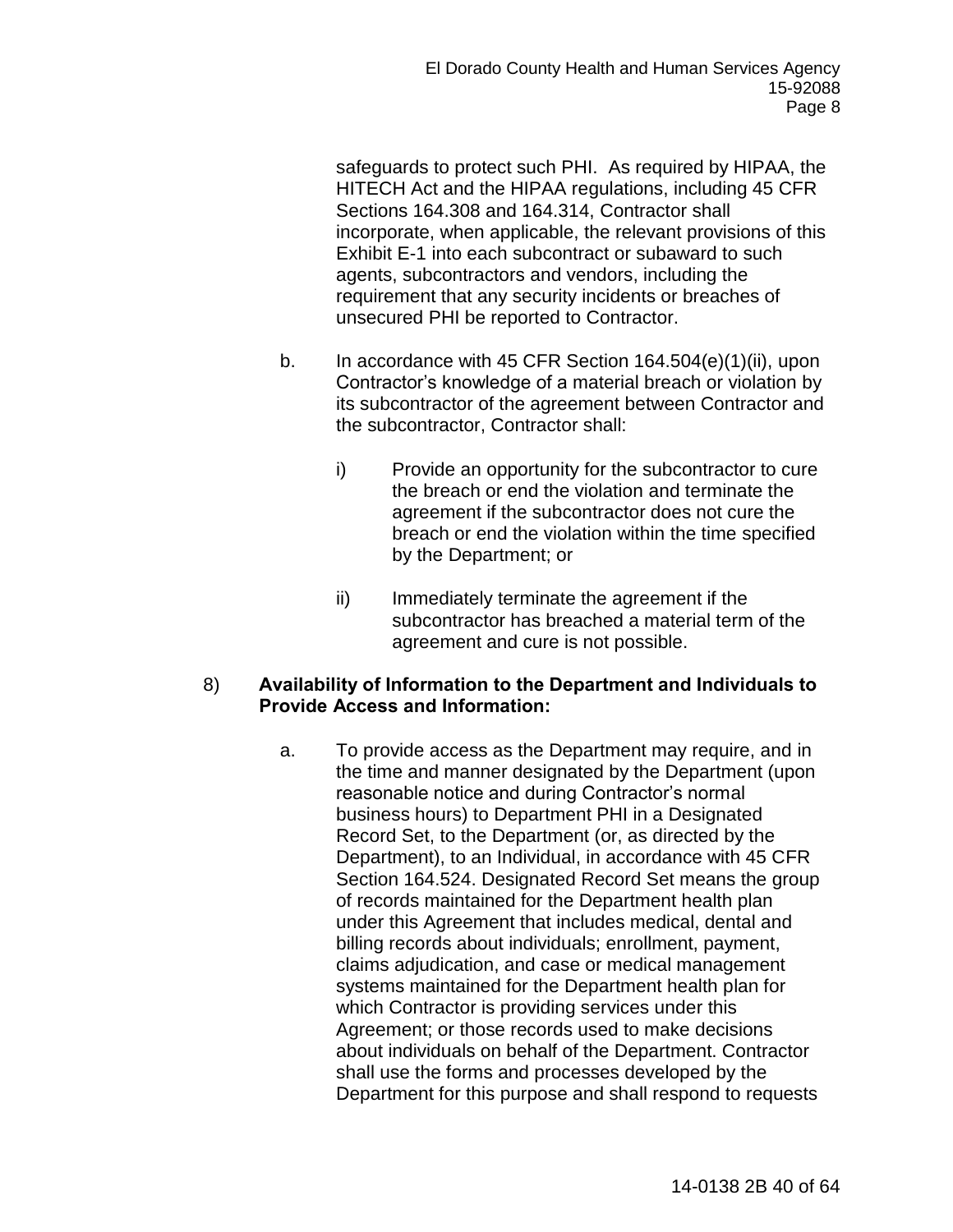for access to records transmitted by the Department within fifteen (15) calendar days of receipt of the request by producing the records or verifying that there are none.

- b. If Contractor maintains an Electronic Health Record with PHI, and an individual requests a copy of such information in an electronic format, Contractor shall provide such information in an electronic format to enable the Department to fulfill its obligations under the HITECH Act, including but not limited to, 42 U.S.C. Section 17935(e) and the HIPAA regulations.
- 9) **Amendment of Department PHI**. To make any amendment(s) to Department PHI that were requested by a patient and that the Department directs or agrees should be made to assure compliance with 45 CFR Section 164.526, in the time and manner designated by the Department, with the Contractor being given a minimum of twenty (20) days within which to make the amendment.
- 10) **Internal Practices**. To make Contractor's internal practices, books and records relating to the use and disclosure of Department PHI available to the Department or to the Secretary, for purposes of determining the Department's compliance with the HIPAA regulations. If any information needed for this purpose is in the exclusive possession of any other entity or person and the other entity or person fails or refuses to furnish the information to Contractor, Contractor shall provide written notification to the Department and shall set forth the efforts it made to obtain the information.
- 11) **Documentation of Disclosures**. To document and make available to the Department or (at the direction of the Department) to an individual such disclosures of Department PHI, and information related to such disclosures, necessary to respond to a proper request by the subject Individual for an accounting of disclosures of such PHI, in accordance with the HITECH Act and its implementing regulations, including but not limited to 45 CFR Section 164.528 and 42 U.S.C. Section 17935(c). If Contractor maintains electronic health records for the Department as of January 1, 2009 and later, Contractor must provide an accounting of disclosures, including those disclosures for treatment, payment or health care operations. The electronic accounting of disclosures shall be for disclosures during the three years prior to the request for an accounting.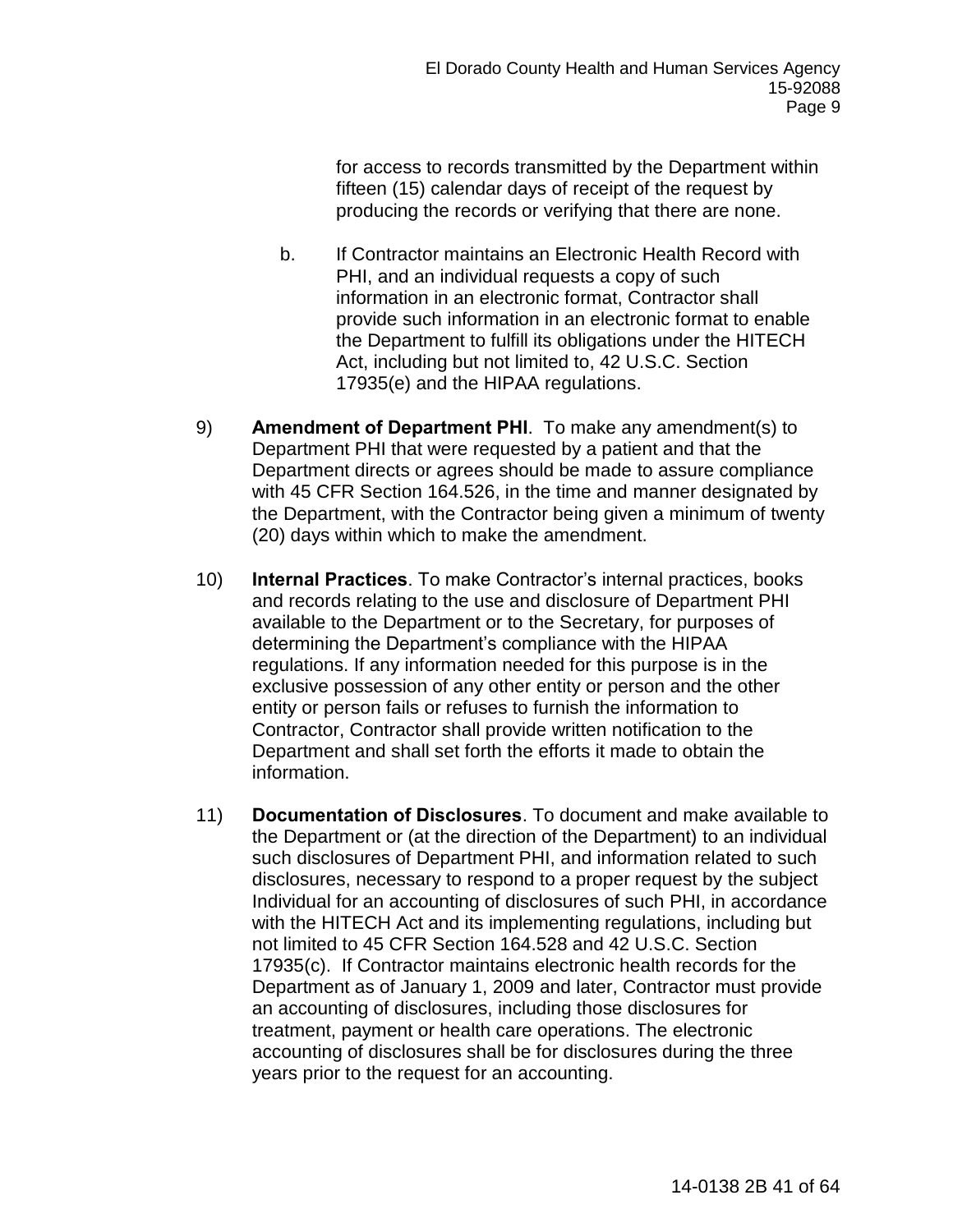- 12) **Breaches and Security Incidents***.* During the term of this Agreement, Contractor agrees to implement reasonable systems for the discovery and prompt reporting of any breach or security incident, and to take the following steps:
	- a. **Initial Notice to the Department.** (1) To notify the Department **immediately by telephone call or email or fax** upon the discovery of a breach of unsecured PHI in electronic media or in any other media if the PHI was, or is reasonably believed to have been, accessed or acquired by an unauthorized person. (2) To notify the Department **within 24 hours (one hour if SSA data) by email or fax** of the discovery of any suspected security incident, intrusion or unauthorized access, use or disclosure of PHI in violation of this Agreement or this Exhibit E-1, or potential loss of confidential data affecting this Agreement. A breach shall be treated as discovered by Contractor as of the first day on which the breach is known, or by exercising reasonable diligence would have been known, to any person (other than the person committing the breach) who is an employee, officer or other agent of Contractor.

Notice shall be provided to the Information Protection Unit, Office of HIPAA Compliance. If the incident occurs after business hours or on a weekend or holiday and involves electronic PHI, notice shall be provided by calling the Information Protection Unit (916.445.4646, 866-866-0602) or by emailing [privacyofficer@dhcs.ca.gov\)](mailto:privacyofficer@dhcs.ca.gov). Notice shall be made using the DHCS "Privacy Incident Report" form, including all information known at the time. Contractor shall use the most current version of this form, which is posted on the DHCS Information Security Officer website [\(www.dhcs.ca.gov,](http://www.dhcs.ca.gov/) then select "Privacy" in the left column and then "Business Partner" near the middle of the page) or use this link:

[http://www.dhcs.ca.gov/formsandpubs/laws/priv/Pages/DH](http://www.dhcs.ca.gov/formsandpubs/laws/priv/Pages/DHCSBusinessAssociatesOnly.aspx) [CSBusinessAssociatesOnly.aspx](http://www.dhcs.ca.gov/formsandpubs/laws/priv/Pages/DHCSBusinessAssociatesOnly.aspx)

Upon discovery of a breach or suspected security incident, intrusion or unauthorized access, use or disclosure of Department PHI, Contractor shall take:

i) Prompt corrective action to mitigate any risks or damages involved with the breach and to protect the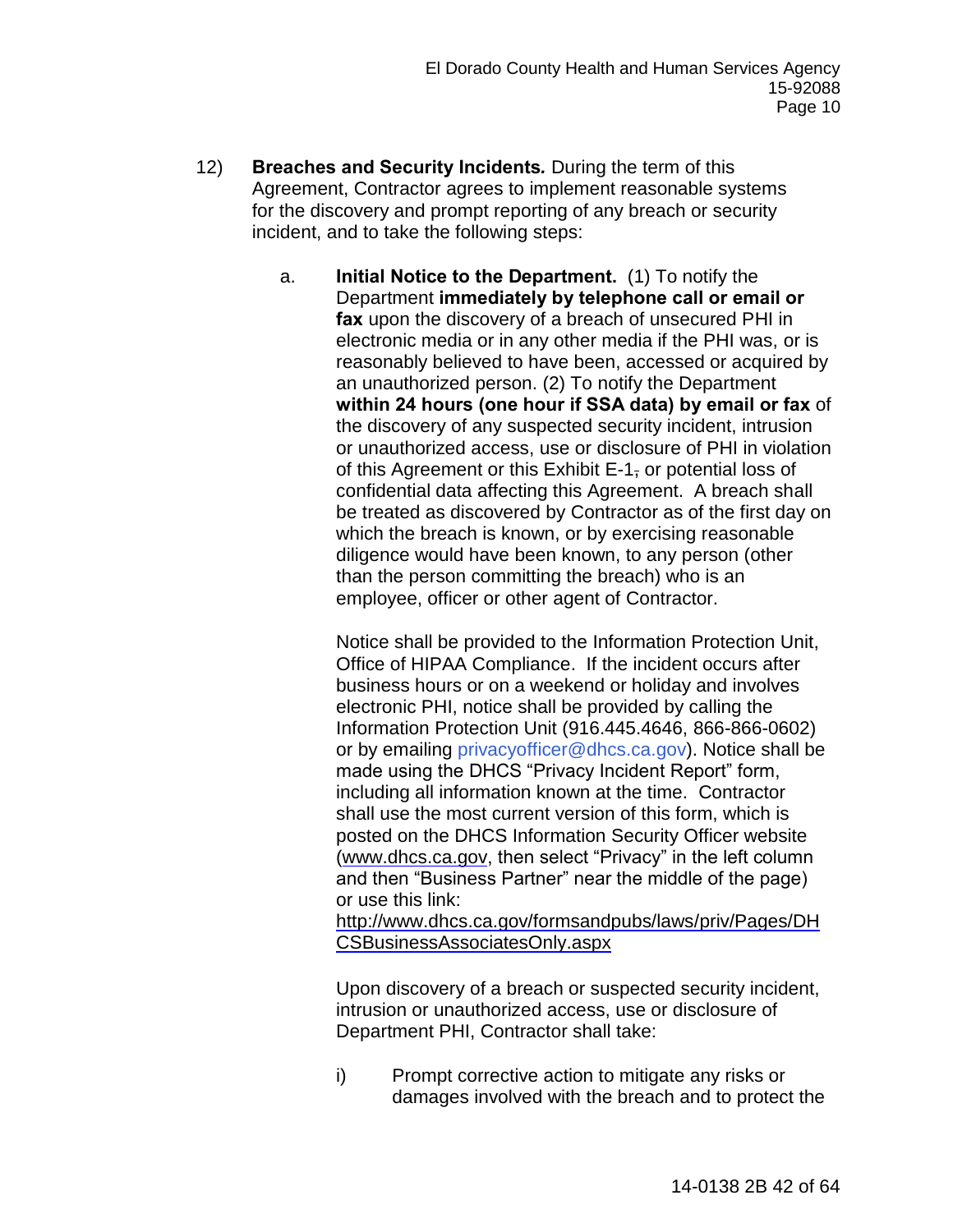operating environment; and

- ii) Any action pertaining to such unauthorized disclosure required by applicable Federal and State laws and regulations.
- b. **Investigation and Investigation Report***.* To immediately investigate such suspected security incident, security incident, breach, or unauthorized access, use or disclosure of PHI . Within 72 hours of the discovery, Contractor shall submit an updated "Privacy Incident Report" containing the information marked with an asterisk and all other applicable information listed on the form, to the extent known at that time, to the Information Protection Unit.
- c. **Complete Report***.* To provide a complete report of the investigation to the Department Program Contract Manager and the Information Protection Unit within ten (10) working days of the discovery of the breach or unauthorized use or disclosure. The report shall be submitted on the "Privacy Incident Report" form and shall include an assessment of all known factors relevant to a determination of whether a breach occurred under applicable provisions of HIPAA, the HITECH Act, and the HIPAA regulations. The report shall also include a full, detailed corrective action plan, including information on measures that were taken to halt and/or contain the improper use or disclosure. If the Department requests information in addition to that listed on the "Privacy Incident Report" form, Contractor shall make reasonable efforts to provide the Department with such information. If, because of the circumstances of the incident, Contractor needs more than ten (10) working days from the discovery to submit a complete report, the Department may grant a reasonable extension of time, in which case Contractor shall submit periodic updates until the complete report is submitted. If necessary, a Supplemental Report may be used to submit revised or additional information after the completed report is submitted, by submitting the revised or additional information on an updated "Privacy Incident Report" form. The Department will review and approve the determination of whether a breach occurred and whether individual notifications and a corrective action plan are required.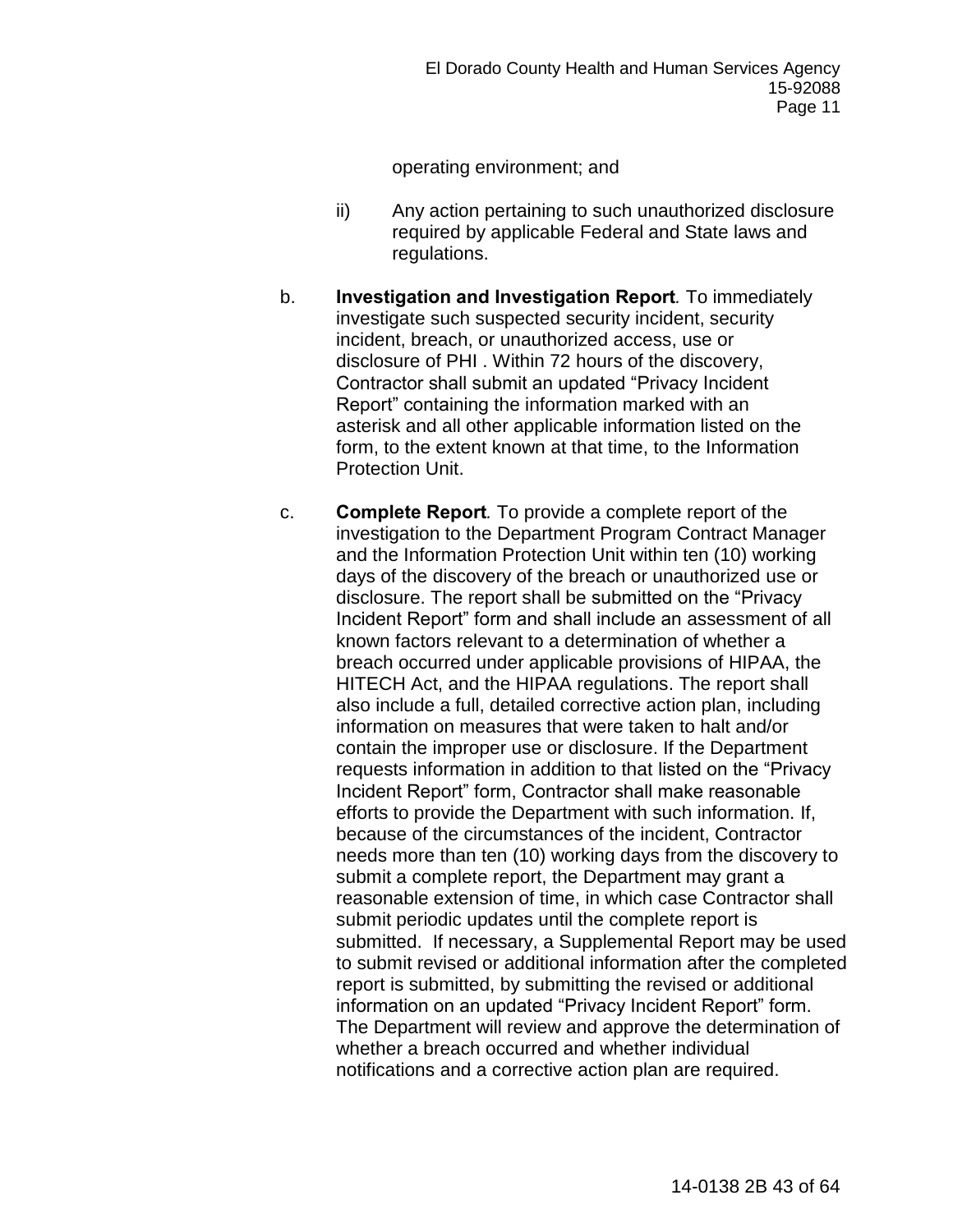- d. **Responsibility for Reporting of Breaches***.* If the cause of a breach of Department PHI is attributable to Contractor or its agents, subcontractors or vendors, Contractor is responsible for all required reporting of the breach as specified in 42 U.S.C. section 17932 and its implementing regulations, including notification to media outlets and to the Secretary (after obtaining prior written approval of DHCS). If a breach of unsecured Department PHI involves more than 500 residents of the State of California or under its jurisdiction, Contractor shall first notify DHCS, then the Secretary of the breach immediately upon discovery of the breach. If a breach involves more than 500 California residents, Contractor shall also provide, after obtaining written prior approval of DHCS, notice to the Attorney General for the State of California, Privacy Enforcement Section. If Contractor has reason to believe that duplicate reporting of the same breach or incident may occur because its subcontractors, agents or vendors may report the breach or incident to the Department in addition to Contractor, Contractor shall notify the Department, and the Department and Contractor may take appropriate action to prevent duplicate reporting.
- e. **Responsibility for Notification of Affected Individuals.** If the cause of a breach of Department PHI is attributable to Contractor or its agents, subcontractors or vendors and notification of the affected individuals is required under state or federal law, Contractor shall bear all costs of such notifications as well as any costs associated with the breach. In addition, the Department reserves the right to require Contractor to notify such affected individuals, which notifications shall comply with the requirements set forth in 42U.S.C. section 17932 and its implementing regulations, including, but not limited to, the requirement that the notifications be made without unreasonable delay and in no event later than 60 calendar days after discovery of the breach. The Department Privacy Officer shall approve the time, manner and content of any such notifications and their review and approval must be obtained before the notifications are made. The Department will provide its review and approval expeditiously and without unreasonable delay.
- f. **Department Contact Information***.* To direct communications to the above referenced Department staff,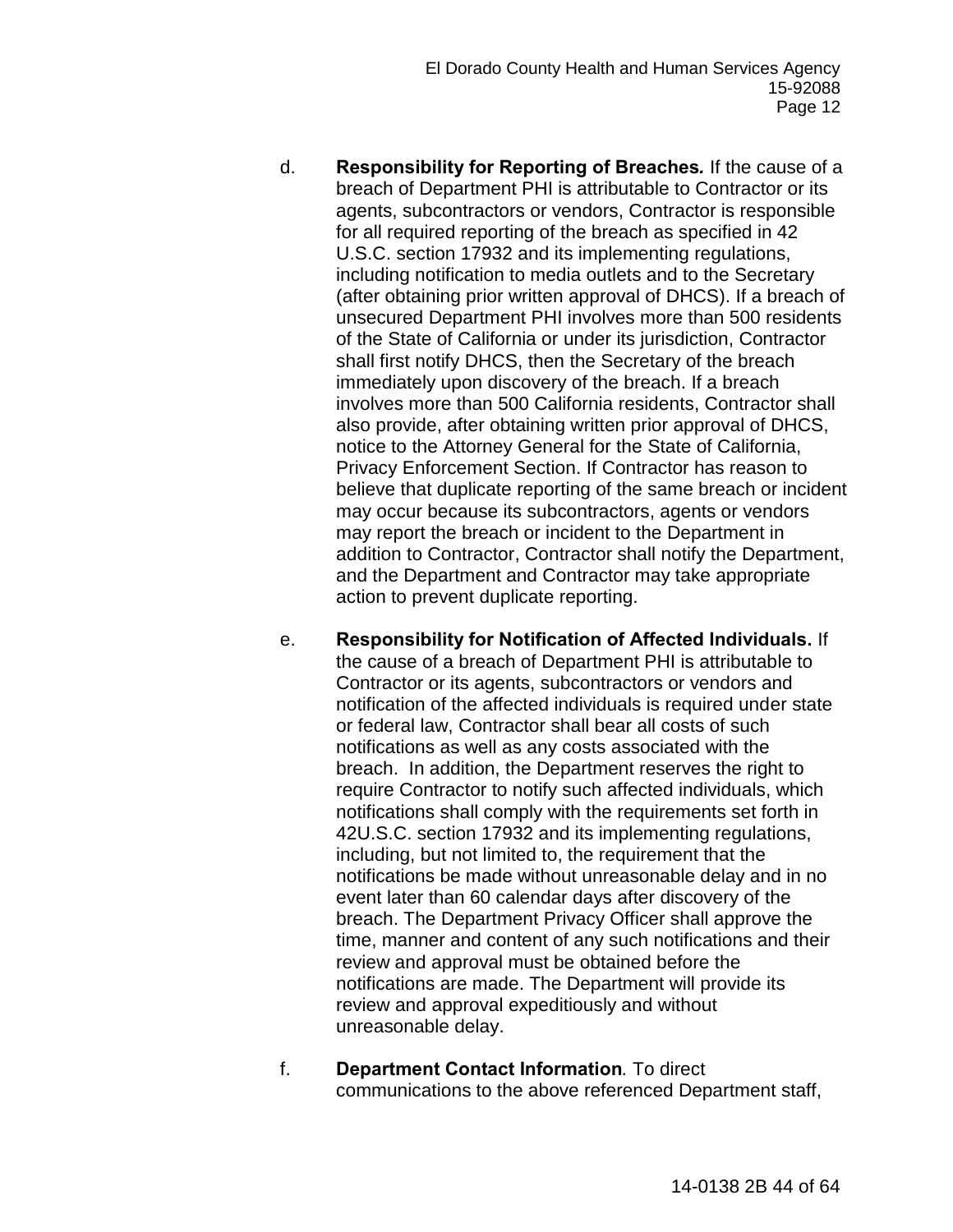the Contractor shall initiate contact as indicated herein. The Department reserves the right to make changes to the contact information below by giving written notice to the Contractor. Said changes shall not require an amendment to this Addendum or the Agreement to which it is incorporated.

| <b>Department</b><br><b>Program Contract</b><br><b>Manager</b>                               | <b>DHCS Privacy Officer</b>                                                                                                                                                                                                                                                         | <b>DHCS Information Security</b><br><b>Officer</b>                                                                                                                                                                                                                   |
|----------------------------------------------------------------------------------------------|-------------------------------------------------------------------------------------------------------------------------------------------------------------------------------------------------------------------------------------------------------------------------------------|----------------------------------------------------------------------------------------------------------------------------------------------------------------------------------------------------------------------------------------------------------------------|
| See the Exhibit A,<br>Scope of Work for<br><b>Program Contract</b><br>Manager<br>information | Information Protection Unit<br>c/o: Office of HIPAA<br><b>Compliance Department of</b><br><b>Health Care Services</b><br>P.O. Box 997413, MS 4722<br>Sacramento, CA 95899-7413<br>(916) 445-4646; (866) 866-<br>0602<br>Email:<br>privacyofficer@dhcs.ca.gov<br>Fax: (916) 440-7680 | <b>Information Security Officer</b><br><b>DHCS Information Security Office</b><br>P.O. Box 997413, MS 6400<br>Sacramento, CA 95899-7413<br>Email: iso@dhcs.ca.gov<br>Telephone: ITSD Service Desk (916)<br>440-7000; (800) 579-<br>0874<br>$(916)440 - 5537$<br>Fax: |

13) **Termination of Agreement.** In accordance with Section 13404(b) of the HITECH Act and to the extent required by the HIPAA regulations, if Contractor knows of a material breach or violation by the Department of this Exhibit E-1, it shall take the following steps: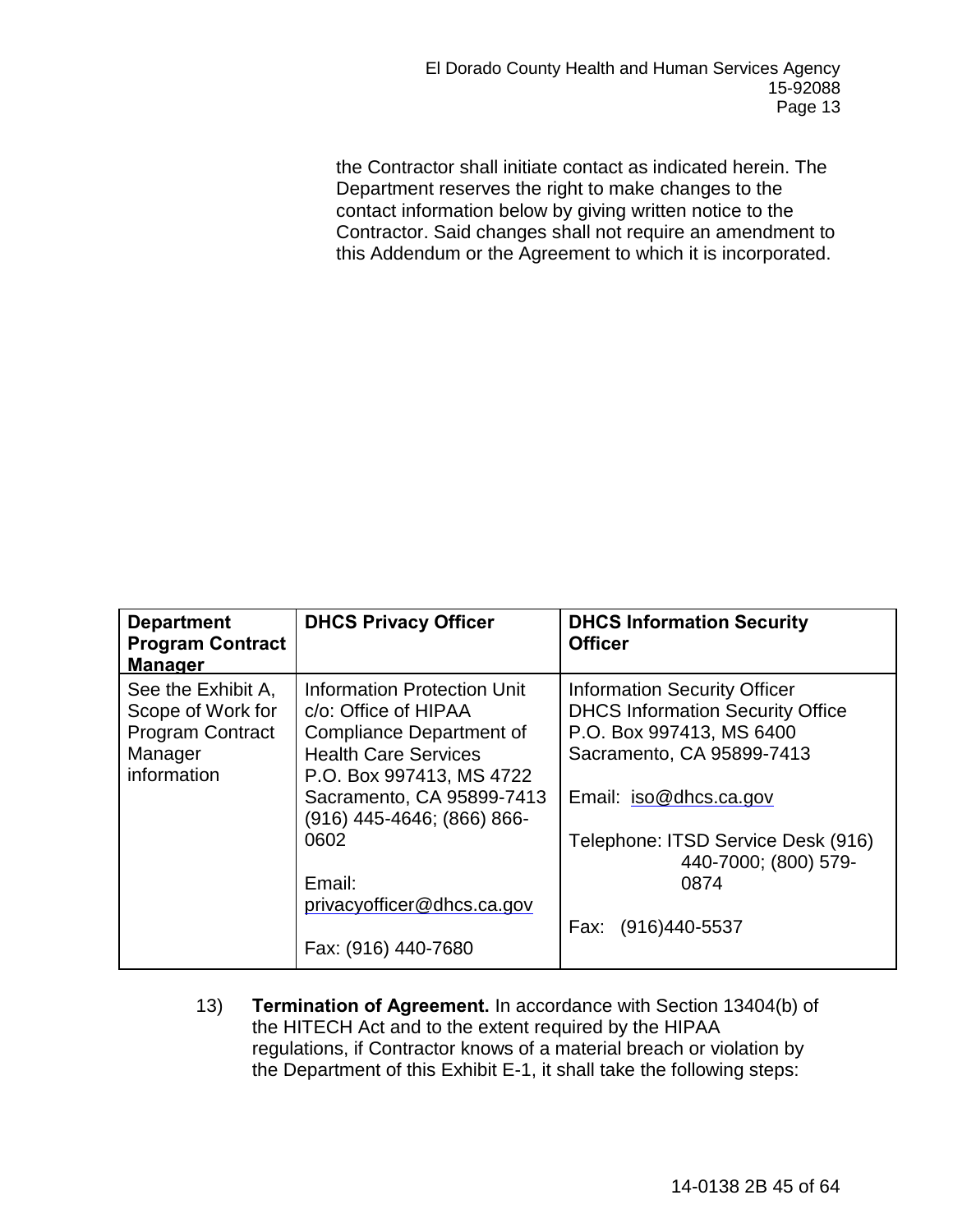- a. Provide an opportunity for the Department to cure the breach or end the violation and terminate the Agreement if the Department does not cure the breach or end the violation within the time specified by Contractor; or
- b. Immediately terminate the Agreement if the Department has breached a material term of the Exhibit E-1 and cure is not possible.
- 14) **Sanctions and/or Penalties**. Contractor understands that a failure to comply with the provisions of HIPAA, the HITECH Act and the HIPAA regulations that are applicable to Contractors may result in the imposition of sanctions and/or penalties on Contractor under HIPAA, the HITECH Act and the HIPAA regulations.

## **E. Obligations of the Department.**

The Department agrees to:

- 1) **Permission by Individuals for Use and Disclosure of PHI**. Provide the Contractor with any changes in, or revocation of, permission by an Individual to use or disclose Department PHI, if such changes affect the Contractor's permitted or required uses and disclosures.
- 2) **Notification of Restrictions**. Notify the Contractor of any restriction to the use or disclosure of Department PHI that the Department has agreed to in accordance with 45 CFR Section 164.522, to the extent that such restriction may affect the Contractor's use or disclosure of PHI.
- 3) **Requests Conflicting with HIPAA Rules**. Not request the Contractor to use or disclose Department PHI in any manner that would not be permissible under the HIPAA regulations if done by the Department.
- 4) **Notice of Privacy Practices***.* Provide Contractor with the web link to the Notice of Privacy Practices that DHCS produces in accordance with 45 CFR Section 164.520, as well as any changes to such notice. Visit the DHCS website to view the most current Notice of Privacy Practices at:

http://www.dhcs.ca.gov/formsandpubs/laws/priv/Pages/NoticeofPrivacy Practices.aspx or the DHCS website at [www.dhcs.ca.gov](http://www.dhcs.ca.gov/) (select "Privacy in the right column and "Notice of Privacy Practices" on the right side of the page).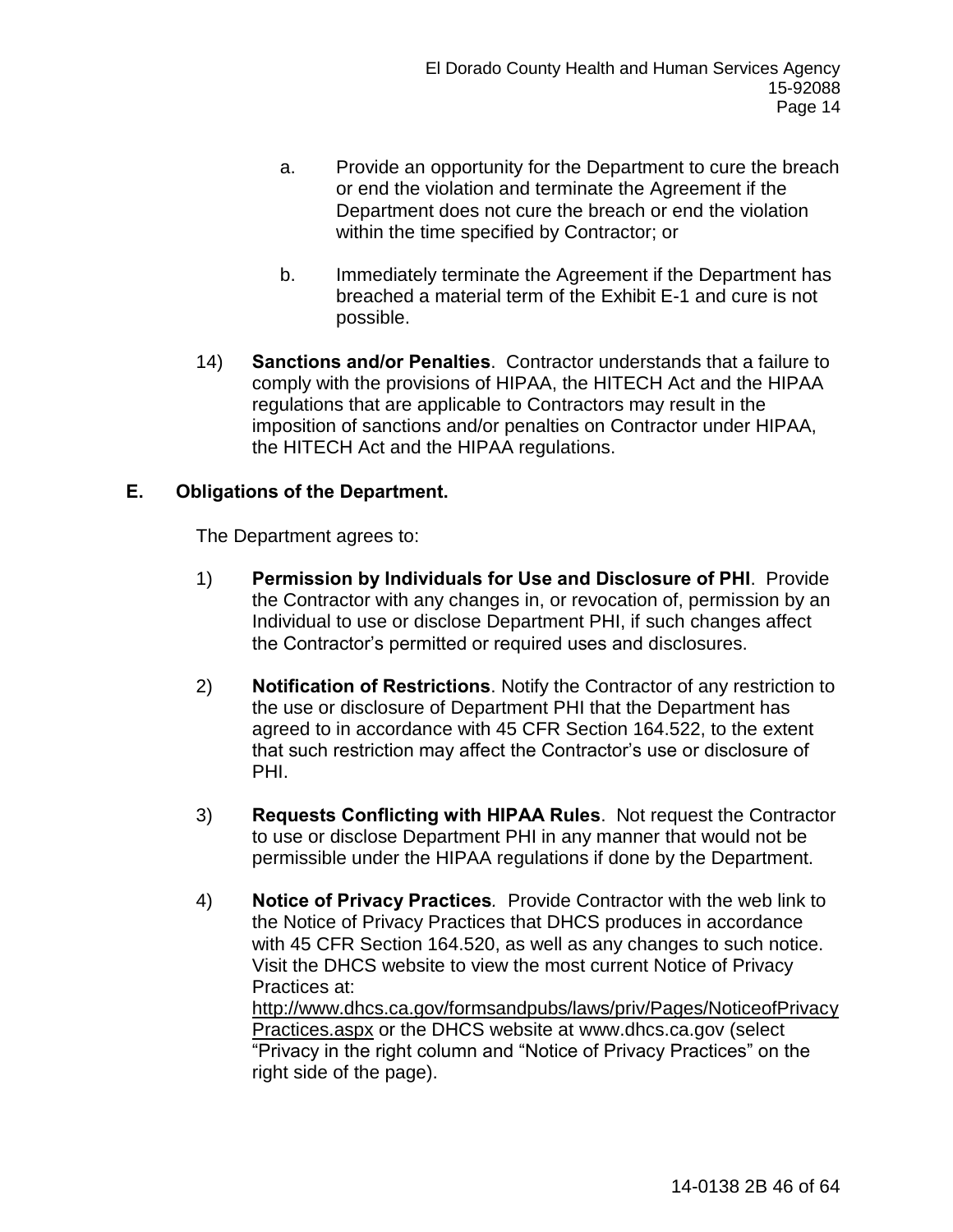## **F. Audits, Inspection and Enforcement**

If Contractor is the subject of an audit, compliance review, or complaint investigation by the Secretary or the Office for Civil Rights, U.S. Department of Health and Human Services, that is related to the performance of its obligations pursuant to this HIPAA Business Associate Exhibit E-1,Contractor shall immediately notify the Department. Upon request from the Department, Contractor shall provide the Department with a copy of any Department PHI that Contractor, as the Business Associate, provides to the Secretary or the Office of Civil Rights concurrently with providing such PHI to the Secretary. Contractor is responsible for any civil penalties assessed due to an audit or investigation of Contractor, in accordance with 42 U.S.C. Section 17934(c).

## **G. Termination.**

- 1) **Term.** The Term of this Exhibit E-1 shall extend beyond the termination of the Agreement and shall terminate when all Department PHI is destroyed or returned to the Department, in accordance with 45 CFR Section 164.504(e)(2)(ii)(J).
- 2) **Termination for Cause**. In accordance with 45 CFR Section 164.504(e)(1)(iii), upon the Department's knowledge of a material breach or violation of this Exhibit E-1 by Contractor, the Department shall:
	- a. Provide an opportunity for Contractor to cure the breach or end the violation and terminate this Agreement if Contractor does not cure the breach or end the violation within the time specified by the Department; or
	- b. Immediately terminate this Agreement if Contractor has breached a material term of this Exhibit E-1 and cure is not possible.

THE REST OF THIS PAGE IS INTENTIONALLY BLANK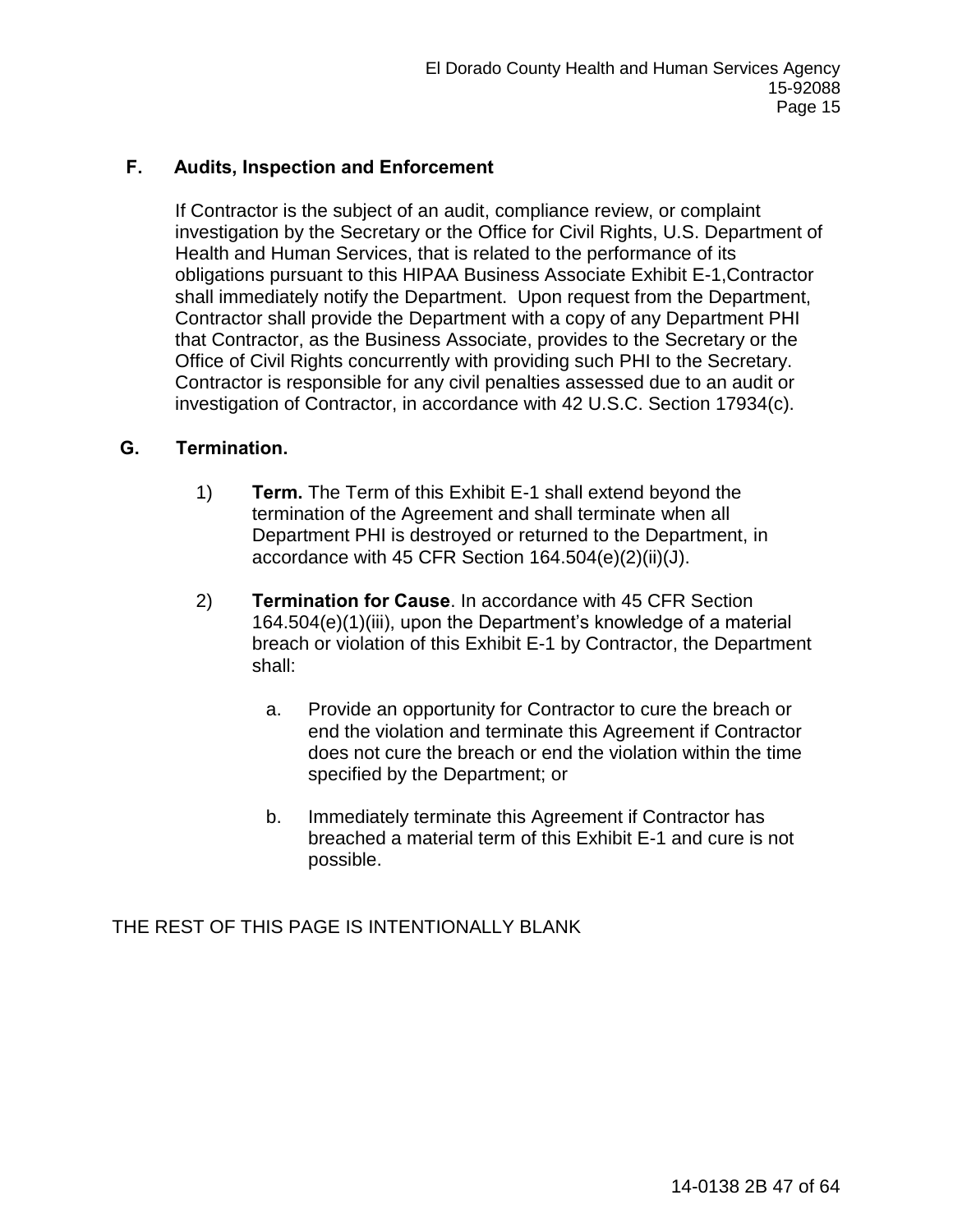# **EXHIBIT E-2**

## **Privacy and Security of Personal Information and Personally Identifiable Information Not Subject to HIPAA**

## **1. Recitals.**

- A. In addition to the Privacy and Security Rules under the Health Insurance Portability and Accountability Act of 1996 (HIPAA) the Department is subject to various other legal and contractual requirements with respect to the personal information (PI) and personally identifiable information (PII) it maintains. These include:
	- **1)** The California Information Practices Act of 1977 (California Civil Code §§1798 et seq.),
	- **2)** The Agreement between the Social Security Administration (SSA) and the Department, known as the Information Exchange Agreement (IEA), which incorporates the Computer Matching and Privacy Protection Act Agreement (CMPPA) between the SSA and the California Health and Human Services Agency. The IEA, including the CMPPA is attached to this Exhibit E as Attachment B and is hereby incorporated in this Agreement.
	- **3)** Title 42 Code of Federal Regulations, Chapter I, Subchapter A, Part 2.
- B. The purpose of this Exhibit E-2 is to set forth Contractor's privacy and security obligations with respect to PI and PII that Contractor may create, receive, maintain, use, or disclose for or on behalf of Department pursuant to this Agreement. Specifically this Exhibit applies to PI and PII which is not Protected Health Information (PHI) as defined by HIPAA and therefore is not addressed in Exhibit E-1 of this Agreement, the HIPAA Business Associate Addendum; however, to the extent that data is both PHI or ePHI and PII, both Exhibit E-1 and this Exhibit E-2 shall apply.
- C. The IEA Agreement referenced in A.2) above requires the Department to extend its substantive privacy and security terms to subcontractors who receive data provided to DHCS by the Social Security Administration. If Contractor receives data from DHCS that includes data provided to DHCS by the Social Security Administration, Contractor must comply with the following specific sections of the IEA Agreement: E. Security Procedures, F. Contractor/Agent Responsibilities, and G. Safeguarding and Reporting Responsibilities for Personally Identifiable Information ("PII"), and in Attachment 4 to the IEA, Electronic Information Exchange Security Requirements, Guidelines and Procedures for Federal, State and Local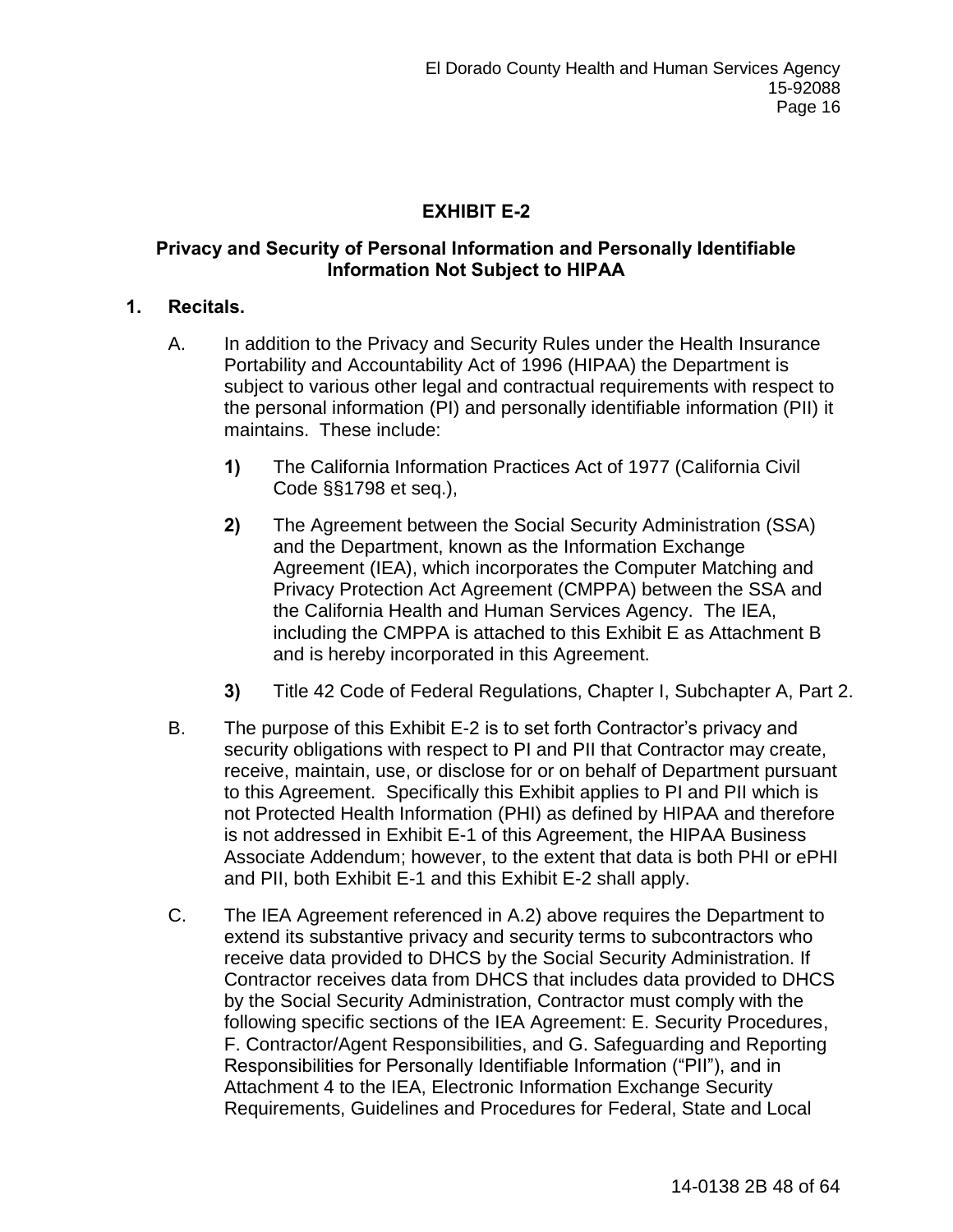Agencies Exchanging Electronic Information with the Social Security Administration. Contractor must also ensure that any agents, including a subcontractor, to whom it provides DHCS data that includes data provided by the Social Security Administration, agree to the same requirements for privacy and security safeguards for such confidential data that apply to Contractor with respect to such information.

D. The terms used in this Exhibit E-2, but not otherwise defined, shall have the same meanings as those terms have in the above referenced statute and Agreement. Any reference to statutory, regulatory, or contractual language shall be to such language as in effect or as amended.

## **2. Definitions.**

- A. "Breach" shall have the meaning given to such term under the IEA and CMPPA. It shall include a "PII loss" as that term is defined in the CMPPA.
- B. "Breach of the security of the system" shall have the meaning given to such term under the California Information Practices Act, Civil Code section 1798.29(f).
- C. "CMPPA Agreement" means the Computer Matching and Privacy Protection Act Agreement between the Social Security Administration and the California Health and Human Services Agency (CHHS).
- D. "Department PI" shall mean Personal Information, as defined below, accessed in a database maintained by the Department, received by Contractor from the Department or acquired or created by Contractor in connection with performing the functions, activities and services specified in this Agreement on behalf of the Department*.*
- E. "IEA" shall mean the Information Exchange Agreement currently in effect between the Social Security Administration (SSA) and the California Department of Health Care Services (DHCS).
- F. "Notice-triggering Personal Information" shall mean the personal information identified in Civil Code section 1798.29 whose unauthorized access may trigger notification requirements under Civil Code section 1798.29. For purposes of this provision, identity shall include, but not be limited to, name, address, email address, identifying number, symbol, or other identifying particular assigned to the individual, such as a finger or voice print, a photograph or a biometric identifier. Notice-triggering Personal Information includes PI in electronic, paper or any other medium.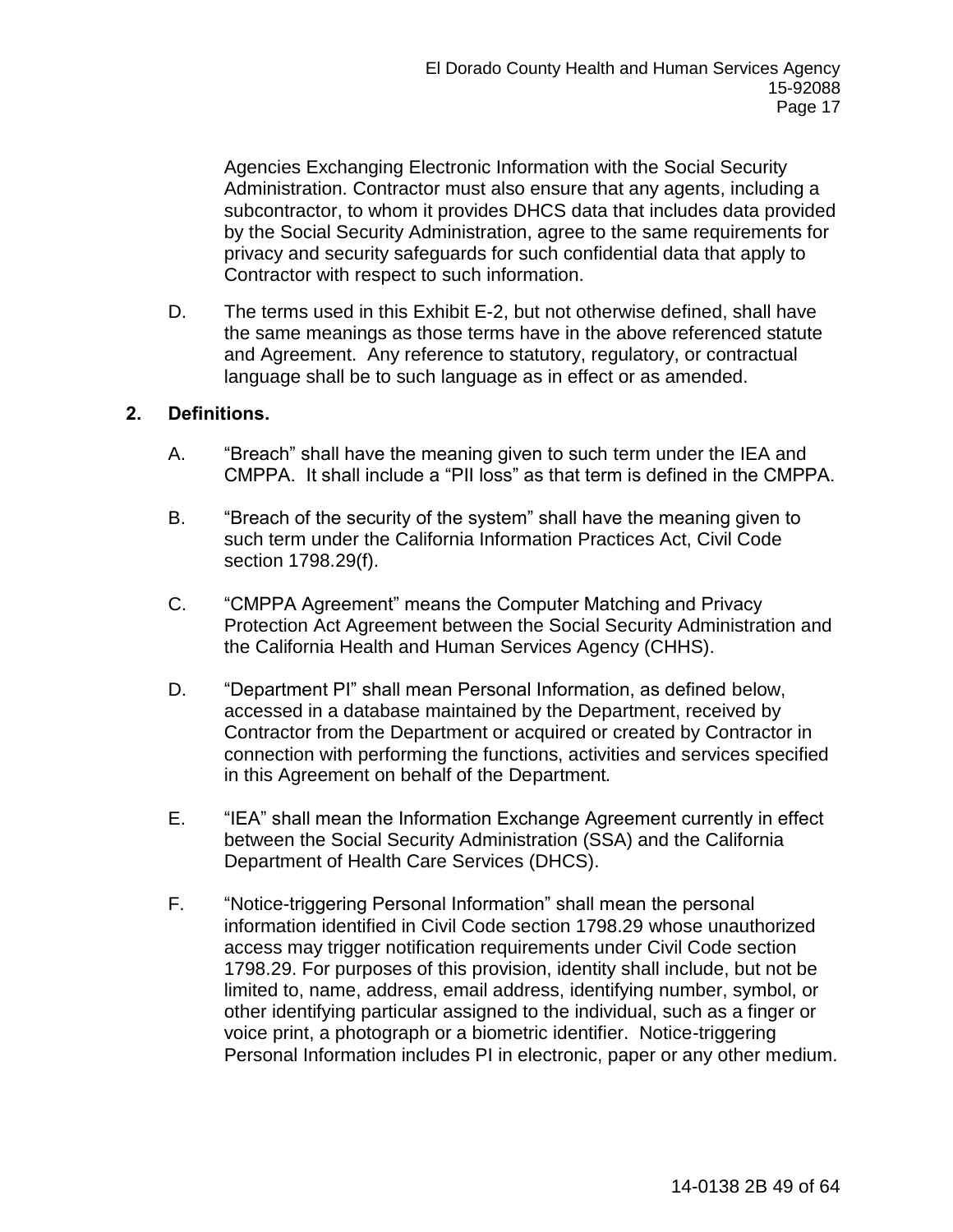- G. "Personally Identifiable Information" (PII) shall have the meaning given to such term in the IEA and CMPPA.
- H. "Personal Information" (PI) shall have the meaning given to such term in California Civil Code Section 1798.3(a).
- I. "Required by law" means a mandate contained in law that compels an entity to make a use or disclosure of PI or PII that is enforceable in a court of law. This includes, but is not limited to, court orders and court-ordered warrants, subpoenas or summons issued by a court, grand jury, a governmental or tribal inspector general, or an administrative body authorized to require the production of information, and a civil or an authorized investigative demand. It also includes Medicare conditions of participation with respect to health care providers participating in the program, and statutes or regulations that require the production of information, including statutes or regulations that require such information if payment is sought under a government program providing public benefits.
- J. "Security Incident" means the attempted or successful unauthorized access, use, disclosure, modification, or destruction of PI, or confidential data utilized in complying with this Agreement; or interference with system operations in an information system that processes, maintains or stores PI.

# **3. Terms of Agreement**

## A. **Permitted Uses and Disclosures of Department PI and PII by Contractor**

Except as otherwise indicated in this Exhibit E-2, Contractor may use or disclose Department PI only to perform functions, activities or services for or on behalf of the Department pursuant to the terms of this Agreement provided that such use or disclosure would not violate the California Information Practices Act (CIPA) if done by the Department.

## B. **Responsibilities of Contractor**

Contractor agrees:

**1) Nondisclosure.** Not to use or disclose Department PI or PII other than as permitted or required by this Agreement or as required by applicable state and federal law.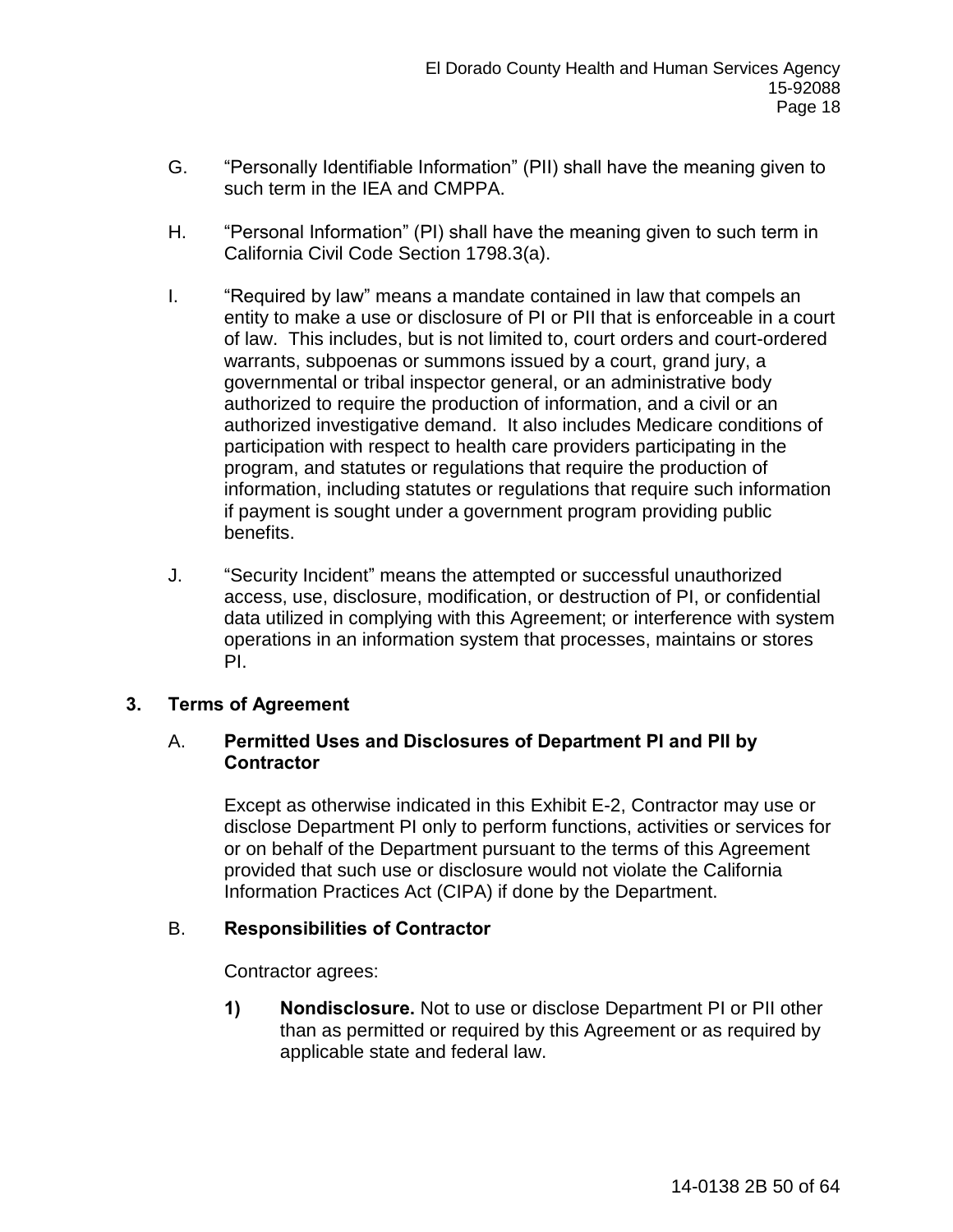- **2) Safeguards***.* To implement appropriate and reasonable administrative, technical, and physical safeguards to protect the security, confidentiality and integrity of Department PI and PII, to protect against anticipated threats or hazards to the security or integrity of Department PI and PII, and to prevent use or disclosure of Department PI or PII other than as provided for by this Agreement. Contractor shall develop and maintain a written information privacy and security program that include administrative, technical and physical safeguards appropriate to the size and complexity of Contractor's operations and the nature and scope of its activities, which incorporate the requirements of section 3, Security, below. Contractor will provide DHCS with its current policies upon request.
- **3) Security.**Contractor shall take any and all steps necessary to ensure the continuous security of all computerized data systems containing PHI and/or PI, and to protect paper documents containing PHI and/or PI. These steps shall include, at a minimum:
	- a. Complying with all of the data system security precautions listed in Attachment A, Business Associate Data Security Requirements;
	- b. Providing a level and scope of security that is at least comparable to the level and scope of security established by the Office of Management and Budget in OMB Circular No. A-130, Appendix III- Security of Federal Automated Information Systems, which sets forth guidelines for automated information systems in Federal agencies; and
	- c. If the data obtained by Contractor from DHCS includes PII, Contractor shall also comply with the substantive privacy and security requirements in the Computer Matching and Privacy Protection Act Agreement between the SSA and the California Health and Human Services Agency (CHHS) and in the Agreement between the SSA and DHCS, known as the Information Exchange Agreement, which are attached as Attachment B and incorporated into this Agreement. The specific sections of the IEA with substantive privacy and security requirements to be complied with are sections E, F, and G, and in Attachment 4 to the IEA, Electronic Information Exchange Security Requirements, Guidelines and Procedures for Federal, State and Local Agencies Exchanging Electronic Information with the SSA. Contractor also agrees to ensure that any agents, including a subcontractor to whom it provides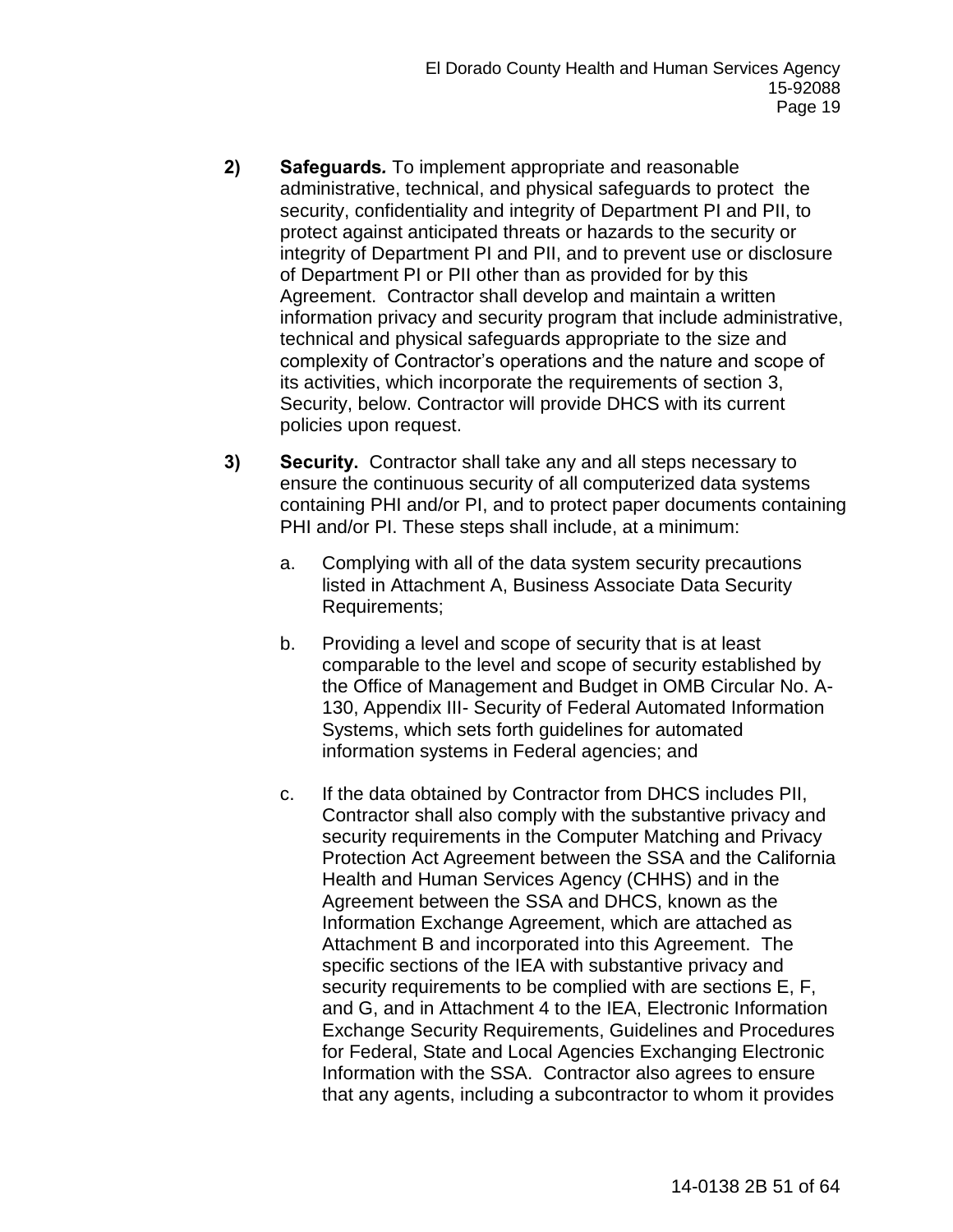DHCS PII, agree to the same requirements for privacy and security safeguards for confidential data that apply to Contractor with respect to such information.

- **4) Mitigation of Harmful Effects.** To mitigate, to the extent practicable, any harmful effect that is known to Contractor of a use or disclosure of Department PI or PII by Contractor or its subcontractors in violation of this Exhibit E-2.
- **5) Contractor's Agents and Subcontractors***.* To impose the same restrictions and conditions set forth in this Exhibit E-2 on any subcontractors or other agents with whom Contractor subcontracts any activities under this Agreement that involve the disclosure of Department PI or PII to the subcontractor.
- **6) Availability of Information to DHCS***.* To make Department PI and PII available to the Department for purposes of oversight, inspection, amendment, and response to requests for records, injunctions, judgments, and orders for production of Department PI and PII. If Contractor receives Department PII, upon request by DHCS, Contractor shall provide DHCS with a list of all employees, contractors and agents who have access to Department PII, including employees, contractors and agents of its subcontractors and agents.
- **7) Cooperation with DHCS***.* With respect to Department PI, to cooperate with and assist the Department to the extent necessary to ensure the Department's compliance with the applicable terms of the CIPA including, but not limited to, accounting of disclosures of Department PI, correction of errors in Department PI, production of Department PI, disclosure of a security breach involving Department PI and notice of such breach to the affected individual(s).
- **8) Confidentiality of Alcohol and Drug Abuse Patient Records.**  Contractor agrees to comply with all confidentiality requirements set forth in Title 42 Code of Federal Regulations, Chapter I, Subchapter A, Part 2. Contractor is aware that criminal penalties may be imposed for a violation of these confidentiality requirements.
- **9) Breaches and Security Incidents.** During the term of this Agreement, Contractor agrees to implement reasonable systems for the discovery and prompt reporting of any breach or security incident, and to take the following steps:
	- **a.** Initial Notice to the Department.(1) To notify the Department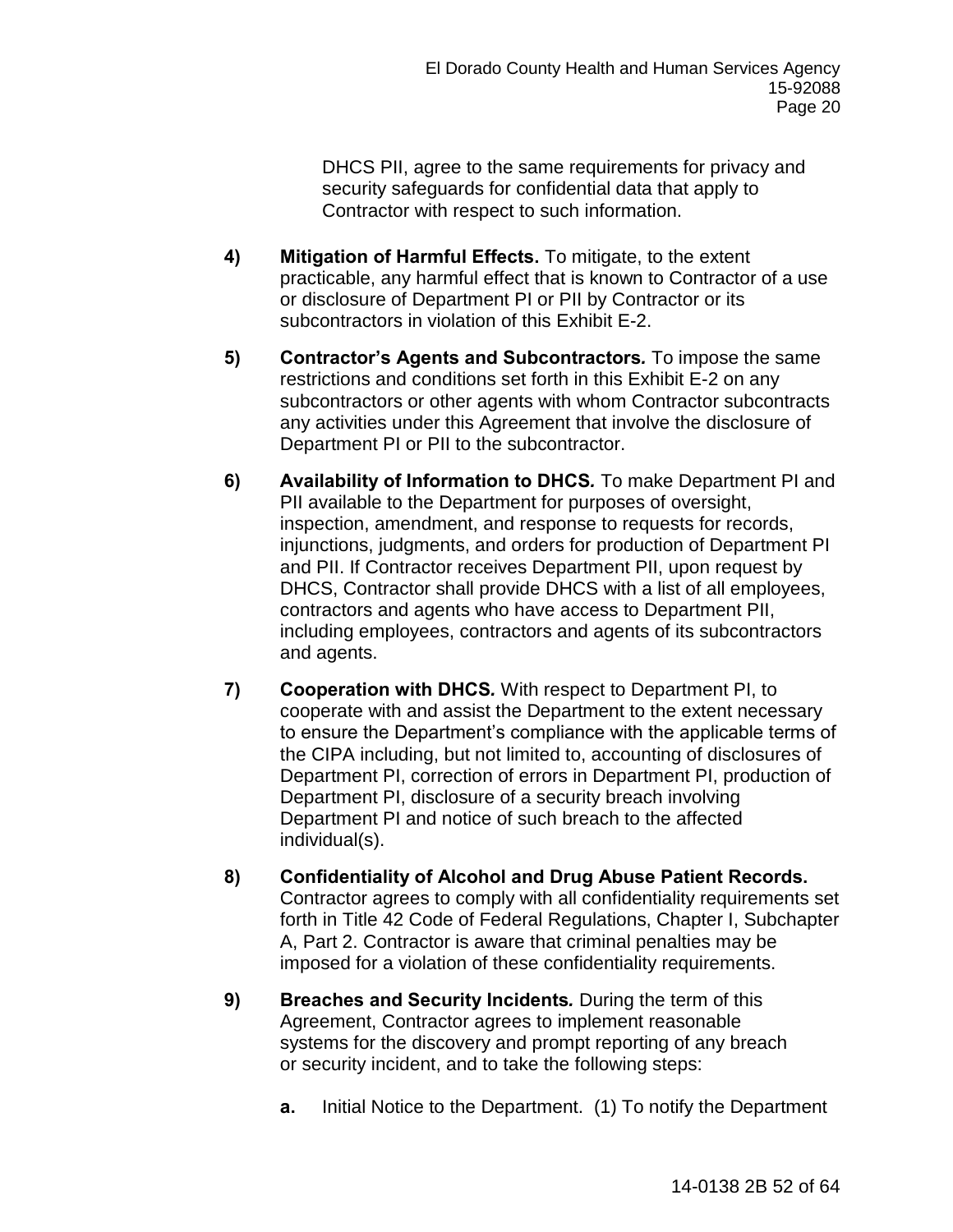**immediately by telephone call or email or fax** upon the discovery of a breach of unsecured Department PI or PII in electronic media or in any other media if the PI or PII was, or is reasonably believed to have been, accessed or acquired by an unauthorized person, or upon discovery of a suspected security incident involving Department PII. (2) To notify the Department **within one (1) hour by email or fax** if the data is data subject to the SSA Agreement; and **within 24 hours by email or fax** of the discovery of any suspected security incident, intrusion or unauthorized access, use or disclosure of Department PI or PII in violation of this Agreement or this Exhibit E-1 or potential loss of confidential data affecting this Agreement. A breach shall be treated as discovered by Contractor as of the first day on which the breach is known, or by exercising reasonable diligence would have been known, to any person (other than the person committing the breach) who is an employee, officer or other agent of Contractor.

**b.** Notice shall be provided to the Information Protection Unit, Office of HIPAA Compliance. If the incident occurs after business hours or on a weekend or holiday and involves electronic Department PI or PII, notice shall be provided by calling the Department Information Security Officer. Notice shall be made using the DHCS "Privacy Incident Report" form, including all information known at the time. Contractor shall use the most current version of this form, which is posted on the DHCS Information Security Officer website [\(www.dhcs.ca.gov,](http://www.dhcs.ca.gov/) then select "Privacy" in the left column and then "Business Partner" near the middle of the page) or use this link: [http://www.dhcs.ca.gov/formsandpubs/laws/priv/Pages/DHCS](http://www.dhcs.ca.gov/formsandpubs/laws/priv/Pages/DHCSBusinessAssociatesOnly.aspx)

[BusinessAssociatesOnly.aspx](http://www.dhcs.ca.gov/formsandpubs/laws/priv/Pages/DHCSBusinessAssociatesOnly.aspx) .

- **c.** Upon discovery of a breach or suspected security incident, intrusion or unauthorized access, use or disclosure of Department PI or PII, Contractor shall take:
	- i. Prompt corrective action to mitigate any risks or damages involved with the breach and to protect the operating environment; and

ii. Any action pertaining to such unauthorized disclosure required by applicable Federal and State laws and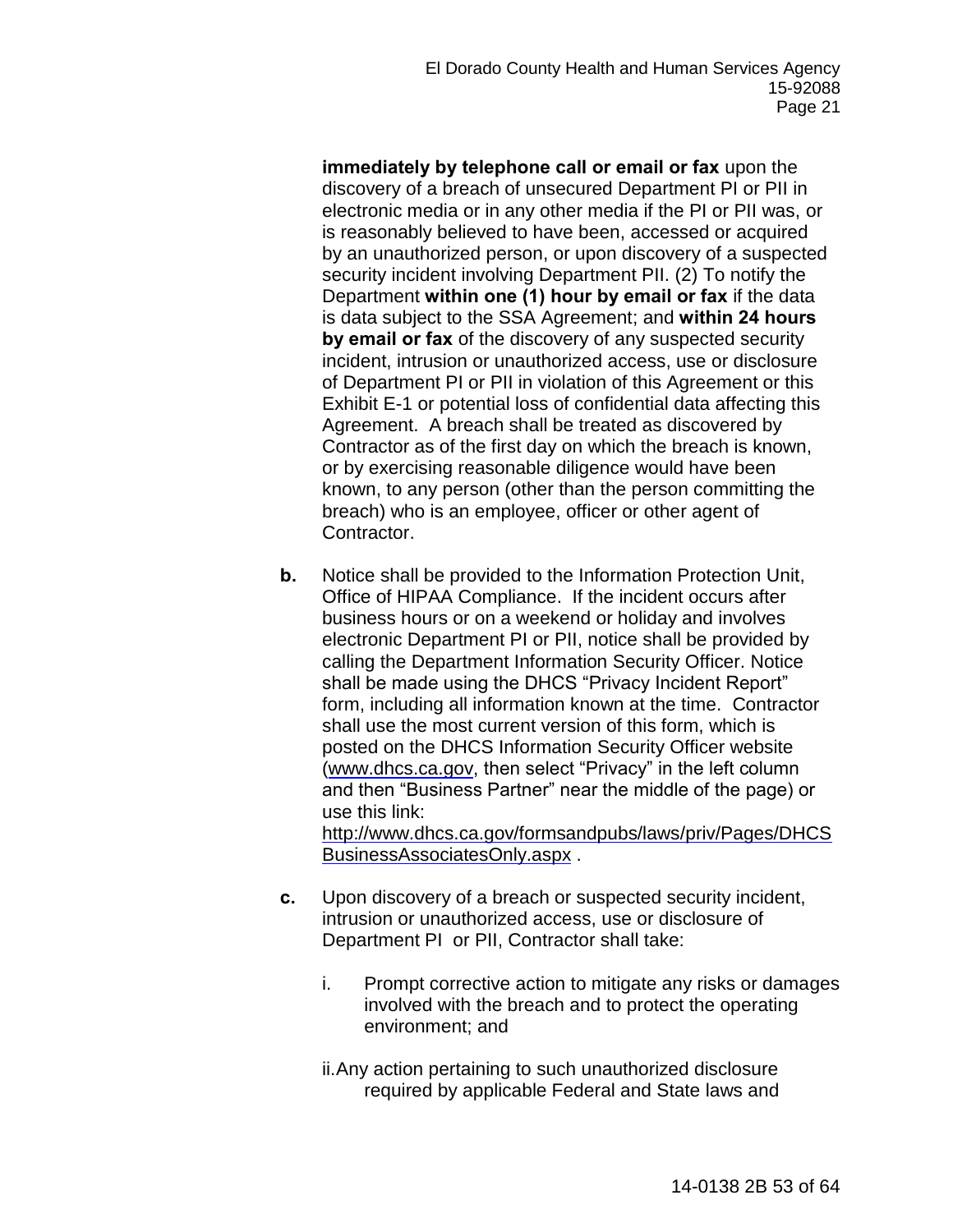regulations.

- **d. Investigation and Investigation Report***.* To immediately investigate such suspected security incident, security incident, breach, or unauthorized access, use or disclosure of PHI. Within 72 hours of the discovery, Contractor shall submit an updated "Privacy Incident Report" containing the information marked with an asterisk and all other applicable information listed on the form, to the extent known at that time, to the Department Information Security Officer.
- **e. Complete Report**. To provide a complete report of the investigation to the Department Program Contract Manager and the Information Protection Unit within ten (10) working days of the discovery of the breach or unauthorized use or disclosure. The report shall be submitted on the "Privacy Incident Report" form and shall include an assessment of all known factors relevant to a determination of whether a breach occurred. The report shall also include a full, detailed corrective action plan, including information on measures that were taken to halt and/or contain the improper use or disclosure. If the Department requests information in addition to that listed on the "Privacy Incident Report" form, Contractor shall make reasonable efforts to provide the Department with such information. If, because of the circumstances of the incident, Contractor needs more than ten (10) working days from the discovery to submit a complete report, the Department may grant a reasonable extension of time, in which case Contractor shall submit periodic updates until the complete report is submitted. If necessary, a Supplemental Report may be used to submit revised or additional information after the completed report is submitted, by submitting the revised or additional information on an updated "Privacy Incident Report" form. The Department will review and approve the determination of whether a breach occurred and whether individual notifications and a corrective action plan are required.
- **f. Responsibility for Reporting of Breaches***.* If the cause of a breach of Department PI or PII is attributable to Contractor or its agents, subcontractors or vendors, Contractor is responsible for all required reporting of the breach as specified in CIPA, section 1798.29and as may be required under the IEA. Contractor shall bear all costs of required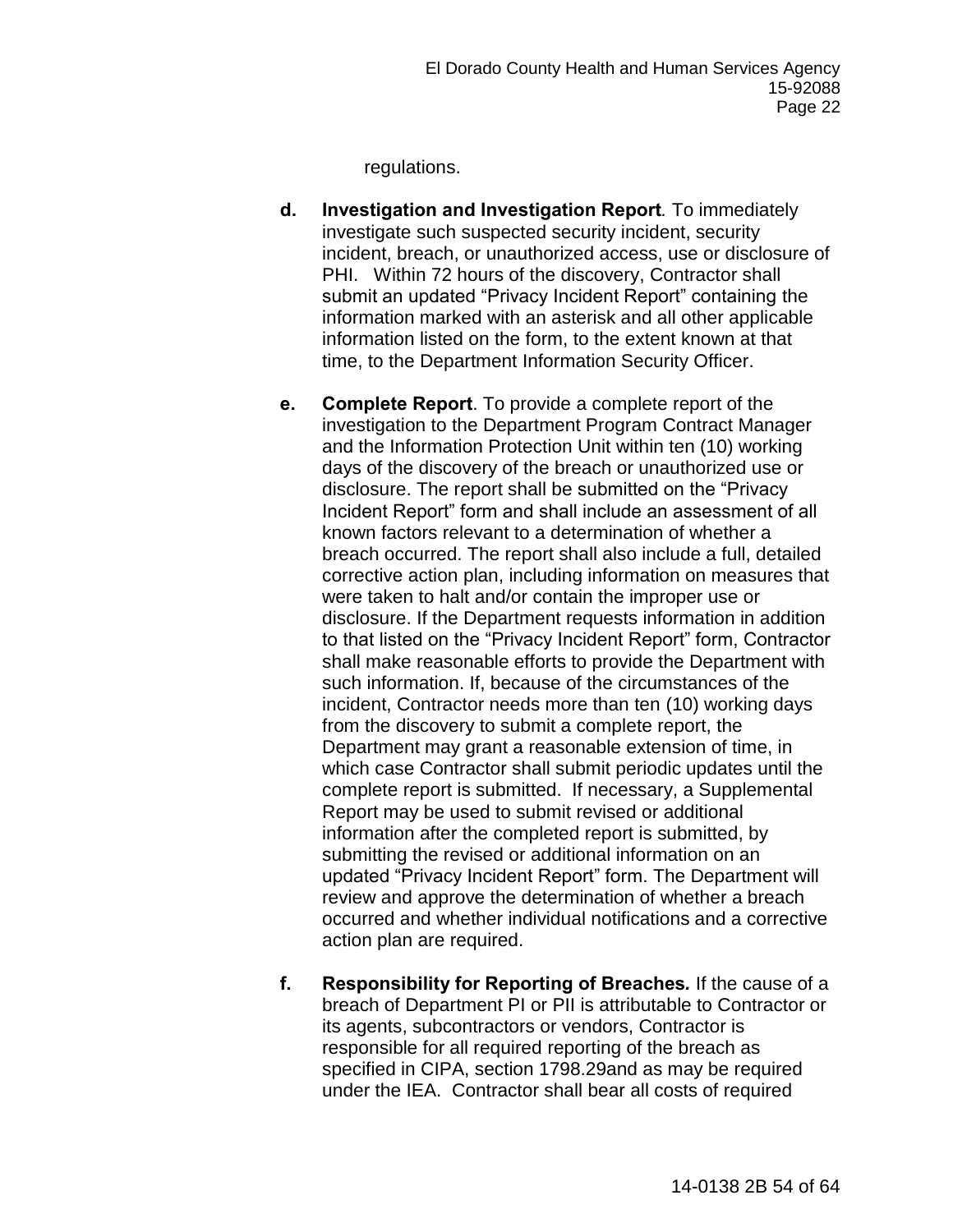notifications to individuals as well as any costs associated with the breach. The Privacy Officer shall approve the time, manner and content of any such notifications and their review and approval must be obtained before the notifications are made. The Department will provide its review and approval expeditiously and without unreasonable delay.

- **g.** If Contractor has reason to believe that duplicate reporting of the same breach or incident may occur because its subcontractors, agents or vendors may report the breach or incident to the Department in addition to Contractor, Contractor shall notify the Department, and the Department and Contractor may take appropriate action to prevent duplicate reporting.
- **h. Department Contact Information***.* To direct communications to the above referenced Department staff, the Contractor shall initiate contact as indicated herein. The Department reserves the right to make changes to the contact information below by giving written notice to the Contractor. Said changes shall not require an amendment to this Addendum or the Agreement to which it is incorporated.

| <b>Department</b><br>Program<br><b>Contract</b>                                             | <b>DHCS Privacy Officer</b>                                                                                                                                                                                                                                                  | <b>DHCS Information Security</b><br><b>Officer</b>                                                                                                                                                                                              |
|---------------------------------------------------------------------------------------------|------------------------------------------------------------------------------------------------------------------------------------------------------------------------------------------------------------------------------------------------------------------------------|-------------------------------------------------------------------------------------------------------------------------------------------------------------------------------------------------------------------------------------------------|
| See the Exhibit<br>A, Scope of<br>Work for<br>Program<br>Contract<br>Manager<br>information | <b>Information Protection Unit</b><br>c/o: Office of HIPAA<br><b>Compliance Department of</b><br><b>Health Care Services</b><br>P.O. Box 997413, MS 4722<br>Sacramento, CA 95899-7413<br>(916) 445-4646<br>Email:<br>privacyofficer@dhcs.ca.gov<br>Telephone: (916) 445-4646 | <b>Information Security Officer</b><br><b>DHCS Information Security Office</b><br>P.O. Box 997413, MS 6400<br>Sacramento, CA 95899-7413<br>Email: iso@dhcs.ca.gov<br><b>Telephone: ITSD Service Desk</b><br>(916) 440-7000 or<br>(800) 579-0874 |

# **10) Designation of Individual Responsible for Security**

Contractor shall designate an individual, (e.g., Security Officer), to oversee its data security program who shall be responsible for carrying out the requirements of this Exhibit E-2 and for communicating on security matters with the Department.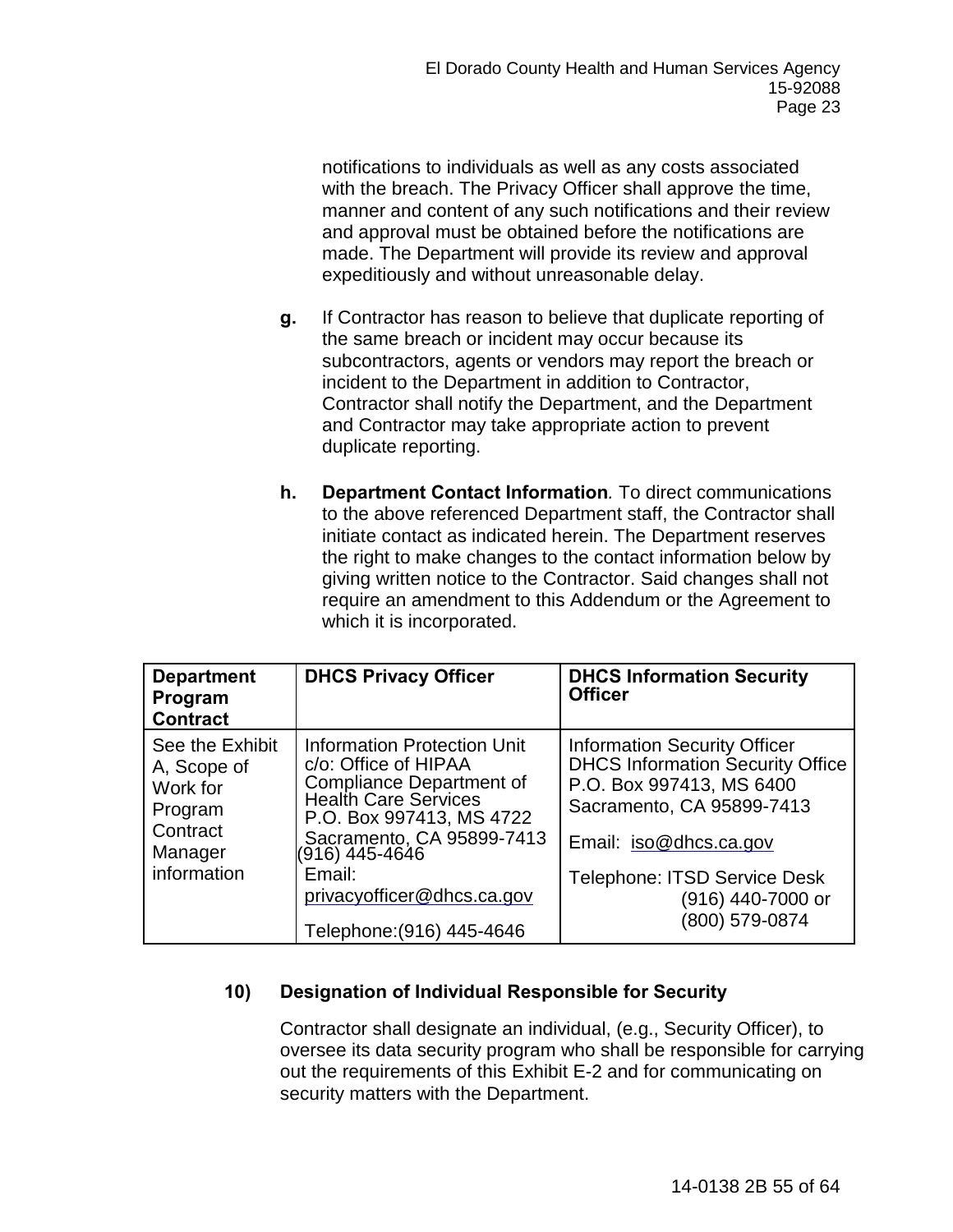# **EXHIBIT E-3**

## **Miscellaneous Terms and Conditions**

# **Applicable to Exhibit E**

- **1) Disclaimer**. The Department makes no warranty or representation that compliance by Contractor with this Exhibit E, HIPAA or the HIPAA regulations will be adequate or satisfactory for Contractor's own purposes or that any information in Contractor's possession or control, or transmitted or received by Contractor, is or will be secure from unauthorized use or disclosure. Contractor is solely responsible for all decisions made by Contractor regarding the safeguarding of the Department PHI, PI and PII.
- **2) Amendment**. The parties acknowledge that federal and state laws relating to electronic data security and privacy are rapidly evolving and that amendment of this Exhibit E may be required to provide for procedures to ensure compliance with such developments. The parties specifically agree to take such action as is necessary to implement the standards and requirements of HIPAA, the HITECH Act, and the HIPAA regulations, and other applicable state and federal laws. Upon either party's request, the other party agrees to promptly enter into negotiations concerning an amendment to this Exhibit E embodying written assurances consistent with the standards and requirements of HIPAA, the HITECH Act, and the HIPAA regulations, and other applicable state and federal laws. The Department may terminate this Agreement upon thirty (30) days written notice in the event:
	- a) Contractor does not promptly enter into negotiations to amend this Exhibit E when requested by the Department pursuant to this section; or
	- b) Contractor does not enter into an amendment providing assurances regarding the safeguarding of Department PHI that the Department deems is necessary to satisfy the standards and requirements of HIPAA and the HIPAA regulations.
- **3) Judicial or Administrative Proceedings**. Contractor will notify the Department if it is named as a defendant in a criminal proceeding for a violation of HIPAA or other security or privacy law. The Department may terminate this Agreement if Contractor is found guilty of a criminal violation of HIPAA. The Department may terminate this Agreement if a finding or stipulation that the Contractor has violated any standard or requirement of HIPAA, or other security or privacy laws is made in any administrative or civil proceeding in which the Contractor is a party or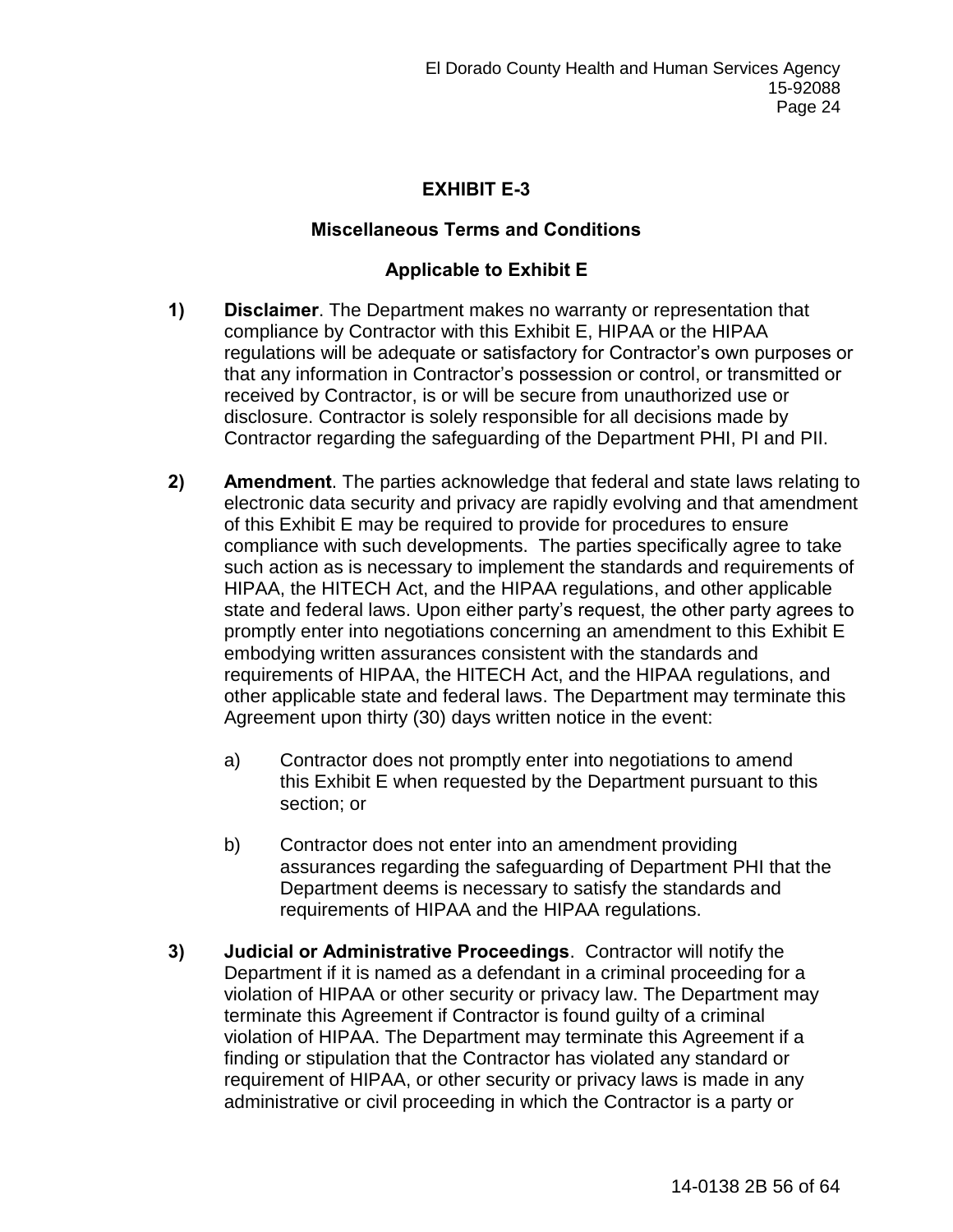has been joined. DHCS will consider the nature and seriousness of the violation in deciding whether or not to terminate the Agreement.

- **4) Assistance in Litigation or Administrative Proceedings**. Contractor shall make itself and any subcontractors, employees or agents assisting Contractor in the performance of its obligations under this Agreement, available to the Department at no cost to the Department to testify as witnesses, or otherwise, in the event of litigation or administrative proceedings being commenced against the Department, its directors, officers or employees based upon claimed violation of HIPAA, or the HIPAA regulations, which involves inactions or actions by the Contractor, except where Contractor or its subcontractor, employee or agent is a named adverse party.
- **5) No Third-Party Beneficiaries**. Nothing express or implied in the terms and conditions of this Exhibit E is intended to confer, nor shall anything herein confer, upon any person other than the Department or Contractor and their respective successors or assignees, any rights, remedies, obligations or liabilities whatsoever.
- **6) Interpretation**. The terms and conditions in this Exhibit E shall be interpreted as broadly as necessary to implement and comply with HIPAA, the HITECH Act, and the HIPAA regulations. The parties agree that any ambiguity in the terms and conditions of this Exhibit E shall be resolved in favor of a meaning that complies and is consistent with HIPAA, the HITECH Act and the HIPAA regulations, and, if applicable, any other relevant state and federal laws.
- **7) Conflict.** In case of a conflict between any applicable privacy or security rules, laws, regulations or standards the most stringent shall apply. The most stringent means that safeguard which provides the highest level of protection to PHI, PI and PII from unauthorized disclosure. Further, Contractor must comply within a reasonable period of time with changes to these standards that occur after the effective date of this Agreement.
- **8) Regulatory References**. A reference in the terms and conditions of this Exhibit E to a section in the HIPAA regulations means the section as in effect or as amended.
- **9) Survival.** The respective rights and obligations of Contractor under Section 3, Item D of Exhibit E-1, and Section 3, Item B of Exhibit E-2, Responsibilities of Contractor, shall survive the termination or expiration of this Agreement.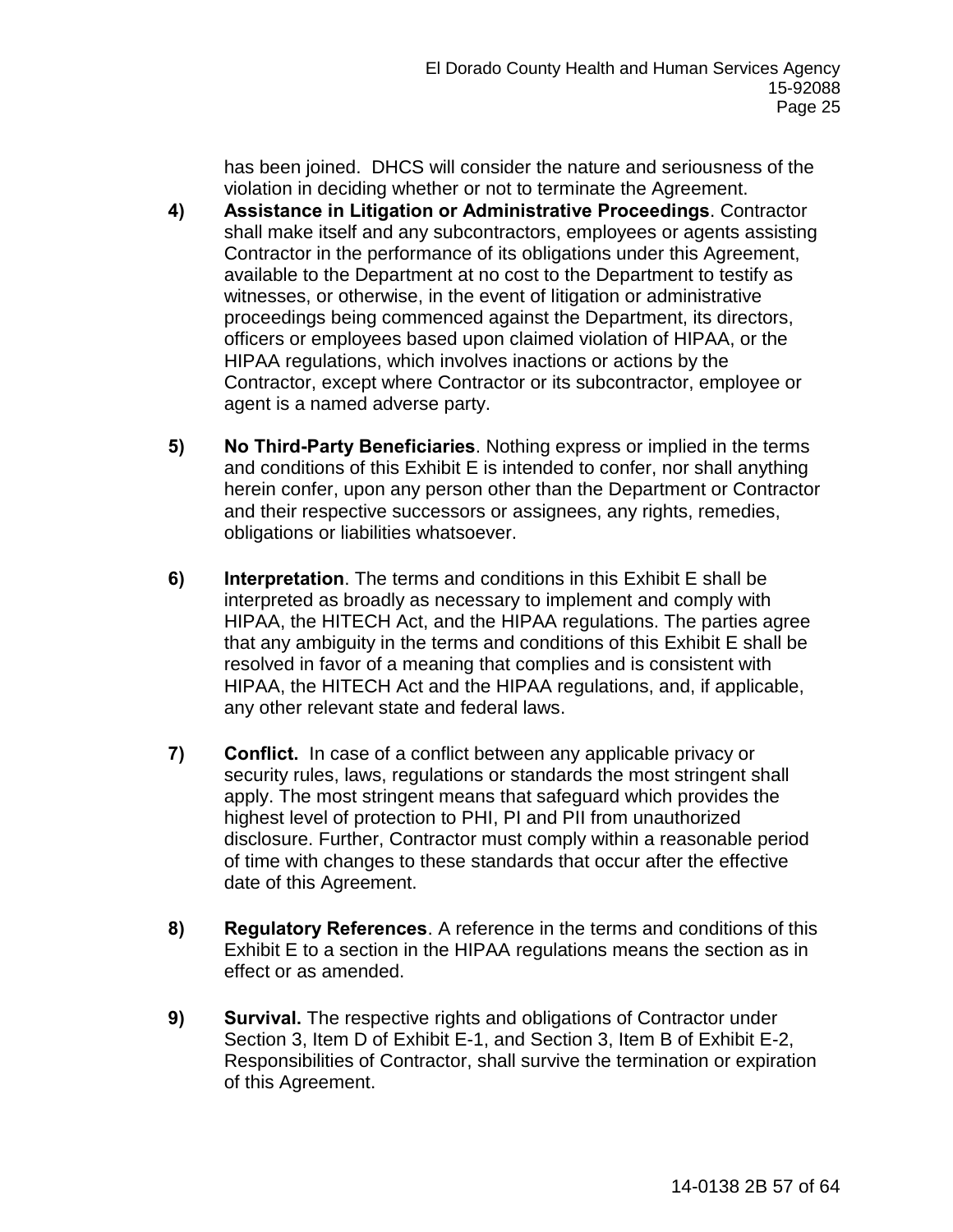- **10) No Waiver of Obligations**. No change, waiver or discharge of any liability or obligation hereunder on any one or more occasions shall be deemed a waiver of performance of any continuing or other obligation, or shall prohibit enforcement of any obligation, on any other occasion.
- **11) Audits, Inspection and Enforcement.** From time to time, and subject to all applicable federal and state privacy and security laws and regulations, the Department may conduct a reasonable inspection of the facilities, systems, books and records of Contractor to monitor compliance with this Exhibit E. Contractor shall promptly remedy any violation of any provision of this Exhibit E. The fact that the Department inspects, or fails to inspect, or has the right to inspect, Contractor's facilities, systems and procedures does not relieve Contractor of its responsibility to comply with this Exhibit E. The Department's failure to detect a non-compliant practice, or a failure to report a detected noncompliant practice to Contractor does not constitute acceptance of such practice or a waiver of the Department's enforcement rights under this Agreement, including this Exhibit E.
- **12) Due Diligence.** Contractor shall exercise due diligence and shall take reasonable steps to ensure that it remains in compliance with this Exhibit E and is in compliance with applicable provisions of HIPAA, the HITECH Act and the HIPAA regulations, and other applicable state and federal law, and that its agents, subcontractors and vendors are in compliance with their obligations as required by this Exhibit E.
- **13) Term.** The Term of this Exhibit E-1 shall extend beyond the termination of the Agreement and shall terminate when all Department PHI is destroyed or returned to the Department, in accordance with 45 CFR Section 164.504(e)(2)(ii)(I), and when all Department PI and PII is destroyed in accordance with Attachment A.
- **14) Effect of Termination**. Upon termination or expiration of this Agreement for any reason, Contractor shall return or destroy all Department PHI, PI and PII that Contractor still maintains in any form, and shall retain no copies of such PHI, PI or PII. If return or destruction is not feasible, Contractor shall notify the Department of the conditions that make the return or destruction infeasible, and the Department and Contractor shall determine the terms and conditions under which Contractor may retain the PHI, PI or PII. Contractor shall continue to extend the protections of this Exhibit E to such Department PHI, PI and PII, and shall limit further use of such data to those purposes that make the return or destruction of such data infeasible. This provision shall apply to Department PHI, PI and PII that is in the possession of subcontractors or agents of Contractor.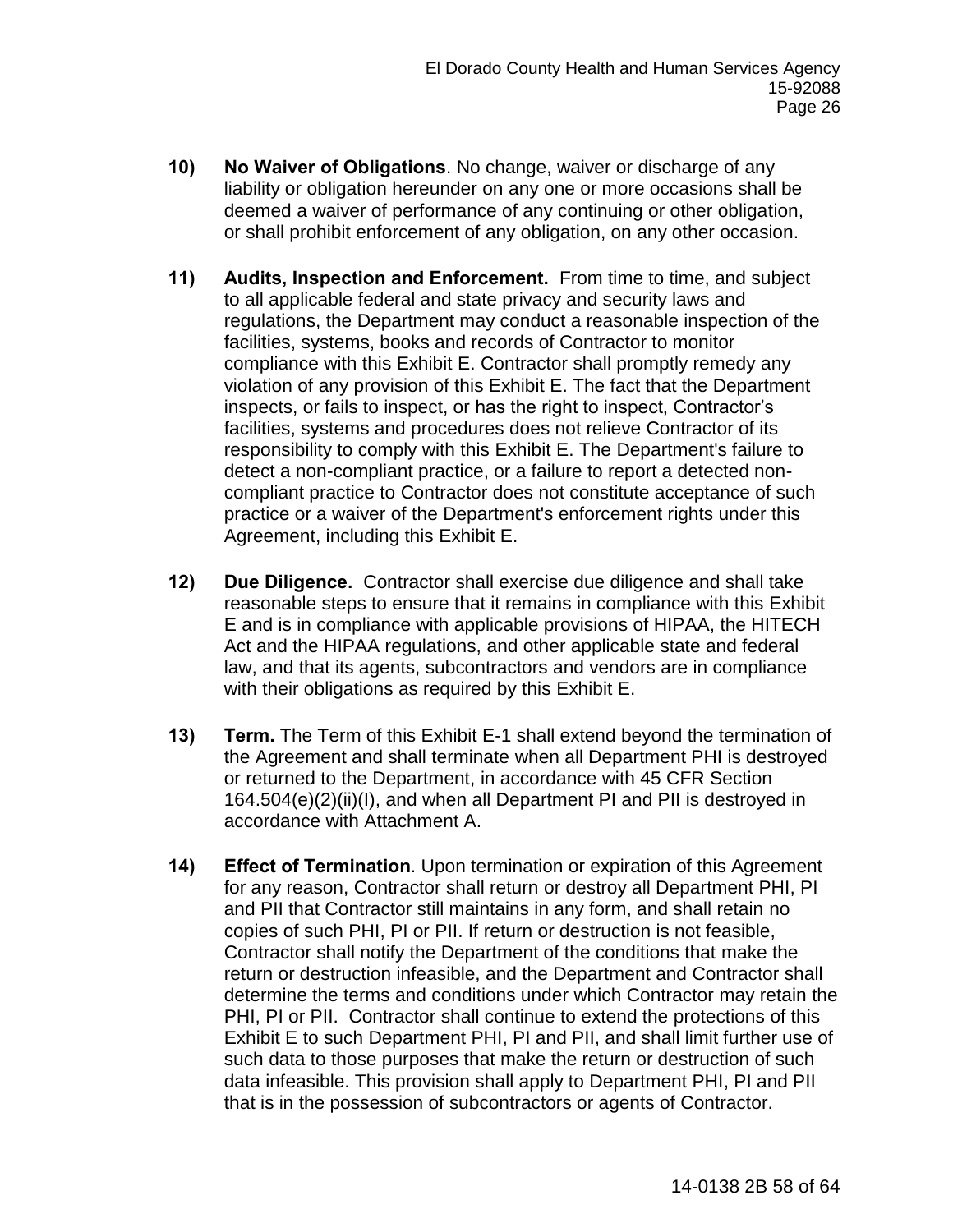# **Attachment A** Data Security Requirements

## **1. Personnel Controls**

- A. **Employee Training**.All workforce members who assist in the performance of functions or activities on behalf of the Department, or access or disclose Department PHI or PI must complete information privacy and security training, at least annually, at Contractor's expense. Each workforce member who receives information privacy and security training must sign a certification, indicating the member's name and the date on which the training was completed. These certifications must be retained for a period of six (6) years following termination of this Agreement.
- B. **Employee Discipline**.Appropriate sanctions must be applied against workforce members who fail to comply with privacy policies and procedures or any provisions of these requirements, including termination of employment where appropriate.
- C. **Confidentiality Statement**. All persons that will be working with Department PHI or PI must sign a confidentiality statement that includes, at a minimum, General Use, Security and Privacy Safeguards, Unacceptable Use, and Enforcement Policies. The statement must be signed by the workforce member prior to access to Department PHI or PI. The statement must be renewed annually. The Contractor shall retain each person's written confidentiality statement for Department inspection for a period of six (6) years following termination of this Agreement.
- D. **Background Check**. Before a member of the workforce may access Department PHI or PI, a background screening of that worker must be conducted. The screening should be commensurate with the risk and magnitude of harm the employee could cause, with more thorough screening being done for those employees who are authorized to bypass significant technical and operational security controls. The Contractor shall retain each workforce member's background check documentation for a period of three (3) years.

## **2. Technical Security Controls**

A. **Workstation/Laptop encryption**. All workstations and laptops that store Department PHI or PI either directly or temporarily must be encrypted using a FIPS 140-2 certified algorithm which is 128bit or higher, such as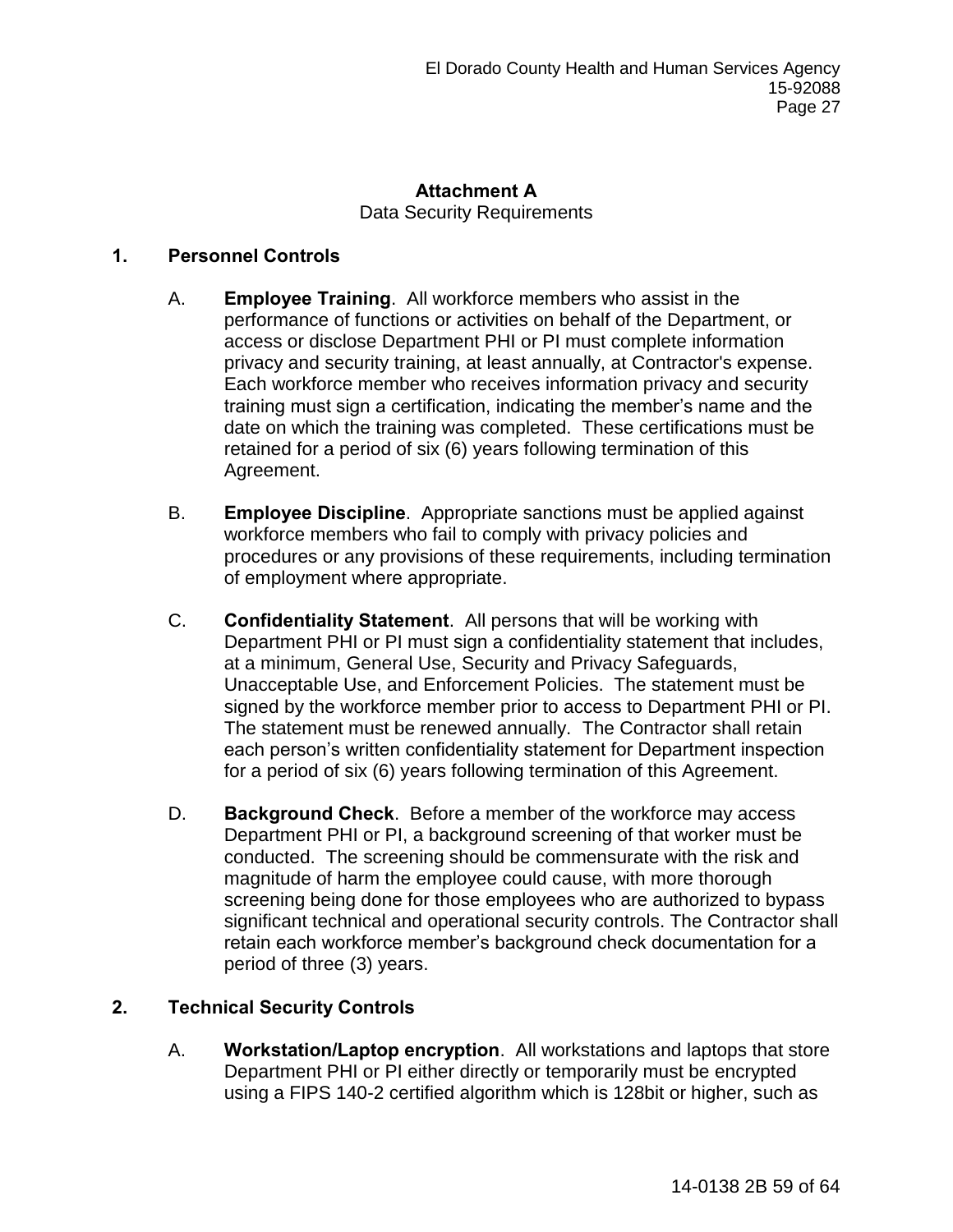Advanced Encryption Standard (AES). The encryption solution must be full disk unless approved by the Department Information Security Office.

- B. **Server Security**. Servers containing unencrypted Department PHI or PI must have sufficient administrative, physical, and technical controls in place to protect that data, based upon a risk assessment/system security review.
- C. **Minimum Necessary**. Only the minimum necessary amount of Department PHI or PI required to perform necessary business functions may be copied, downloaded, or exported.
- D. **Removable media devices**. All electronic files that contain Department PHI or PI data must be encrypted when stored on any removable media or portable device (i.e. USB thumb drives, floppies, CD/DVD, Blackberry, backup tapes etc.). Encryption must be a FIPS 140-2 certified algorithm which is 128bit or higher, such as AES.
- E. **Antivirus software**. All workstations, laptops and other systems that process and/or store Department PHI or PI must install and actively use comprehensive anti-virus software solution with automatic updates scheduled at least daily.
- F. **Patch Management**. All workstations, laptops and other systems that process and/or store Department PHI or PI must have critical security patches applied, with system reboot if necessary. There must be a documented patch management process which determines installation timeframe based on risk assessment and vendor recommendations. At a maximum, all applicable patches must be installed within 30 days of vendor release. Applications and systems that cannot be patched within this time frame due to significant operational reasons must have compensatory controls implemented to minimize risk until the patches can be installed. Applications and systems that cannot be patched must have compensatory controls implemented to minimize risk, where possible.
- G. **User IDs and Password Controls**. All users must be issued a unique user name for accessing Department PHI or PI. Username must be promptly disabled, deleted, or the password changed upon the transfer or termination of an employee with knowledge of the password. Passwords are not to be shared. Passwords must be at least eight characters and must be a nondictionary word. Passwords must not be stored in readable format on the computer. Passwords must be changed at least every 90 days, preferably every 60 days. Passwords must be changed if revealed or compromised. Passwords must be composed of characters from at least three of the following four groups from the standard keyboard: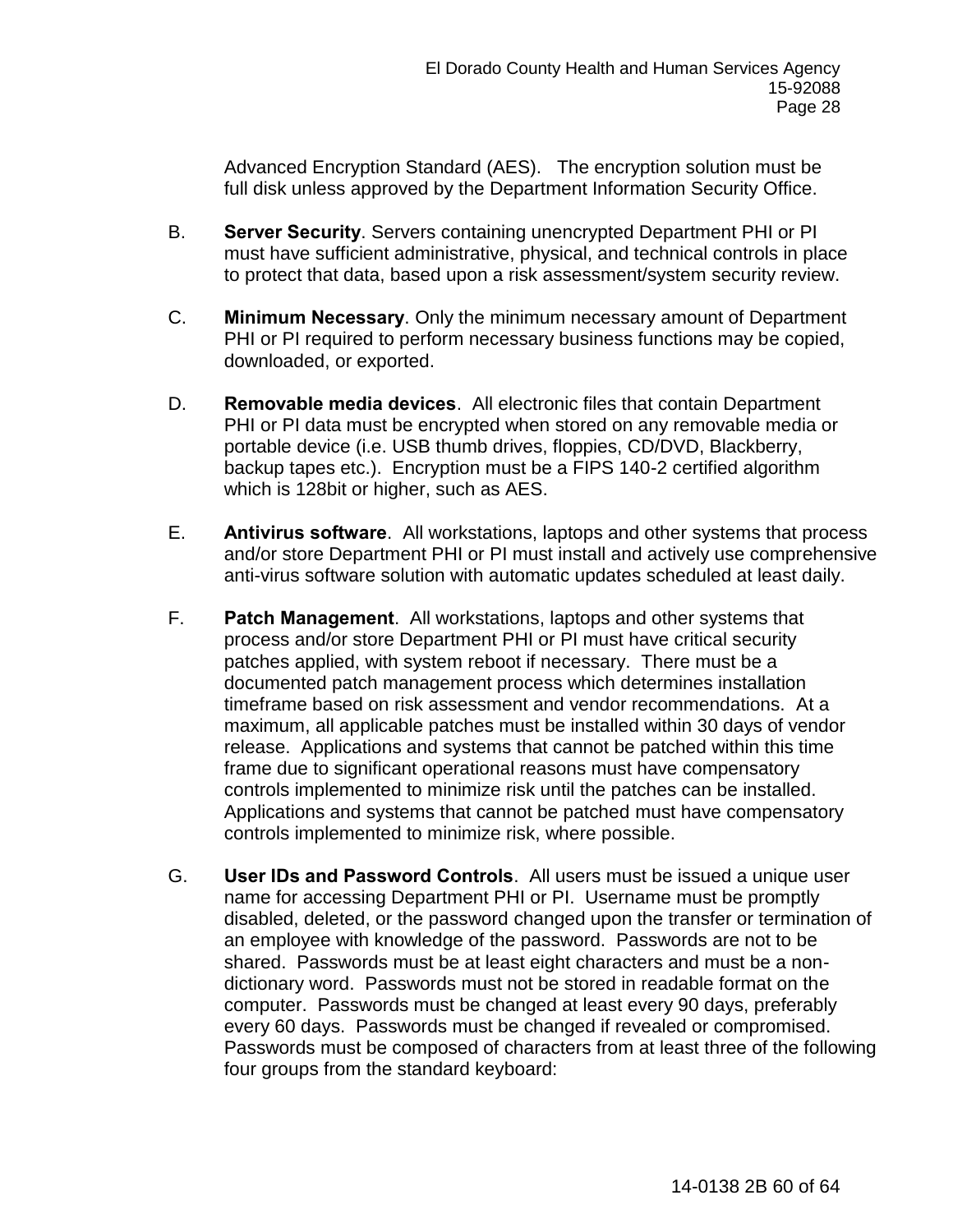- 1) Upper case letters (A-Z)
- 2) Lower case letters (a-z)
- 3) Arabic numerals (0-9)
- 4) Non-alphanumeric characters (punctuation symbols)
- H. **Data Destruction**. When no longer needed, all Department PHI or PI must be wiped using the Gutmann or US Department of Defense (DoD) 5220.22-M (7 Pass) standard, or by degaussing. Media may also be physically destroyed in accordance with NIST Special Publication 800-88. Other methods require prior written permission of the Department Information Security Office.
- I. **System Timeout**. The system providing access to Department PHI or PI must provide an automatic timeout, requiring re-authentication of the user session after no more than 20 minutes of inactivity.
- J. **Warning Banners**. All systems providing access to Department PHI or PI must display a warning banner stating that data is confidential, systems are logged, and system use is for business purposes only by authorized users. User must be directed to log off the system if they do not agree with these requirements.
- K. **System Logging**. The system must maintain an automated audit trail which can identify the user or system process which initiates a request for Department PHI or PI, or which alters Department PHI or PI. The audit trail must be date and time stamped, must log both successful and failed accesses, must be read only, and must be restricted to authorized users. If Department PHI or PI is stored in a database, database logging functionality must be enabled. Audit trail data must be archived for at least 3 years after occurrence.
- L. **Access Controls**. The system providing access to Department PHI or PI must use role based access controls for all user authentications, enforcing the principle of least privilege.
- M. **Transmission encryption**. All data transmissions of Department PHI or PI outside the secure internal network must be encrypted using a FIPS 140-2 certified algorithm which is 128bit or higher, such as AES. Encryption can be end to end at the network level, or the data files containing Department PHI can be encrypted. This requirement pertains to any type of Department PHI or PI in motion such as website access, file transfer, and E-Mail.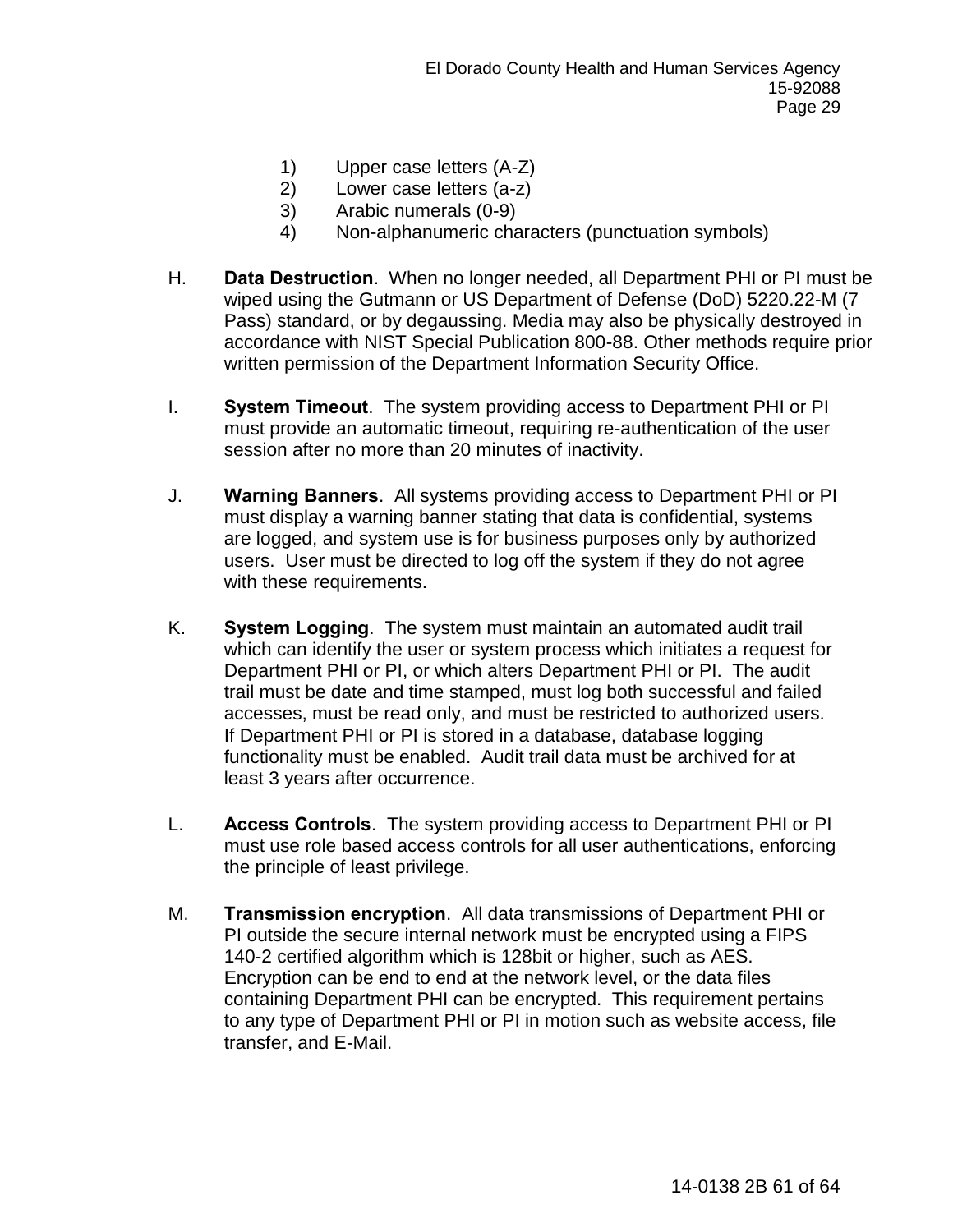N. **Intrusion Detection**. All systems involved in accessing, holding, transporting, and protecting Department PHI or PI that are accessible via the Internet must be protected by a comprehensive intrusion detection and prevention solution.

## **3. Audit Controls**

- A. **System Security Review**. Contractor must ensure audit control mechanisms that record and examine system activity are in place. All systems processing and/or storing Department PHI or PI must have at least an annual system risk assessment/security review which provides assurance that administrative, physical, and technical controls are functioning effectively and providing adequate levels of protection. Reviews should include vulnerability scanning tools.
- B. **Log Reviews**.All systems processing and/or storing Department PHI or PI must have a routine procedure in place to review system logs for unauthorized access.
- C. **Change Control**. All systems processing and/or storing Department PHI or PI must have a documented change control procedure that ensures separation of duties and protects the confidentiality, integrity and availability of data.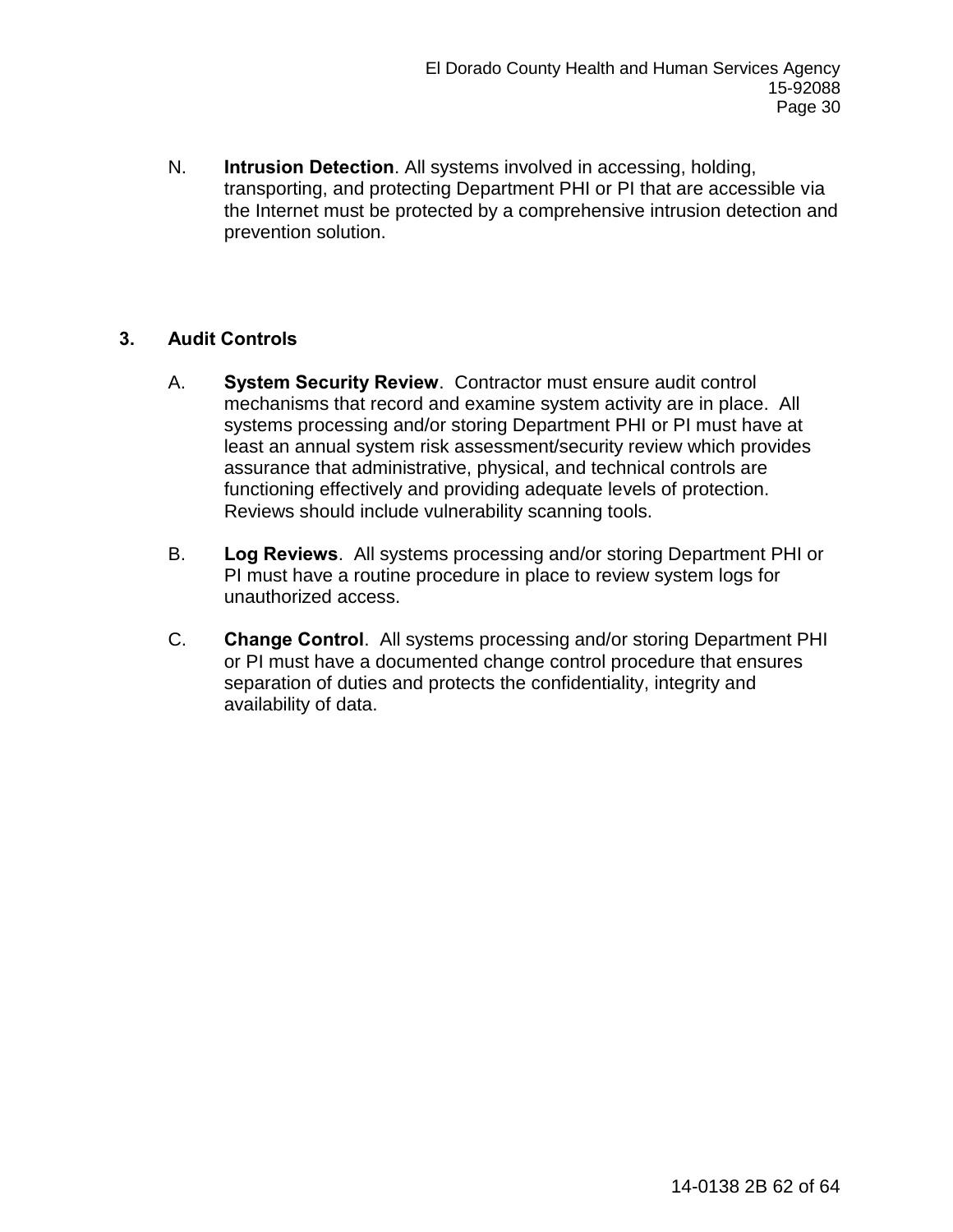## **4. Business Continuity / Disaster Recovery Controls**

- A. **Emergency Mode Operation Plan**. Contractor must establish a documented plan to enable continuation of critical business processes and protection of the security of Department PHI or PI held in an electronic format in the event of an emergency. Emergency means any circumstance or situation that causes normal computer operations to become unavailable for use in performing the work required under this Agreement for more than 24 hours.
- B. **Data Backup Plan**. Contractor must have established documented procedures to backup Department PHI to maintain retrievable exact copies of Department PHI or PI. The plan must include a regular schedule for making backups, storing backups offsite, an inventory of backup media, and an estimate of the amount of time needed to restore Department PHI or PI should it be lost. At a minimum, the schedule must be a weekly full backup and monthly offsite storage of Department data.

## **5. Paper Document Controls**

- A. **Supervision of Data**. Department PHI or PI in paper form shall not be left unattended at any time, unless it is locked in a file cabinet, file room, desk or office. Unattended means that information is not being observed by an employee authorized to access the information. Department PHI or PI in paper form shall not be left unattended at any time in vehicles or planes and shall not be checked in baggage on commercial airplanes.
- B. **Escorting Visitors**.Visitors to areas where Department PHI or PI is contained shall be escorted and Department PHI or PI shall be kept out of sight while visitors are in the area.
- C. **Confidential Destruction**. Department PHI or PI must be disposed of through confidential means, such as cross cut shredding and pulverizing.
- D. **Removal of Data**.Only the minimum necessary Department PHI or PI may be removed from the premises of the Contractor except with express written permission of the Department. Department PHI or PI shall not be considered "removed from the premises" if it is only being transported from one of Contractor's locations to another of Contractors locations.
- E. **Faxing**. Faxes containing Department PHI or PI shall not be left unattended and fax machines shall be in secure areas. Faxes shall contain a confidentiality statement notifying persons receiving faxes in